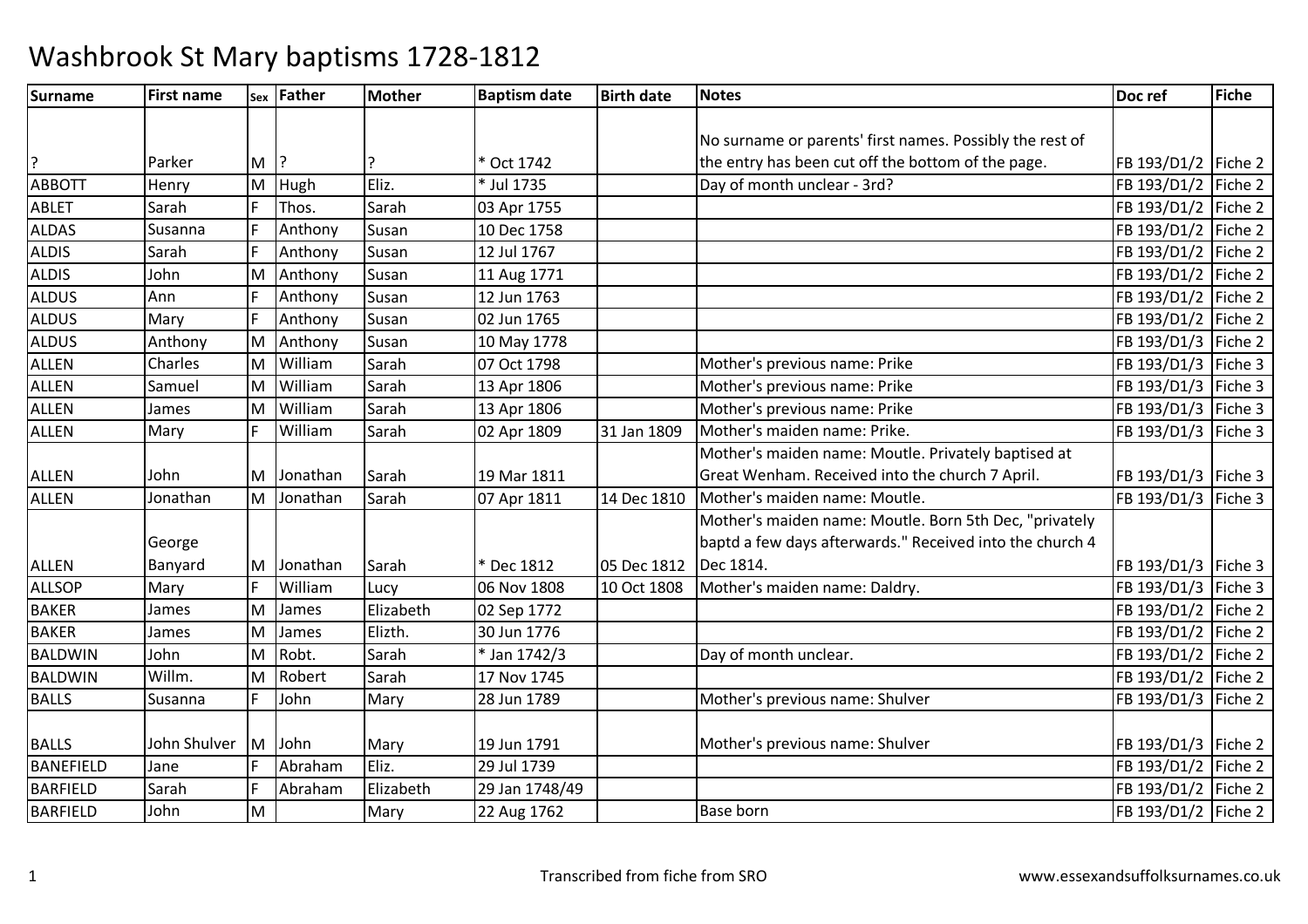| Surname          | <b>First name</b> | Sex | <b>Father</b> | <b>Mother</b> | <b>Baptism date</b> | <b>Birth date</b> | <b>Notes</b>                                       | Doc ref               | <b>Fiche</b> |
|------------------|-------------------|-----|---------------|---------------|---------------------|-------------------|----------------------------------------------------|-----------------------|--------------|
| <b>BARSFIELD</b> | Ann               |     | Abraham       | Eliz.         | 03 Apr 1742         |                   |                                                    | FB 193/D1/2           | Fiche 2      |
| <b>BARTFIELD</b> | John              | M   | Abraham       | Eliz.         | 19 Sep 1729         |                   |                                                    | FB 193/D1/2           | Fiche 2      |
| <b>BARTLE</b>    | <b>Wm</b>         | M   | Abraham       | Eliz          | 16 May 1733         |                   |                                                    | FB 193/D1/2           | Fiche 2      |
| <b>BARTLE</b>    | Mary              | l ⊏ | Abraham       | Eliz.         | 21 Sep 1735         |                   |                                                    | FB 193/D1/2           | Fiche 2      |
| <b>BENWITH</b>   | Elizabeth         | l F | Robert        | Sarah         | 06 Jun 1773         |                   |                                                    | FB 193/D1/2           | Fiche 2      |
| <b>BENWITH</b>   | Samuel            | M   | Robt.         | Sarah         | 31 Mar 1776         |                   |                                                    | FB 193/D1/2           | Fiche 2      |
| BENWITH          | James             | M   | Robert        | Sarah         | 15 Nov 1778         |                   |                                                    | FB 193/D1/3           | Fiche 2      |
| <b>BENWITH</b>   | Robert            |     | Robert        | Sarah         | 03 Nov 1782         |                   |                                                    | FB 193/D1/3           | Fiche 2      |
|                  |                   |     |               |               |                     |                   | The entry says "Mary wife of John Berry" - so John |                       |              |
| <b>BERRY</b>     | Mary              |     | John          |               | 01 Nov 1739         |                   | apparently isn't her father but her husband.       | FB 193/D1/2   Fiche 2 |              |
| <b>BIRD</b>      | John              | M   | John          | Eliz.         | 04 Aug 1745         |                   |                                                    | FB 193/D1/2 Fiche 2   |              |
| <b>BIRD</b>      | James             | M   | John          | Eliz.         | 08 Mar 1746/47      |                   |                                                    | FB 193/D1/2 Fiche 2   |              |
| <b>BIRD</b>      | Elizabeth         |     | John          | Eliz.         | 15 Oct 1749         |                   |                                                    | FB 193/D1/2           | Fiche 2      |
| <b>BIRD</b>      | Robt.             | M   | John          | Eliz.         | 08 Sep 1751         |                   |                                                    | FB 193/D1/2 Fiche 2   |              |
| <b>BIRD</b>      | Sarah             |     | John          | Elizabeth     | 04 Feb 1757         |                   |                                                    | FB 193/D1/2 Fiche 2   |              |
| <b>BIRD</b>      | Wm.               | M   | John          | Eliz.         | 08 Oct 1758         |                   |                                                    | FB 193/D1/2           | Fiche 2      |
| <b>BIRD</b>      | Mary              | l c | John          | Elizth.       | 23 Jan 1763         |                   |                                                    | FB 193/D1/2 Fiche 2   |              |
| <b>BIRD</b>      | James             | M   | John          | Elizth.       | 05 Feb 1764         |                   |                                                    | FB 193/D1/2           | Fiche 2      |
| <b>BIRD</b>      | Joseph            | M   | John          | Elizth.       | 17 Jan 1768         |                   |                                                    | FB 193/D1/2           | Fiche 2      |
| <b>BIRD</b>      | Susan             |     |               | Elizabeth     | 05 Jul 1771         |                   | <b>Bastard child</b>                               | FB 193/D1/2           | Fiche 2      |
| <b>BIRD</b>      | Elizabeth         |     | John          | Susan         | 15 Mar 1774         |                   |                                                    | FB 193/D1/2           | Fiche 2      |
| <b>BIRD</b>      | Biddy             |     | John          | Susan         | 20 Jul 1777         |                   |                                                    | FB 193/D1/3           | Fiche 2      |
| <b>BIRD</b>      | Willm.            | ΙM  | John          | Susannah      | 27 Sep 1778         |                   |                                                    | FB 193/D1/3           | Fiche 2      |
| <b>BIRD</b>      | Sarah             | l ⊏ | James         | Jane          | 04 Sep 1794         |                   | Mother's maiden name: Ranson. Privately baptised.  | FB 193/D1/3           | Fiche 2      |
| <b>BIRD</b>      | Mary              | l F | William       | Mary          | 04 Feb 1797         |                   | Mother's maiden name: Cole. Privately baptised.    | FB 193/D1/3           | Fiche 2      |
|                  |                   |     |               |               |                     |                   | Mother's maiden name: Ranson. Privately baptised.  |                       |              |
| <b>BIRD</b>      | John              | M   | James         | Sarah         | 26 Jun 1797         |                   | Received into the church 9th July 1797.            | FB 193/D1/3 Fiche 3   |              |
|                  |                   |     |               |               |                     |                   |                                                    |                       |              |
| <b>BIRD</b>      | Mary Ransom F     |     | James         | Jane          | 16 Aug 1801         |                   | Mother's previous name: Ransom                     | FB 193/D1/3   Fiche 3 |              |
| <b>BIRD</b>      | Elizabeth         |     | James         | Jane          | 16 Dec 1804         | 07 Oct 1804       | Mother's previous name: Ransom.                    | FB 193/D1/3           | Fiche 3      |
| <b>BIRD</b>      | William           | M   | William       | Mary          | 15 Dec 1805         |                   | Mother's previous name: Cole. Privately baptised.  | FB 193/D1/3   Fiche 3 |              |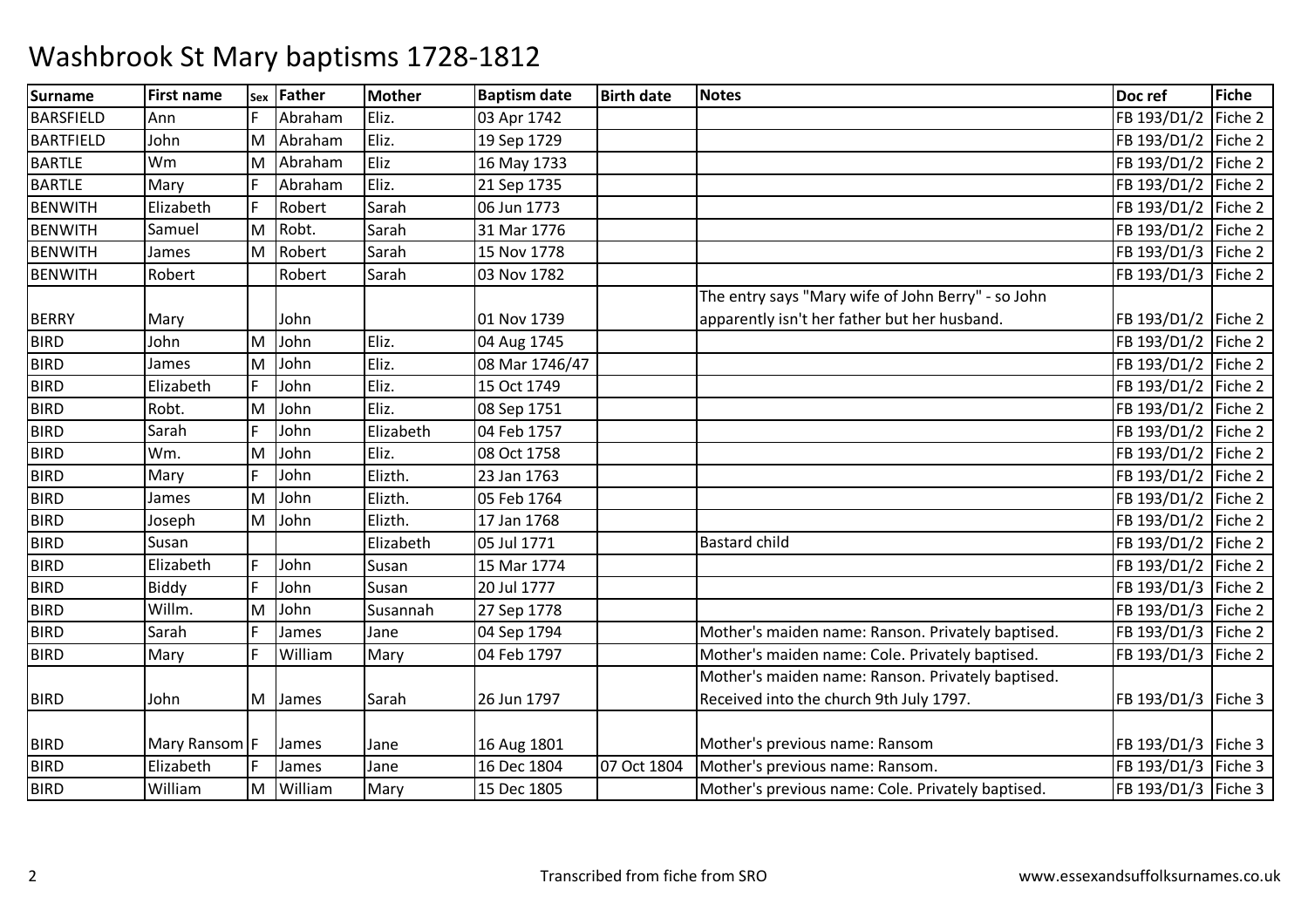| <b>Surname</b>    | <b>First name</b> |    | sex Father  | Mother    | <b>Baptism date</b> | <b>Birth date</b>      | <b>Notes</b>                                                | Doc ref               | <b>Fiche</b> |
|-------------------|-------------------|----|-------------|-----------|---------------------|------------------------|-------------------------------------------------------------|-----------------------|--------------|
|                   |                   |    |             |           |                     |                        | Mother's previous name: Cole. Privately baptised.           |                       |              |
| <b>BIRD</b>       | Mary Ann          | F  | William     | Mary      | 04 Feb 1807         | 04 Feb 1807            | Received into the church 8 March.                           | FB 193/D1/3           | Fiche 3      |
|                   |                   |    |             |           |                     |                        | Mother's previous name: Ranson. Privately baptised.         |                       |              |
| <b>BIRD</b>       | Isaac             |    | M James     | Jane      | 08 Mar 1807         | 05 Mar 1807            | Received into the church 19 April.                          | FB 193/D1/3   Fiche 3 |              |
|                   |                   |    |             |           |                     |                        | Mother's maiden name: Ransom. Privately baptised.           |                       |              |
| <b>BIRD</b>       | Susanna           |    | James       | Jane      | 04 Mar 1810         | 03 Mar 1810            | Received into the church 14 Oct                             | FB 193/D1/3   Fiche 3 |              |
|                   |                   |    |             |           |                     |                        | Mother's maiden name: Cullington. Privately baptised.       |                       |              |
|                   |                   |    |             |           |                     |                        | Recieved into the church 22 May 1803. Date of baptism       |                       |              |
| <b>BISHOP</b>     | Charlotte         |    | James       | Elizabeth |                     | 05 May 1803 not given. |                                                             | FB 193/D1/3   Fiche 3 |              |
|                   |                   |    |             |           |                     |                        |                                                             |                       |              |
| <b>BISHUP</b>     | James             | M  | James       | Elizabeth | 14 Oct 1794         |                        | Mother's maiden name: Cullington. Privately baptised.       | FB 193/D1/3   Fiche 2 |              |
| <b>BOYTON</b>     | Esther            |    | Joseph      | Sarah     | 16 Apr 1750         |                        |                                                             | FB 193/D1/2           | Fiche 2      |
| <b>BRACKLESS</b>  | James             | M  | Edward      | Susan     | 27 Nov 1798         |                        | Mother's previous name: Boley. Privately baptised.          | FB 193/D1/3   Fiche 3 |              |
| <b>BRANDEL</b>    | Peter             |    | M Thos      | Martha    | 04 Mar 1732/33      |                        |                                                             | FB 193/D1/2   Fiche 2 |              |
|                   |                   |    |             |           |                     |                        | Mother's previous name: Cullington. Privately baptised.     |                       |              |
| <b>BROOKS</b>     | William           |    | M John      | Lucy      | 08 Apr 1804         | 05 Apr 1804            | Received into the church 17th June 1804                     | FB 193/D1/3   Fiche 3 |              |
|                   |                   |    |             |           |                     |                        | Mother's previous name: Cullington. Privately baptised.     |                       |              |
| <b>BROOKS</b>     | William           |    | M John      | Lucy      | 08 Apr 1804         | 05 Apr 1804            | Received into the church 17 June 1704                       | FB 193/D1/3   Fiche 3 |              |
| <b>BROOMLY</b>    | <b>Thomas</b>     | M  | Thomas      | Elizabeth | 09 May 1773         |                        |                                                             | FB 193/D1/2   Fiche 2 |              |
| <b>BROWN</b>      | George            |    | M George    | Sarah     | 23 Jun 1799         |                        | Mother's previous name: Taylor                              | FB 193/D1/3   Fiche 3 |              |
|                   |                   |    |             |           |                     |                        | Privately baptised. (out of sequence, following November    |                       |              |
| <b>BROWN</b>      | <b>Thomas</b>     |    | M Thomas    |           | 10 Mar 1801         |                        | baptisms)                                                   | FB 193/D1/3   Fiche 3 |              |
| <b>BRUNDEL</b>    | James             | M  | <b>Thos</b> | Martha    | 14 Feb 1730/31      |                        |                                                             | FB 193/D1/2           | Fiche 2      |
| <b>BRUNDELLE</b>  | Mary              |    | Thos.       | Martha    | 10 Sep 1738         |                        |                                                             | FB 193/D1/2   Fiche 2 |              |
| <b>BURREL</b>     | Mary              |    | James       | Mary      | 21 Feb 1743/44      |                        |                                                             | FB 193/D1/2   Fiche 2 |              |
| <b>BUSH</b>       | George            | M  | Frederick   | Jane      | 27 May 1810         |                        | 26 May 1810 Mother's maiden name: Bucke. Privately baptised | FB 193/D1/3           | Fiche 3      |
| <b>CARINGTON</b>  | Sarah             |    | Thos.       | Sarah     | 14 Sep 1777         |                        |                                                             | FB 193/D1/3   Fiche 2 |              |
| <b>CARRINGTON</b> | Thomas            | Iм | Thomas      | Sarah     | 17 Apr 1778         |                        |                                                             | FB 193/D1/3   Fiche 2 |              |
| <b>CARRINGTON</b> | Wm.               | M  | Thos.       | Sarah     | 05 Dec 1779         |                        |                                                             | FB 193/D1/3   Fiche 2 |              |
| <b>CARVER</b>     | John              | M  | John        | Mary      | 16 Mar 1728/29      |                        |                                                             | FB 193/D1/2   Fiche 2 |              |
| <b>CARVER</b>     | Hannah            |    | Jno         | Mary      | 01 Apr 1733         |                        |                                                             | FB 193/D1/2           | Fiche 2      |
| <b>CARVER</b>     | Sarah             |    | John        | Mary      | 19 Jan 1735/36      |                        |                                                             | FB 193/D1/2   Fiche 2 |              |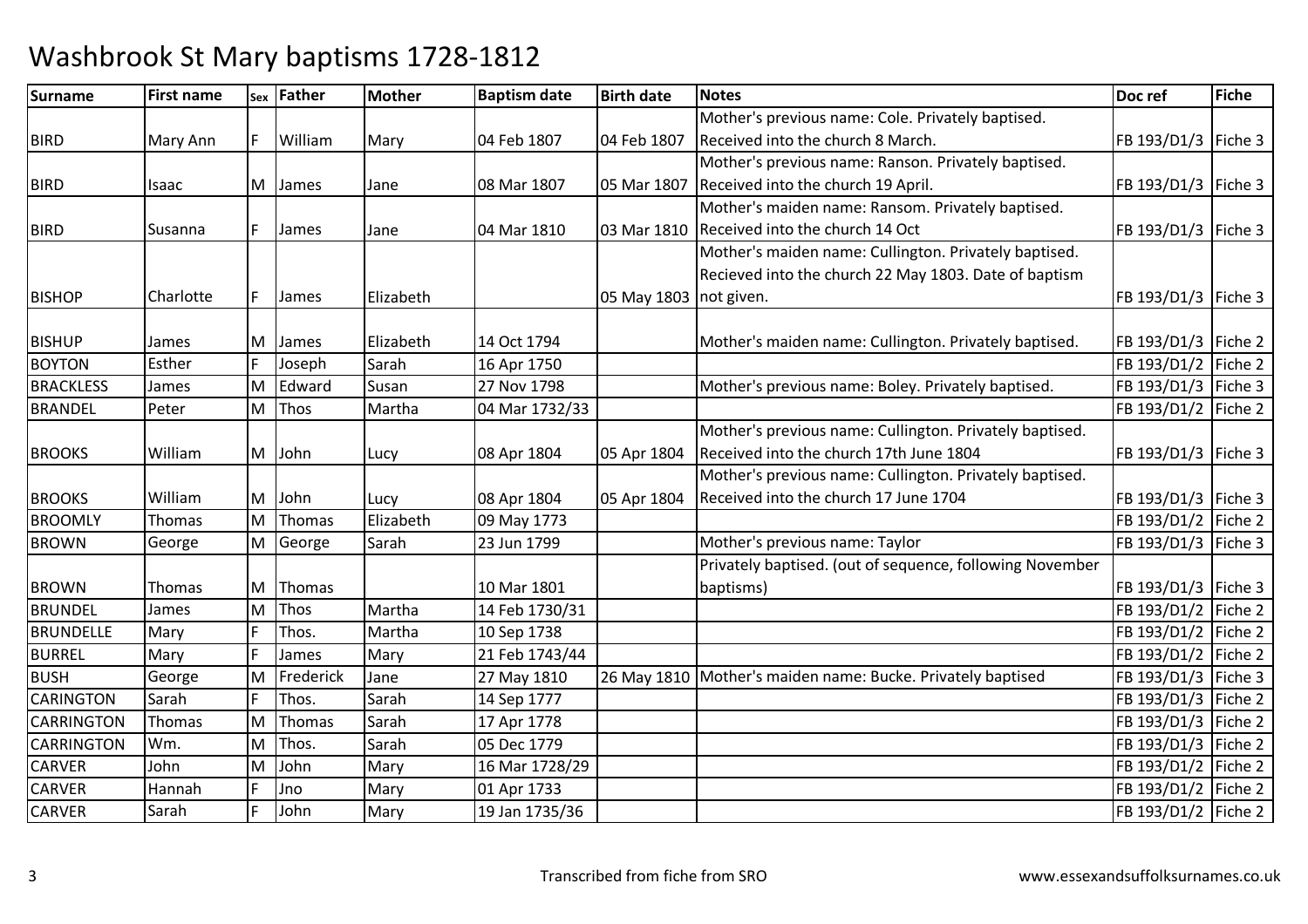| Surname            | <b>First name</b>  | Sex | Father  | Mother    | <b>Baptism date</b> | <b>Birth date</b> | <b>Notes</b>                                                 | Doc ref               | Fiche   |
|--------------------|--------------------|-----|---------|-----------|---------------------|-------------------|--------------------------------------------------------------|-----------------------|---------|
| <b>CARVER</b>      | Elizabeth          |     | John    | Mary      | 13 Aug 1738         |                   |                                                              | FB 193/D1/2           | Fiche 2 |
| <b>CARVER</b>      | John               |     |         | Sarah     | 13 Feb 1759         |                   | Illegitimate child                                           | FB 193/D1/2   Fiche 2 |         |
| <b>CARVER</b>      | Daniel             | M   |         | Sarah     | 20 Sep 1761         |                   | Base born.                                                   | FB 193/D1/2   Fiche 2 |         |
| CHAMBERLAINE       | Ricd               | M   | Ricd    | Eliz      | 04 Mar 1732/33      |                   |                                                              | FB 193/D1/2   Fiche 2 |         |
| <b>CHAMBERLINE</b> | Ann                |     | Richd   | Eliz      | 29 Sep 1728         |                   |                                                              | FB 193/D1/2 Fiche 2   |         |
|                    |                    |     |         |           |                     |                   | Illegitimate. Privately baptised. Received into the church 9 |                       |         |
|                    |                    |     |         |           |                     |                   | Dec 1806. Entered out of sequence after March 1807           |                       |         |
| <b>CHAPLIN</b>     | <b>Robert Cole</b> | M   |         | Sarah     | 09 Nov 1806         | 07 Nov 1806       | baptism.                                                     | FB 193/D1/3   Fiche 3 |         |
| <b>CHAPLING</b>    | Mary Anne          |     | Robert  | Jane      | 10 Jan 1790         |                   | Mother's previous name: Barfield                             | FB 193/D1/3 Fiche 2   |         |
| <b>CHISNALL</b>    | Jemima             |     | William | Jemima    | 01 May 1808         | 02 Apr 1808       | Mother's maiden name: Gallon.                                | FB 193/D1/3 Fiche 3   |         |
|                    |                    |     |         |           |                     |                   | Mother's maiden name: Galland. Privately baptised.           |                       |         |
| <b>CHISNALL</b>    | John               | M   | Willm.  | Jemima    | 18 Dec 1811         | 11 Dec 1811       | Received into the church 12 Jan 1812                         | FB 193/D1/3   Fiche 3 |         |
| <b>CHISNEL</b>     | Isaac              | M   | Isaac   | Hannah    | 08 Nov 1795         |                   | Mother's maiden name: Ranson                                 | FB 193/D1/3 Fiche 2   |         |
| <b>CHISNELL</b>    | Sarah              |     | Isaac   | Hannah    | 24 Oct 1790         |                   | Mother's previous name: Ranson                               | FB 193/D1/3 Fiche 2   |         |
| <b>CHISNELL</b>    | Susanna            |     | Isaac   | Hannah    | 25 Mar 1792         |                   | Mother's previous name: Ranson                               | FB 193/D1/3 Fiche 2   |         |
| <b>CHISNELL</b>    | Ruth               |     | Isaac   | Hannah    | 11 Aug 1793         |                   | Mother's maiden name: Ranson                                 | FB 193/D1/3 Fiche 2   |         |
|                    |                    |     |         |           |                     |                   | Mother's maiden name: Cullington. Privately baptised.        |                       |         |
| <b>CHISNELL</b>    | Charlotte          |     | George  | Elizabeth | 26 Aug 1794         |                   | Received into the church 9th Nov 1794.                       | FB 193/D1/3   Fiche 2 |         |
| <b>CHISNELL</b>    | Harriet            |     | Isaac   | Hannah    | 29 Jan 1797         |                   | Mother's maiden name: Ranson                                 | FB 193/D1/3 Fiche 2   |         |
|                    |                    |     |         |           |                     |                   | Mother's maiden name: Cullington. Privately baptised.        |                       |         |
| <b>CHISNELL</b>    | John               | M   | George  | Elizabeth | 19 Feb 1797         |                   | Received into the church 17th April 1797.                    | FB 193/D1/3   Fiche 2 |         |
|                    |                    |     |         |           |                     |                   | Mother's previous name: Cullington. Privately baptised.      |                       |         |
| <b>CHISNELL</b>    | Robert             | M   | George  | Elizabeth | 07 Apr 1799         |                   | Received into the church 5th May 1799.                       | FB 193/D1/3   Fiche 3 |         |
| <b>CHISNELL</b>    | Rachel             |     | Isaac   | Hannah    | 06 Oct 1799         |                   | Mother's previous name: Ranson.                              | FB 193/D1/3   Fiche 3 |         |
| <b>CHISNELL</b>    | Abraham            | M   | Isaac   | Hannah    | 01 Nov 1801         |                   | Mother's previous name: Ranson                               | FB 193/D1/3   Fiche 3 |         |
|                    |                    |     |         |           |                     |                   | Mother's maiden name: Cullington. "Baptized by me" (but      |                       |         |
| <b>CHISNELL</b>    | William            | M   | George  | Elizabeth |                     | 08 Oct 1803       | no baptism date in the register)                             | FB 193/D1/3   Fiche 3 |         |
| <b>CLARK</b>       | Thomas             | ΙM  | James   | Elizabeth | 17 Aug 1766         |                   |                                                              | FB 193/D1/2 Fiche 2   |         |
| <b>CLARKE</b>      | James              | M   | James   | Ann       | 20 Mar 1737/38      |                   |                                                              | FB 193/D1/2   Fiche 2 |         |
| <b>CLARKE</b>      | Ann                |     | James   | Ann       | 06 Jan 1739/40      |                   |                                                              | FB 193/D1/2 Fiche 2   |         |
| <b>CLARKE</b>      | Gideon             | M   | Gideon  | Sarah     | 26 Jan 1772         |                   |                                                              | FB 193/D1/2 Fiche 2   |         |
| <b>CLASBY</b>      | William            | M   | William | Mary      | 29 Dec 1728         |                   |                                                              | FB 193/D1/2 Fiche 2   |         |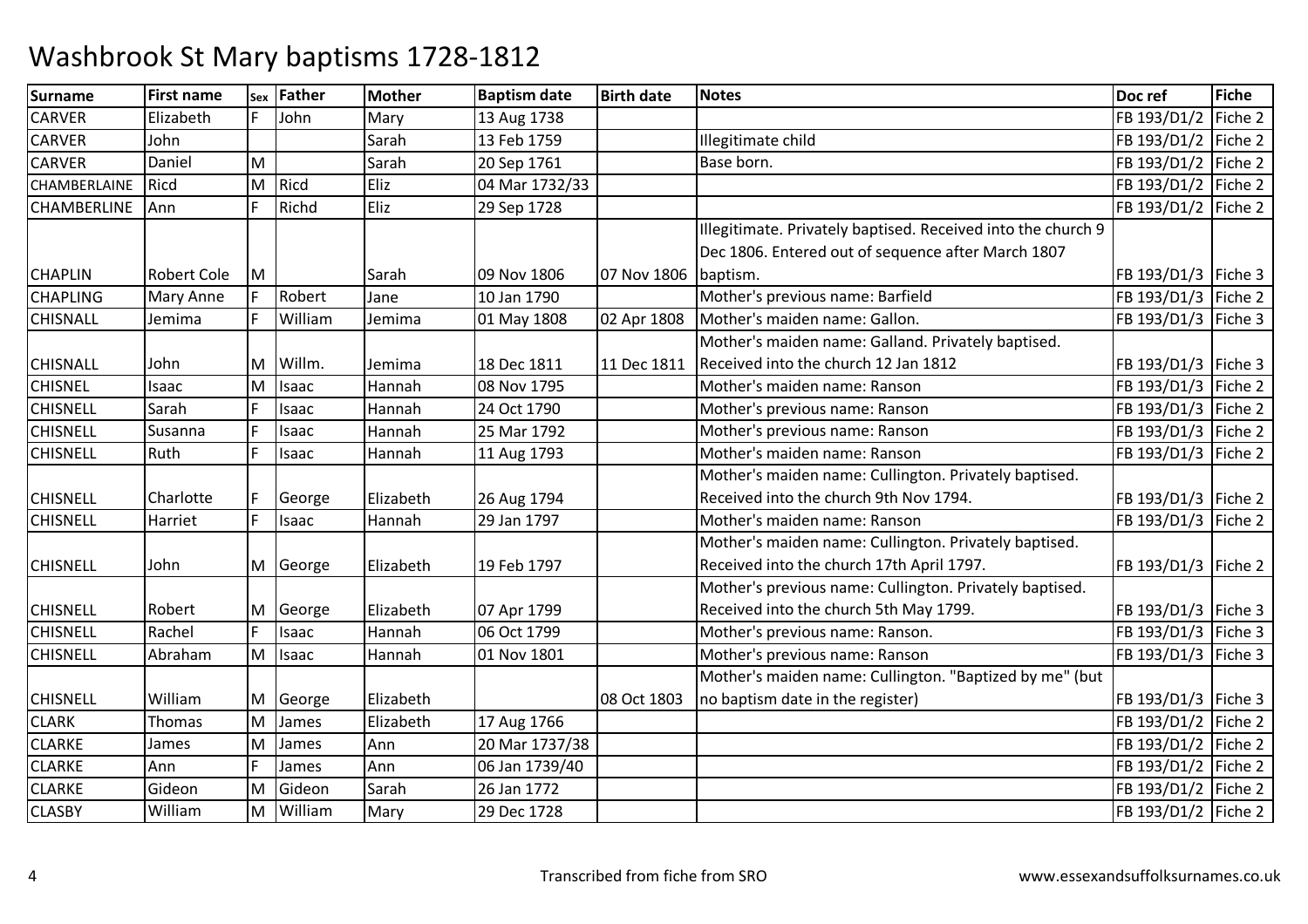| <b>Surname</b>  | <b>First name</b> | Sex | <b>Father</b> | Mother | <b>Baptism date</b> | <b>Birth date</b> | <b>Notes</b>                                            | Doc ref               | <b>Fiche</b> |
|-----------------|-------------------|-----|---------------|--------|---------------------|-------------------|---------------------------------------------------------|-----------------------|--------------|
| <b>CLEMENTS</b> | Hannah            |     | John          | Hannah | 07 Oct 1785         |                   |                                                         | FB 193/D1/3           | Fiche 2      |
| <b>CLEMENTS</b> | Mary              |     | John          | Hannah | 06 Apr 1788         |                   | Mother's previous name: Pear                            | FB 193/D1/3           | Fiche 2      |
| <b>CLEMENTS</b> | Sarah             |     | John          | Hannah | 05 Sep 1790         |                   | Mother's previous name: Pear                            | FB 193/D1/3           | Fiche 2      |
| <b>CLEMENTS</b> | Susanna           |     | John          | Hannah | 19 May 1793         |                   | Mother's maiden name: Pear                              | FB 193/D1/3 Fiche 2   |              |
| <b>CLEMENTS</b> | Robert            | M   | John          | Hannah | 31 Jan 1796         |                   | Mother's maiden name: Pear.                             | FB 193/D1/3           | Fiche 2      |
| <b>CLEMENTS</b> | Daniel            | M   | John          | Hannah | 24 Jun 1798         |                   | Mother's previous name: Pear                            | FB 193/D1/3           | Fiche 3      |
| <b>COLE</b>     | William           | lΜ  | Willm.        | Eliz.  | 28 Sep 1753         |                   |                                                         | FB 193/D1/2 Fiche 2   |              |
| <b>COLE</b>     | Elizabeth         | E   | Will.         | Eliz.  | 09 May 1755         |                   |                                                         | FB 193/D1/2 Fiche 2   |              |
| <b>COLE</b>     | John              | M   | Will.         | Eliz.  | 24 Aug 1757         |                   |                                                         | FB 193/D1/2           | Fiche 2      |
| <b>COLE</b>     | Ann               |     | Robert        | Ann    | 30 Nov 1766         |                   |                                                         | FB 193/D1/2 Fiche 2   |              |
| <b>COLE</b>     | Mary              | Ŀ   | Robert        | Ann    | 07 Aug 1768         |                   |                                                         | FB 193/D1/2 Fiche 2   |              |
| <b>COLE</b>     | Robt.             | M   | Robt.         | Ann    | 08 Apr 1770         |                   |                                                         | FB 193/D1/2           | Fiche 2      |
| <b>COLE</b>     | John              | M   |               | Emma   | 07 Apr 1771         |                   | <b>Bastard child</b>                                    | FB 193/D1/2   Fiche 2 |              |
| <b>COLE</b>     | Sarah             | F   | Robert        | Ann    | 09 Feb 1772         |                   |                                                         | FB 193/D1/2 Fiche 2   |              |
| <b>COLE</b>     | Elizth.           |     | Robt.         | Anne   | 04 Aug 1776         |                   |                                                         | FB 193/D1/2           | Fiche 2      |
| <b>COLE</b>     | Thomas            | lΜ  | James         | Sarah  | 07 Mar 1790         |                   | Mother's previous name: Norman                          | FB 193/D1/3   Fiche 2 |              |
| <b>COLE</b>     | Mary              |     |               | Mary   | 20 Aug 1792         |                   | Illegitimate. Privately baptised.                       | FB 193/D1/3 Fiche 2   |              |
|                 |                   |     |               |        |                     |                   | Aged 30 & upwards (year of birth estimated from age at  |                       |              |
|                 |                   |     |               |        |                     |                   | baptism. Parents' names not in register - unclear if    |                       |              |
| <b>COLE</b>     | Thomas            |     |               |        | 27 May 1794         | $* * 1764$        | surname is that of father or mother).                   | FB 193/D1/3   Fiche 2 |              |
|                 |                   |     |               |        |                     |                   |                                                         |                       |              |
| <b>COLE</b>     | William           |     | M John        | Sarah  | 12 Jan 1796         |                   | Mother's maiden name: Brewster. Privately baptised      | FB 193/D1/3   Fiche 2 |              |
|                 |                   |     |               |        |                     |                   | Mother's maiden name: Brewster. Privately baptised.     |                       |              |
| <b>COLE</b>     | Sarah             |     | John          | Sarah  | 19 Feb 1797         |                   | Received into the church 19th June 1797                 | FB 193/D1/3   Fiche 2 |              |
|                 |                   |     |               |        |                     |                   |                                                         |                       |              |
| <b>COLE</b>     | Maria             |     | John          | Sarah  | 30 Dec 1798         |                   | Mother's previous name: Brewster. Privately baptised.   | FB 193/D1/3   Fiche 3 |              |
|                 |                   |     |               |        |                     |                   | Mother's maiden name: Chaplin. Privately baptised.      |                       |              |
|                 |                   |     |               |        |                     |                   | Received into the church 15 Jan 1809. Entered with 1809 |                       |              |
| <b>COLE</b>     | John              |     | M Robert      | Sarah  | 29 Nov 1808         | 29 Nov 1808       | baptisms.                                               | FB 193/D1/3   Fiche 3 |              |
|                 |                   |     |               |        |                     |                   | Mother's maiden name: Chaplin. Privately baptised.      |                       |              |
| <b>COLE</b>     | Sarah             | F   | Robert        | Sarah  | 14 Apr 1810         | 10 Apr 1810       | Received into the church 6 May                          | FB 193/D1/3   Fiche 3 |              |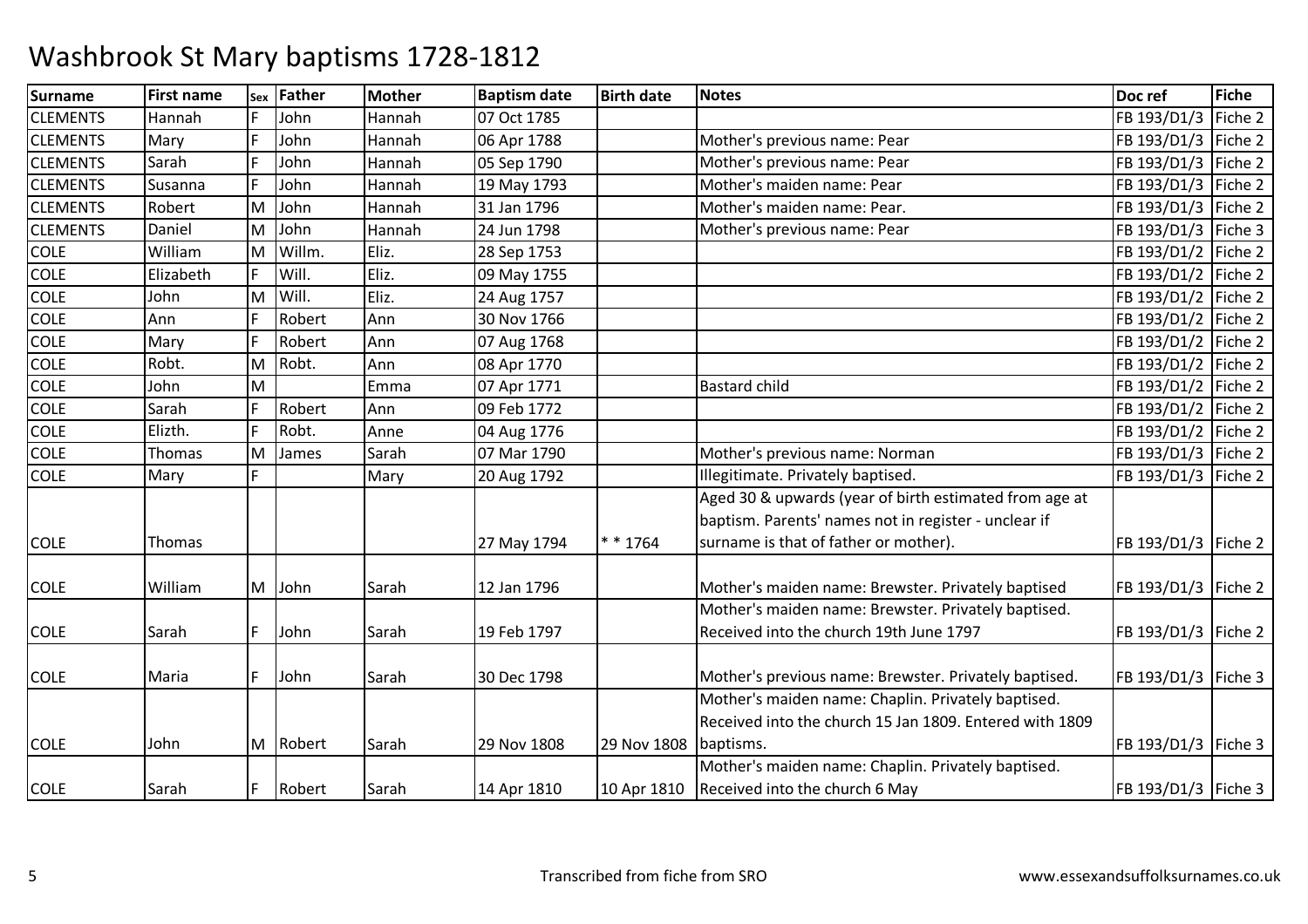| <b>Surname</b>    | <b>First name</b> |   | sex Father     | <b>Mother</b> | <b>Baptism date</b> | <b>Birth date</b> | <b>Notes</b>                                               | Doc ref               | <b>Fiche</b> |
|-------------------|-------------------|---|----------------|---------------|---------------------|-------------------|------------------------------------------------------------|-----------------------|--------------|
|                   |                   |   |                |               |                     |                   | Mother's maiden name: Chaplin. Privately baptised.         |                       |              |
| <b>COLE</b>       | William           |   | M Robt.        | Sarah         | 03 May 1812         | 22 Apr 1812       | Received into the church 17 May.                           | FB 193/D1/3           | Fiche 3      |
|                   |                   |   |                |               |                     |                   |                                                            |                       |              |
| <b>COLE</b>       | Naomi             |   | James          | Rachel        | 11 Oct 1812         | 08 Oct 1812       | Mother's maiden name: Cullington. Privately baptised       | FB 193/D1/3   Fiche 3 |              |
| COLMAN            | Martha            |   | William        | Martha        | 10 May 1782         |                   | Crossed out.                                               | FB 193/D1/3 Fiche 2   |              |
| <b>COOK</b>       | Mary              |   | Jonathan       | Hannah        | 28 Feb 1730/31      |                   |                                                            | FB 193/D1/2 Fiche 2   |              |
| COOK              | Ann               |   | Saml.          | Ann           | 16 Dec 1739         |                   |                                                            | FB 193/D1/2   Fiche 2 |              |
| COOK              | Sam.              | M | Samll.         | Ann           | 17 Oct 1742         |                   |                                                            | FB 193/D1/2 Fiche 2   |              |
| <b>COOK</b>       | Elizabeth         |   | Samuell        | Ann           | 15 Sep 1745         |                   |                                                            | FB 193/D1/2   Fiche 2 |              |
| COOK              | John              | M | Samll.         | Ann           | 28 Jan 1753         |                   |                                                            | FB 193/D1/2 Fiche 2   |              |
| COOK              | William           | M | Samuel         | Ann           | 27 Jan 1760         |                   |                                                            | FB 193/D1/2   Fiche 2 |              |
| <b>COOK</b>       | John              | M | John           | Mary          | 21 Oct 1775         |                   |                                                            | FB 193/D1/2           | Fiche 2      |
| <b>COOKE</b>      | Edwd.             | M | Samll.         | Ann           | 28 Nov 1750         |                   |                                                            | FB 193/D1/2           | Fiche 2      |
| <b>COOKE</b>      | Elizth.           |   | John           | Mary          | 07 Aug 1777         |                   |                                                            | FB 193/D1/3   Fiche 2 |              |
|                   |                   |   |                |               |                     |                   | Mother's maiden name: Rattliff. Date is when Mary was      |                       |              |
| <b>COOPER</b>     | Mary              |   | William        | Elizabeth     | 10 Apr 1803         | 06 Mar 1803       | received into the church, not baptised.                    | FB 193/D1/3   Fiche 3 |              |
|                   |                   |   |                |               |                     |                   | Mother's maiden name: Mulley. Privately baptised.          |                       |              |
| <b>COTTON</b>     | Elizabeth         |   | Herbert        | Elizabeth     | 14 Sep 1797         |                   | Received into the church 22nd May 1803.                    | FB 193/D1/3   Fiche 3 |              |
|                   |                   |   |                |               |                     |                   | Mother's previous name: Mulley. Privately baptised 10      |                       |              |
|                   |                   |   |                |               |                     |                   | May 1799 (but entered with 1800 baptisms - so the year     |                       |              |
|                   |                   |   |                |               |                     |                   | could be wrong and it should be 1800, not 1799). Received  |                       |              |
| <b>COTTON</b>     | Herbert           |   | M Herbert      | Elizh.        | 10 May 1799         |                   | into the church 22nd May 1803.                             | FB 193/D1/3   Fiche 3 |              |
|                   |                   |   |                |               |                     |                   | Mother's previous name: Mulley. Privately baptised. Aged   |                       |              |
| <b>COTTON</b>     | Harriet           |   | <b>Herbert</b> | Elizabeth     | 21 Oct 1801         | $* * 1800$        | one year & six months.                                     | FB 193/D1/3   Fiche 3 |              |
| <b>COWPER</b>     | Jno               | M | Jno            | Sarah         | 16 Aug 1730         |                   |                                                            | FB 193/D1/2 Fiche 2   |              |
|                   |                   |   |                |               |                     |                   | Illegitimate. Privately baptised. Received into the church |                       |              |
| CRANMER           | Harriet           |   |                | Mary          | 11 Jun 1801         |                   | 21st June 1801.                                            | FB 193/D1/3   Fiche 3 |              |
| <b>CRANMER</b>    | Robert            | M |                | Margt.        | 11 Mar 1804         | 27 Feb 1804       | Illegitimate                                               | FB 193/D1/3           | Fiche 3      |
| CRANSHAW          | Joshua            | M | David          | Hannah        | 15 Dec 1805         |                   | Mother's previous name: Chisnell                           | FB 193/D1/3   Fiche 3 |              |
| <b>CRISP</b>      | John              | M | John           | Susan         | 22 Nov 1801         |                   | Mother's previous name: Payne. Privately baptised.         | FB 193/D1/3   Fiche 3 |              |
| <b>CULLINGTON</b> | Elizth.           |   | Rt.            | Elt.          | 20 Jul 1777         |                   |                                                            | FB 193/D1/3   Fiche 2 |              |
| <b>CULLINGTON</b> | Sarah             |   | Robert         | Elizabeth     | 26 Dec 1783         |                   |                                                            | FB 193/D1/3   Fiche 2 |              |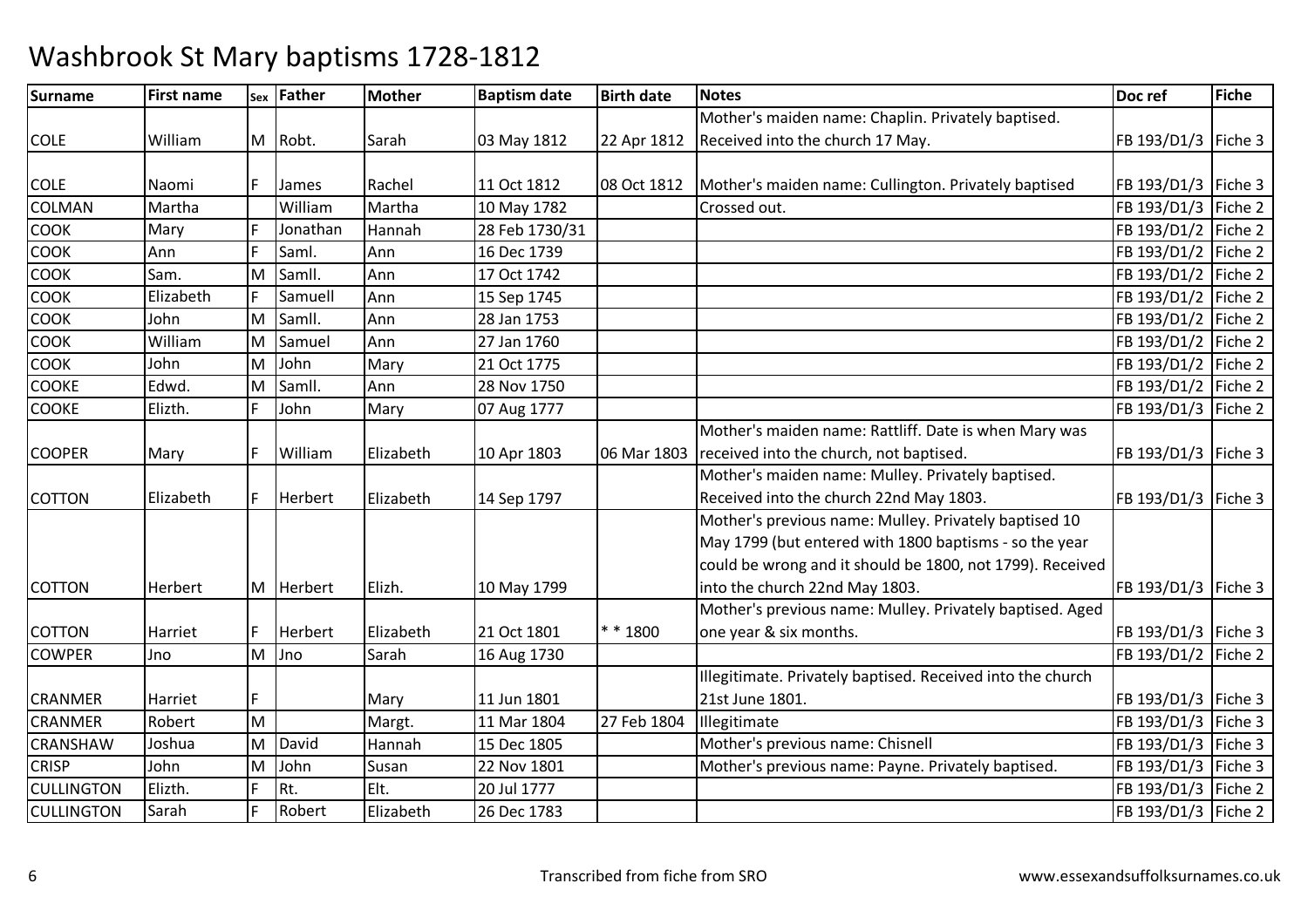| <b>Surname</b>   | <b>First name</b> | Sex          | Father    | <b>Mother</b> | <b>Baptism date</b> | <b>Birth date</b> | <b>Notes</b>                                             | Doc ref               | <b>Fiche</b> |
|------------------|-------------------|--------------|-----------|---------------|---------------------|-------------------|----------------------------------------------------------|-----------------------|--------------|
| <b>CULLINTON</b> | Rachael           |              | Robert    | Elizabeth     | 17 May 1789         |                   | Mother's previous name: Hobart                           | FB 193/D1/3           | Fiche 2      |
| <b>DALDRY</b>    | Susanna           |              | James     | Abigail       | 23 Apr 1775         |                   |                                                          | FB 193/D1/2           | Fiche 2      |
|                  |                   |              |           |               |                     |                   |                                                          |                       |              |
| <b>DALDRY</b>    | John              |              | M Pilgrim | Sarah         | 23 Jul 1793         |                   | Mother's maiden name: Chamberlain. Privately baptised.   | FB 193/D1/3   Fiche 2 |              |
|                  |                   |              |           |               |                     |                   | Mother's maiden name: Chamberlain. Privately baptised.   |                       |              |
| <b>DALDRY</b>    | James             |              | M Pilgrim | Sarah         | 16 Jan 1796         |                   | Received into the church 31st July 1796.                 | FB 193/D1/3   Fiche 2 |              |
|                  | James             |              | James     |               |                     |                   |                                                          |                       |              |
| <b>DALDRY</b>    | Pelgram           | ΙM           | Pelgram   | Sarah         | 12 Nov 1802         | 12 Nov 1802       | Mother's maiden name: Chamberlaine.                      | FB 193/D1/3   Fiche 3 |              |
| <b>DANELS</b>    | Elizabeth         |              | Wm.       | Eliz.         | 27 May 1747         |                   |                                                          | FB 193/D1/2   Fiche 2 |              |
| <b>DARDRY</b>    | James             | M            | James     | Abigal        | 16 Apr 1769         |                   |                                                          | FB 193/D1/2 Fiche 2   |              |
| <b>DARDRY</b>    | John              | ΙM           | William   | Frances       | 18 Jun 1769         |                   |                                                          | FB 193/D1/2   Fiche 2 |              |
| <b>DARDRY</b>    | Sarah             |              | James     | Abigail       | 07 Apr 1771         |                   |                                                          | FB 193/D1/2           | Fiche 2      |
| <b>DARDRY</b>    | Ann               |              | James     | Abigail       | 27 Jun 1773         |                   |                                                          | FB 193/D1/2           | Fiche 2      |
| <b>DARDRY</b>    | Charlotte         |              | William   | Judith        | 14 Sep 1788         |                   | Mother's previous name: Chisnall                         | FB 193/D1/3           | Fiche 2      |
|                  |                   |              |           |               |                     |                   | Mother's previous name: Easty. Received into the church  |                       |              |
| <b>DARDRY</b>    | Elizabeth         |              | William   | Mary          | 09 Nov 1788         |                   | 15th July 1792.                                          | FB 193/D1/3           | Fiche 2      |
|                  |                   |              |           |               |                     |                   |                                                          |                       |              |
| <b>DARDRY</b>    | George            | M            | William   | Mary          | 15 Jul 1792         |                   | Mother's previous name: Easty. Received into the church. | FB 193/D1/3   Fiche 2 |              |
| <b>DARDRY</b>    | Thomas            | M            | William   | Mary          | 15 Jul 1792         |                   | Mother's previous name: Easty.                           | FB 193/D1/3 Fiche 2   |              |
| <b>DARDRY</b>    | Jonathan          | M            | William   | Mary          | 11 Nov 1792         |                   | Mother's maiden name: Easty. Privately baptised.         | FB 193/D1/3           | Fiche 2      |
|                  |                   |              |           |               |                     |                   | Mother's maiden name: Easty. Privately baptised.         |                       |              |
| <b>DARDRY</b>    | William           | M            | William   | Mary          | 20 Aug 1797         |                   | Received into the church 26th Jan 1800                   | FB 193/D1/3   Fiche 3 |              |
| <b>DARDRY</b>    | Mary              | $\mathbf{F}$ | Wm.       | Mary          | 26 Jan 1800         |                   | Mother's previous name: Easty                            | FB 193/D1/3           | Fiche 3      |
|                  |                   |              |           |               |                     |                   | Mother's maiden name: Grimwood. Date is when John was    |                       |              |
| <b>DARLING</b>   | John              |              | M Thomas  | Sarah         | 27 Mar 1803         | 03 Feb 1803       | received into the church, not baptised.                  | FB 193/D1/3   Fiche 3 |              |
|                  |                   |              |           |               |                     |                   | Mother's previous name: Grimwood. Privately baptised.    |                       |              |
| <b>DARLING</b>   | Sarah             |              | Thomas    | Sarah         | 11 Aug 1805         |                   | Received into the church 23 Feb 1806                     | FB 193/D1/3   Fiche 3 |              |
| <b>DAVIS</b>     | Jane              | l ⊏          | James     | Jane          | 23 Mar 1763         |                   |                                                          | FB 193/D1/2 Fiche 2   |              |
| <b>DAVIS</b>     | James             | M            | James     | Jane          | 18 May 1766         |                   |                                                          | FB 193/D1/2           | Fiche 2      |
| <b>DAVIS</b>     | Rachel            |              | James     | Jane          | 09 Oct 1768         |                   |                                                          | FB 193/D1/2   Fiche 2 |              |
| <b>DAY</b>       | John              | M            | Isaac     | Sarah         | * Jan 1728/9        |                   | Day of month impossible to read.                         | FB 193/D1/2   Fiche 2 |              |
| <b>DAY</b>       | William           | M            | Isaac     | Sarah         | 09 Sep 1731         |                   |                                                          | FB 193/D1/2   Fiche 2 |              |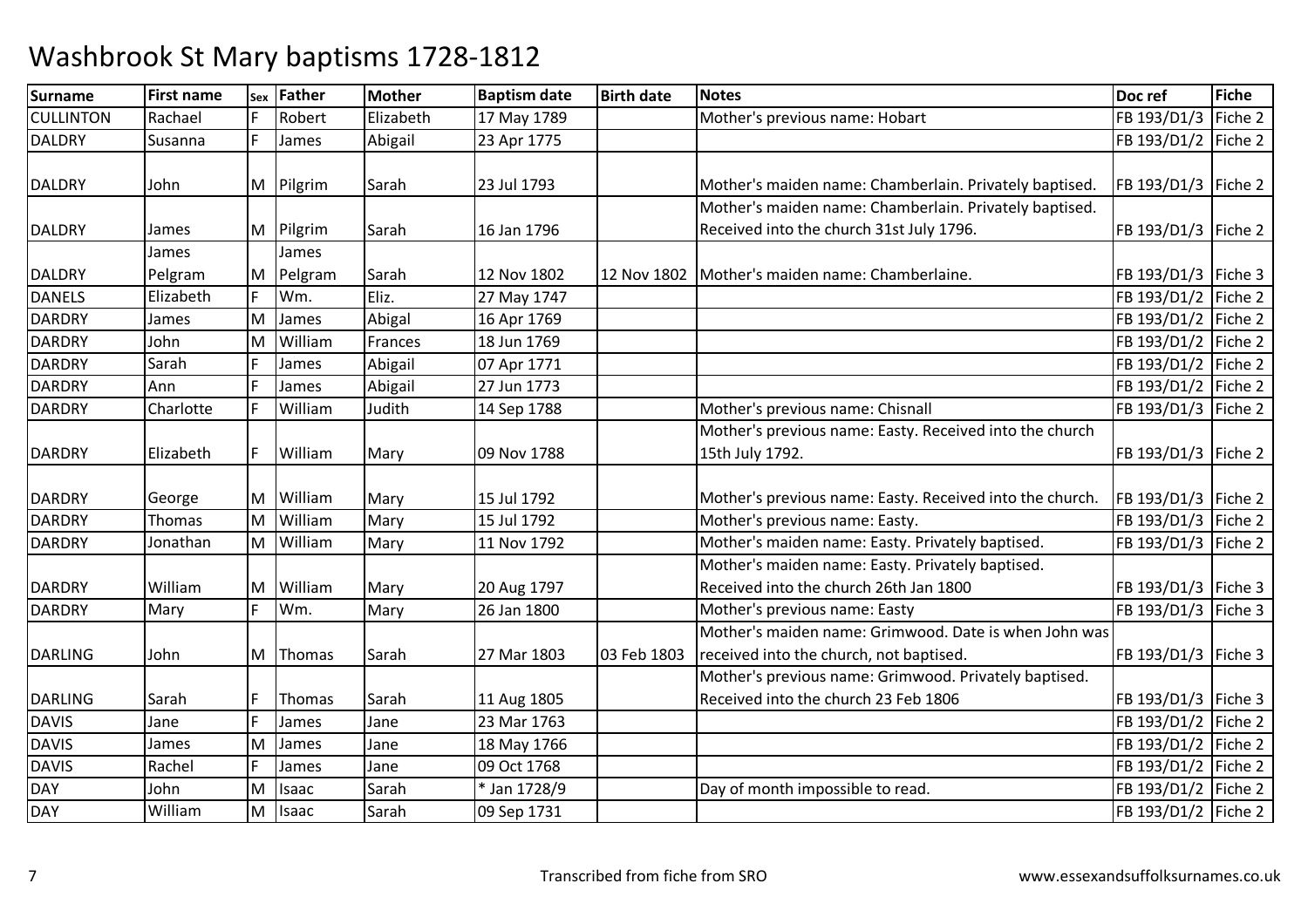| <b>Surname</b> | <b>First name</b> | Sex | Father  | <b>Mother</b> | <b>Baptism date</b> | <b>Birth date</b> | <b>Notes</b>                                              | Doc ref               | Fiche   |
|----------------|-------------------|-----|---------|---------------|---------------------|-------------------|-----------------------------------------------------------|-----------------------|---------|
| <b>DAY</b>     | John              | M   | Isaac   | Sarah         | 09 Dec 1733         |                   |                                                           | FB 193/D1/2           | Fiche 2 |
| <b>DAY</b>     | George            | M   | Isaac   | Ann           | 18 May 1738         |                   |                                                           | FB 193/D1/2 Fiche 2   |         |
| <b>DAY</b>     | Susan             |     | Jno.    | Eliz.         | * Jul 1738          |                   | Day of month hard to read - 6th or 16th?                  | FB 193/D1/2 Fiche 2   |         |
| <b>DAY</b>     | Ann               |     | Isaac   | Sarah         | 10 Apr 1740         |                   |                                                           | FB 193/D1/2           | Fiche 2 |
| <b>DAY</b>     | George            | M   | Isaac   | Ann           | 13 Apr 1740         |                   |                                                           | FB 193/D1/2           | Fiche 2 |
| <b>DAY</b>     | Mary              | l c | Isaac   | Ann           | 13 Apr 1740         |                   |                                                           | FB 193/D1/2 Fiche 2   |         |
| <b>DAY</b>     | Abraham           | M   | Isaac   | Ann           | 14 Mar 1741/42      |                   |                                                           | FB 193/D1/2   Fiche 2 |         |
| <b>DAY</b>     | Mary              |     | Abraham | Mary          | 24 May 1743         |                   |                                                           | FB 193/D1/2           | Fiche 2 |
| <b>DAY</b>     | Sarah             |     | Isaac   | Ann           | 24 Jul 1743         |                   |                                                           | FB 193/D1/2   Fiche 2 |         |
| <b>DAY</b>     | Ann               |     | Abraham | Mary          | 20 Jun 1745         |                   |                                                           | FB 193/D1/2 Fiche 2   |         |
| <b>DAY</b>     | Susan             |     | Isaac   | Ann           | 17 Nov 1745         |                   |                                                           | FB 193/D1/2   Fiche 2 |         |
| <b>DAY</b>     | Ann               |     | Isaac   | Ann           | 26 Jun 1748         |                   |                                                           | FB 193/D1/2           | Fiche 2 |
| <b>DAY</b>     | Abraham           | M   | Isaac   | Ann           | 28 Aug 1750         |                   | Abraham and Ann, son and daughter of                      | FB 193/D1/2           | Fiche 2 |
| <b>DAY</b>     | Ann               |     | Isaac   | Ann           | 28 Aug 1750         |                   | Abraham and Ann, son and daughter of                      | FB 193/D1/2 Fiche 2   |         |
| <b>DAY</b>     | Mary              |     | Isaac   | Temperance    | 04 Jul 1751         |                   |                                                           | FB 193/D1/2   Fiche 2 |         |
| <b>DAY</b>     | Eliz.             |     | Abraham | Mary          | 18 Dec 1751         |                   |                                                           | FB 193/D1/2           | Fiche 2 |
| <b>DAY</b>     | Isaac             | ΙM  | Isaac   | Temperance    | 01 Apr 1753         |                   |                                                           | FB 193/D1/2           | Fiche 2 |
| <b>DAY</b>     | Martha            |     | Abraham | Sarah         | *Feb 1755           |                   | Date very faded.                                          | FB 193/D1/2           | Fiche 2 |
| <b>DAY</b>     | John              | M   | Isaac   | Temperance    | 25 Jan 1756         |                   |                                                           | FB 193/D1/2           | Fiche 2 |
| <b>DAY</b>     | Isaac             | ΙM  | Isaac   | Ann           | 24 Oct 1756         |                   |                                                           | FB 193/D1/2           | Fiche 2 |
| <b>DAY</b>     | Abraham           | M   | Isaac   | Temperance    | 04 Jun 1758         |                   |                                                           | FB 193/D1/2           | Fiche 2 |
| <b>DAY</b>     | Jane              |     | Abraham | Sarah         | 23 Mar 1759         |                   |                                                           | FB 193/D1/2           | Fiche 2 |
| <b>DAY</b>     | Sarah             |     | Wm.     | Sarah         | 03 Jul 1760         |                   |                                                           | FB 193/D1/2           | Fiche 2 |
| <b>DAY</b>     | Susan             |     | Abraham | Susan         | 12 Apr 1771         |                   |                                                           | FB 193/D1/2           | Fiche 2 |
| <b>DAY</b>     | Ann               |     | Abraham | Ann           | 15 Jun 1774         |                   |                                                           | FB 193/D1/2           | Fiche 2 |
| <b>DAY</b>     | Sarah             |     | Abraham | Susan         | 27 Oct 1774         |                   |                                                           | FB 193/D1/2           | Fiche 2 |
| <b>DAY</b>     | Susan             |     | Abraham | Anne          | 25 Feb 1776         |                   |                                                           | FB 193/D1/2           | Fiche 2 |
|                |                   |     |         |               |                     |                   |                                                           |                       |         |
|                |                   |     |         |               |                     |                   | The child's middle name is probably "Laws" (it was her    |                       |         |
|                |                   |     |         |               |                     |                   | mother's maiden name, and a Rachel Laws Day marries in    |                       |         |
| <b>DAY</b>     | Rachael Low       |     | Abraham | Susan         | 18 Aug 1776         |                   | Washbrook later) but it looks like "Low" in the register. | FB 193/D1/2 Fiche 2   |         |
| <b>DAY</b>     | $\overline{?}$    |     | Abraham | Susan         | 16 Aug 1778         |                   | First name not in register.                               | FB 193/D1/3 Fiche 2   |         |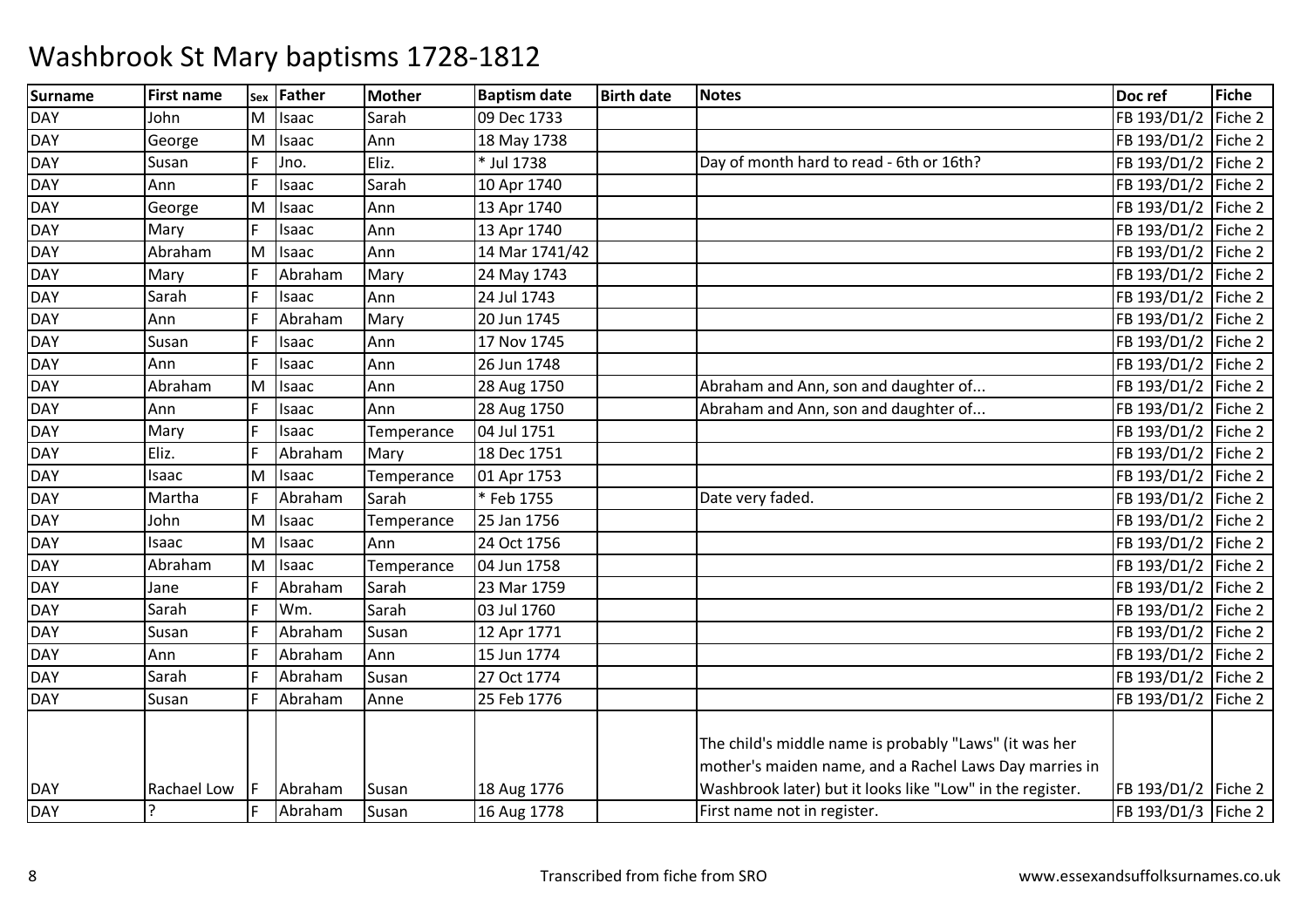| <b>Surname</b> | <b>First name</b> | Sex | Father    | <b>Mother</b> | <b>Baptism date</b> | <b>Birth date</b> | <b>Notes</b>                                                                   | Doc ref               | <b>Fiche</b> |
|----------------|-------------------|-----|-----------|---------------|---------------------|-------------------|--------------------------------------------------------------------------------|-----------------------|--------------|
| <b>DAY</b>     | Abraham           |     | M Abraham | Susan         | 06 Feb 1780         |                   |                                                                                | FB 193/D1/3           | Fiche 2      |
| <b>DAY</b>     | John              |     | Abraham   | Susan         | 08 Feb 1782         |                   |                                                                                | FB 193/D1/3 Fiche 2   |              |
| <b>DAY</b>     | Roger             | M   | Abraham   | Susan         | 23 May 1784         |                   |                                                                                | FB 193/D1/3           | Fiche 2      |
| <b>DAY</b>     | Elizabeth         |     | Abraham   | Susan         | 26 Mar 1786         |                   |                                                                                | FB 193/D1/3           | Fiche 2      |
| <b>DAY</b>     | Frances           |     | Abraham   | Susan         | 24 Aug 1788         |                   | Mother's previous name: Laws                                                   | FB 193/D1/3 Fiche 2   |              |
| <b>DAY</b>     | Henry             | M   | Abraham   | Susan         | 12 Oct 1793         |                   | Mother's maiden name: Laws. Privately baptised.                                | FB 193/D1/3           | Fiche 2      |
|                |                   |     |           |               |                     |                   | Mother's maiden name: Day. Privately baptised. Received                        |                       |              |
| <b>DAY</b>     | Rachael Laws F    |     | John      | Rachael Laws  | 20 Mar 1797         |                   | into the church 18th April 1797.                                               | FB 193/D1/3   Fiche 2 |              |
|                |                   |     |           |               |                     |                   |                                                                                |                       |              |
| <b>DAY</b>     | Ann               |     | John      | Rachel Laws   | 15 Jul 1798         |                   | Privately baptised. Received into the church 23rd Sep 1798 FB 193/D1/3 Fiche 3 |                       |              |
| <b>DAY</b>     | Susanna           |     | John      | Rachel Laws   | 25 Dec 1799         |                   | Mother's previous name: Day                                                    | FB 193/D1/3   Fiche 3 |              |
| <b>DAY</b>     | John              | M   | John      | Rachel Lowes  | 09 Sep 1801         |                   | Mother's previous name: Day. Privately baptised.                               | FB 193/D1/3   Fiche 3 |              |
|                | Samuell           |     |           |               |                     |                   | Mother's previous name: Day. Privately baptised. Received                      |                       |              |
| <b>DAY</b>     | Cruswell          | M   | John      | Rachael Laws  | 23 Oct 1803         | 16 Oct 1803       | into the church 1 July 1804                                                    | FB 193/D1/3   Fiche 3 |              |
| <b>DAY</b>     | Susanna           |     | Abraham   | Susanna       | 25 Dec 1804         | 21 Dec 1803       | Mother's previous name: Harris                                                 | FB 193/D1/3   Fiche 3 |              |
| <b>DAY</b>     | Frances           |     | Abraham   | Susanna       | 26 Nov 1805         |                   | Mother's previous name: Harris. Privately baptised.                            | FB 193/D1/3 Fiche 3   |              |
|                |                   |     |           |               |                     |                   | Mother's previous name: Munnings. Privately baptised.                          |                       |              |
| <b>DAY</b>     | Mary              | F   | Roger     | Mary          | 15 Feb 1807         | 08 Feb 1807       | Received into the church 26 July.                                              | FB 193/D1/3   Fiche 3 |              |
|                | William           |     |           |               |                     |                   | Mother's maiden name: Day. Privately baptised. Received                        |                       |              |
| <b>DAY</b>     | Henry             | M   | John      | Rachael Laws  | 11 Oct 1807         | 01 Oct 1807       | into the church 17 May 1812.                                                   | FB 193/D1/3   Fiche 3 |              |
|                |                   |     |           |               |                     |                   | Mother's maiden name: Harris, Her first name isn't in the                      |                       |              |
|                | Sarah             |     |           |               |                     |                   | register. Privately baptised. Received into the church 31                      |                       |              |
| <b>DAY</b>     | Crusswel          | F   | Abraham   |               | 03 Apr 1808         | 02 Apr 1808       | <b>Mar 1811</b>                                                                | FB 193/D1/3   Fiche 3 |              |
| <b>DAY</b>     | Marven            | M   | John      | Mary          | 20 Aug 1809         | 16 Jul 1809       | Mother's maiden name: Marven                                                   | FB 193/D1/3           | Fiche 3      |
|                |                   |     |           |               |                     |                   | Mother's maiden name: Harris. Privately baptised.                              |                       |              |
| <b>DAY</b>     | David             |     | M Abraham | Ann           | 17 Feb 1811         | 11 Feb 1811       | Received into the church 31 Mar.                                               | FB 193/D1/3   Fiche 3 |              |
| <b>DAY</b>     | Sarah Ann         | E   | John      | Mary          | 04 Aug 1811         | 30 Jun 1811       | Mother's maiden name: Marven.                                                  | FB 193/D1/3   Fiche 3 |              |
|                | Robert            |     |           |               |                     |                   | Natural son of Rachael Laws Day, widow. Privately                              |                       |              |
| <b>DAY</b>     | Sargeant          | M   |           | Rachael Laws  | 31 Jan 1812         | 05 Aug 1811       | baptised. Received into the church 17 May 1812                                 | FB 193/D1/3   Fiche 3 |              |
| <b>DILL</b>    | Elizabeth         | F   | John      | Mary          | 06 Mar 1747/48      |                   |                                                                                | FB 193/D1/2 Fiche 2   |              |
|                |                   |     |           |               |                     |                   | Mother's maiden name: Atkins. Privately baptised.                              |                       |              |
| <b>DORLING</b> | Sarah             |     | William   | Sarah         | 19 Apr 1812         | 13 Apr 1812       | Received into the church 10 May.                                               | FB 193/D1/3   Fiche 3 |              |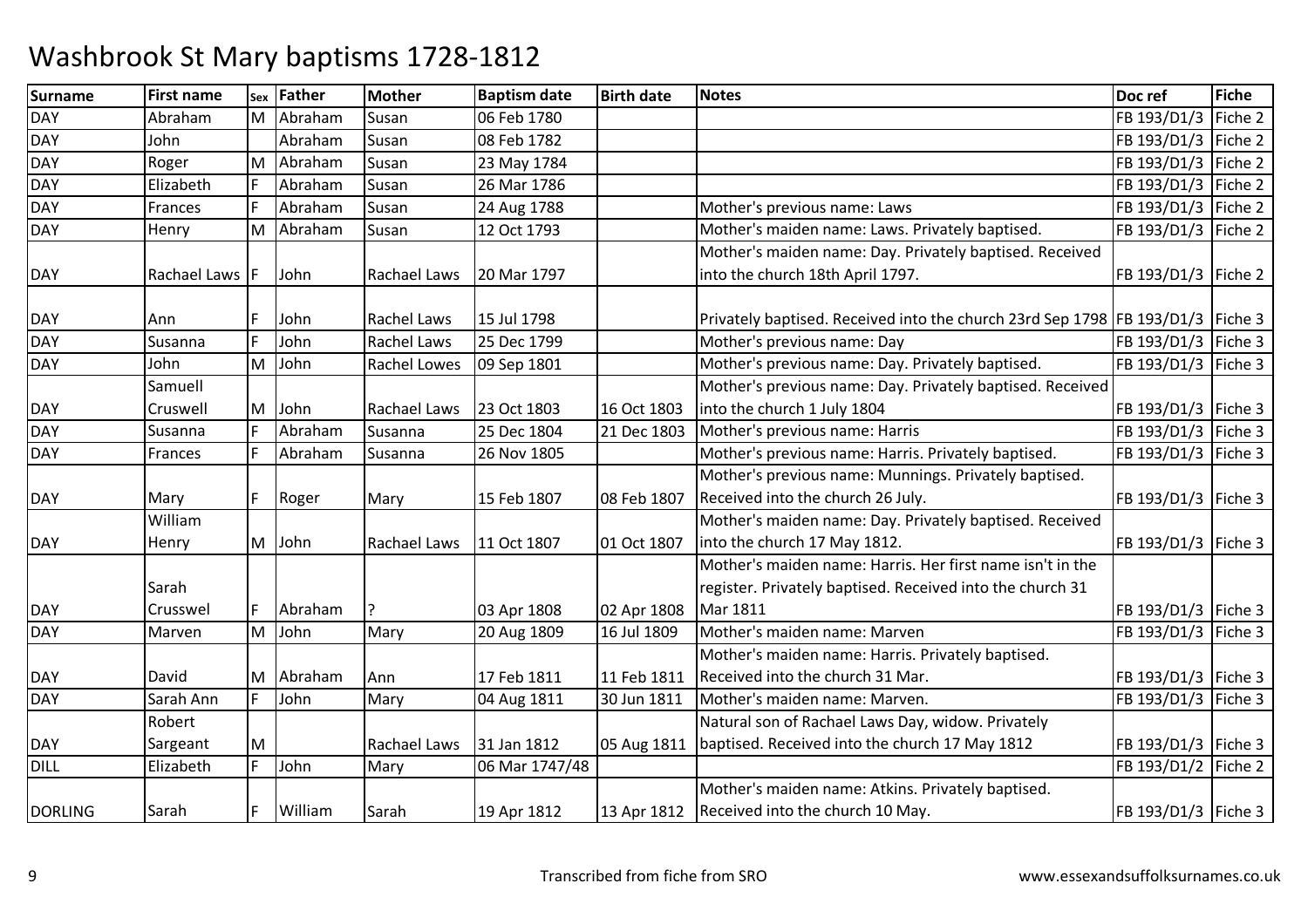| Surname        | First name | Sex | Father   | <b>Mother</b> | <b>Baptism date</b> | <b>Birth date</b> | <b>Notes</b>                                         | Doc ref               | <b>Fiche</b> |
|----------------|------------|-----|----------|---------------|---------------------|-------------------|------------------------------------------------------|-----------------------|--------------|
| <b>DOYLING</b> | Robert     | M   | Robert   | Sarah         | 02 Mar 1772         |                   |                                                      | FB 193/D1/2           | Fiche 2      |
| <b>DOYLING</b> | Amy        |     | Robt.    | Sarah         | 25 Dec 1774         |                   |                                                      | FB 193/D1/2 Fiche 2   |              |
| <b>DOYLING</b> | Thomas     | M   | Robt.    | Sarah         | 07 Apr 1776         |                   |                                                      | FB 193/D1/2   Fiche 2 |              |
| <b>DOYLING</b> | William    | M   | Robert   | Sarah         | 22 Nov 1778         |                   |                                                      | FB 193/D1/3           | Fiche 2      |
| <b>DOYLING</b> | John       | M   | Robert   | Sarah         | 18 Sep 1791         |                   | Mother's previous name: Neavewood                    | FB 193/D1/3 Fiche 2   |              |
| <b>DOYLING</b> | Mary       | E   | Robert   | Sarah         | 18 Sep 1791         |                   | Mother's previous name: Neavewood                    | FB 193/D1/3 Fiche 2   |              |
| <b>DOYLING</b> | Sarah      | E   | Robert   | Sarah         | 18 Sep 1791         |                   | Mother's previous name: Neavewood                    | FB 193/D1/3 Fiche 2   |              |
| <b>DOYLING</b> | Abraham    | M   | Robert   | Sarah         | 18 Sep 1791         |                   | Mother's previous name: Neavewood                    | FB 193/D1/3 Fiche 2   |              |
|                |            |     |          |               |                     |                   |                                                      |                       |              |
| <b>DOYLING</b> | Sarah      |     | Robert   | Sarah         | 11 May 1794         |                   | Mother's maiden name: Neavewood. Privately baptised. | FB 193/D1/3   Fiche 2 |              |
| <b>DOYLY</b>   | Mary       |     | Robert   | Sarah         | 31 Dec 1780         |                   |                                                      | FB 193/D1/3 Fiche 2   |              |
| <b>DRIVER</b>  | John       | M   | Nathan   | Judith        | 29 Jun 1788         |                   | Mother's previous name: Rayner                       | FB 193/D1/3           | Fiche 2      |
| <b>DRIVER</b>  | Susan      |     | Nathan   | Judith        | 21 Feb 1790         |                   | Mother's previous name: Rayner                       | FB 193/D1/3   Fiche 2 |              |
|                |            |     |          |               |                     |                   | Mother's previous name: Rayner. Privately baptised.  |                       |              |
| <b>DRIVER</b>  | John       |     | M Nathan | Judith        | 15 Apr 1792         |                   | Received into the church 10th June 1792              | FB 193/D1/3           | Fiche 2      |
|                |            |     |          |               |                     |                   | Mother's maiden name: Rayner. Privately baptised.    |                       |              |
| <b>DRIVER</b>  | Anne       |     | Nathan   | Judith        | 13 Apr 1794         |                   | Received into the church 29th June 1794              | FB 193/D1/3   Fiche 2 |              |
|                |            |     |          |               |                     |                   | Mother's maiden name: Rayner. Privately baptised.    |                       |              |
| <b>DRIVER</b>  | Nathan     |     | M Nathan | Judith        | 27 Nov 1796         |                   | Received into the church 5th Mar 1797                | FB 193/D1/3 Fiche 2   |              |
|                |            |     |          |               |                     |                   | Mother's maiden name: Rayner. Privately baptised.    |                       |              |
| <b>DRIVER</b>  | Judith     |     | Nathan   | Judith        | 04 Feb 1798         |                   | Received into the church 4th March 1798.             | FB 193/D1/3   Fiche 3 |              |
|                |            |     |          |               |                     |                   | William and Charles twins of Mother's previous name: |                       |              |
| <b>DRIVER</b>  | William    |     | Nathan   | Judith        | 25 Aug 1799         |                   | Rayner. Privately baptised.                          | FB 193/D1/3   Fiche 3 |              |
|                |            |     |          |               |                     |                   | William and Charles twins of Mother's previous name: |                       |              |
| <b>DRIVER</b>  | Charles    |     | Nathan   | Judith        | 25 Aug 1799         |                   | Rayner. Privately baptised.                          | FB 193/D1/3   Fiche 3 |              |
| <b>DRIVER</b>  | Judith     |     | Nathan   | Judith        | 30 Mar 1801         |                   | Mother's previous name: Rainer. Privately baptised.  | FB 193/D1/3 Fiche 3   |              |
| <b>DUBBLE</b>  | Sarah      |     | Hen.     | Sarah         | 25 Jan 1740/41      |                   |                                                      | FB 193/D1/2   Fiche 2 |              |
| <b>DUBBLE</b>  | Mary       |     | John     | Mary          | 12 Aug 1787         |                   | Mother's previous name: Woods                        | FB 193/D1/3 Fiche 2   |              |
| <b>DUBBLE</b>  | Ann        |     | John     | Mary          | 13 Sep 1789         |                   | Mother's previous name: Woods                        | FB 193/D1/3           | Fiche 2      |
|                |            |     |          |               |                     |                   | Mother's previous name: Woods. Privately baptised.   |                       |              |
| <b>DUBBLE</b>  | Elizabeth  |     | John     | Mary          | 05 Feb 1792         |                   | Received into the church 20th May 1792               | FB 193/D1/3   Fiche 2 |              |
| <b>EDWARDS</b> | Richd.     | M   | Richd.   | Lydia         | 10 Jun 1750         |                   |                                                      | FB 193/D1/2 Fiche 2   |              |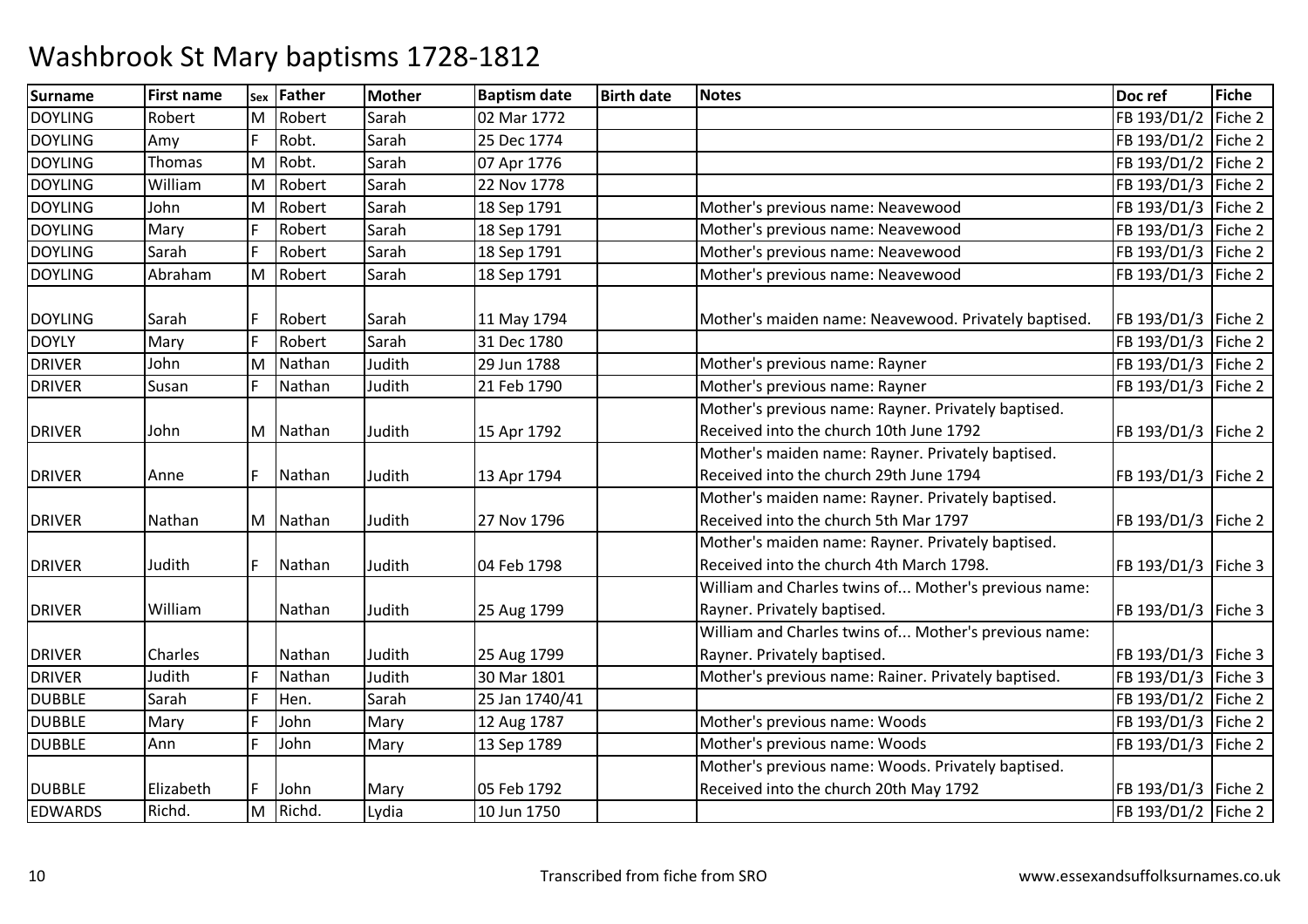| <b>Surname</b> | <b>First name</b> |    | sex Father     | <b>Mother</b> | <b>Baptism date</b> | <b>Birth date</b> | <b>Notes</b>                                              | Doc ref               | <b>Fiche</b> |
|----------------|-------------------|----|----------------|---------------|---------------------|-------------------|-----------------------------------------------------------|-----------------------|--------------|
|                |                   |    |                |               |                     |                   | Mother's maiden name: Turner. Privately baptised.         |                       |              |
| <b>EDWARDS</b> | Mary              |    | John           | Elizabeth     | 19 Jan 1794         |                   | Received into the church.                                 | FB 193/D1/3   Fiche 2 |              |
|                |                   |    |                |               |                     |                   | Mother's maiden name: Turner. Privately baptised.         |                       |              |
| <b>EDWARDS</b> | Rose              |    | John           | Elizabeth     | 14 Sep 1795         |                   | Received into the church 27th Jly 1795                    | FB 193/D1/3   Fiche 2 |              |
|                |                   |    |                |               |                     |                   | Mother's maiden name: Turner. Privately baptised.         |                       |              |
| <b>EDWARDS</b> | John              |    | M John         | Elizabeth     | 06 Nov 1797         |                   | Received into the church 8th May 1791.                    | FB 193/D1/3   Fiche 3 |              |
|                |                   |    |                |               |                     |                   | Mother's previous name: Rye. Privately baptised. Received |                       |              |
| <b>EDWARDS</b> | Thomas            |    | M John         | Elizth.       | 10 Feb 1805         | 30 Jan 1805       | into the church 16 Aug.                                   | FB 193/D1/3   Fiche 3 |              |
|                |                   |    |                |               |                     |                   | Mother's previous name: Rye. Privately baptised. Received |                       |              |
| <b>EDWARDS</b> | Anna              |    | John           | Elizh.        | 29 Apr 1806         | 30 Mar 1806       | into the church 5 Aug.                                    | FB 193/D1/3   Fiche 3 |              |
|                |                   |    |                |               |                     |                   | Mother's maiden name: Rye. Privately baptised. Received   |                       |              |
| <b>EDWARDS</b> | William           |    | M John         | Elizabeth     | 15 Oct 1807         | 07 Oct 1807       | into the church 10 June 1808                              | FB 193/D1/3   Fiche 3 |              |
|                |                   |    |                |               |                     |                   | Mother's maiden name: Rye. Privately baptised. Received   |                       |              |
| <b>EDWARDS</b> | George            | M  | John           | Elizabeth     | 25 Jan 1809         |                   | into the church 8 Jun 1809                                | FB 193/D1/3   Fiche 3 |              |
| <b>ELSDON</b>  | John              | M  | George         | Sarah         | 08 Oct 1749         |                   |                                                           | FB 193/D1/2 Fiche 2   |              |
| <b>FENCH</b>   | Mary Ann          |    | Edward         | Sarah         | 28 May 1780         |                   |                                                           | FB 193/D1/3   Fiche 2 |              |
| <b>FENN</b>    | Mary              |    | <b>Charles</b> | Elizabeth     | 05 May 1792         |                   | Mother's previous name: Keeble. Privately baptised.       | FB 193/D1/3 Fiche 2   |              |
| <b>FINCH</b>   | Wells             | M  | William        | Mary          | 21 Nov 1773         |                   |                                                           | FB 193/D1/2           | Fiche 2      |
|                |                   |    |                |               |                     |                   | Mother's maiden name: Day. Privately baptised. Received   |                       |              |
| <b>GARNHAM</b> | Robert            |    | M Robert       | Sarah         | 20 Apr 1793         |                   | into the church 8th Aug 1813.                             | FB 193/D1/3   Fiche 2 |              |
|                |                   |    |                |               |                     |                   | Mother's maiden name: Day. Privately baptised. Received   |                       |              |
| <b>GARNHAM</b> | Anne Day          |    | Robert         | Sarah         | 03 Jun 1797         |                   | into the church.                                          | FB 193/D1/3   Fiche 2 |              |
| <b>GARROOD</b> | Sarah             |    | Willm.         | Sarah         | 26 Feb 1747/48      |                   | Baptised at Copdock.                                      | FB 193/D1/2   Fiche 2 |              |
|                |                   |    |                |               |                     |                   | Mother's maiden name: Whiten. Privately baptised but      |                       |              |
| <b>GARRUD</b>  | Martha            |    | John           | Roda          |                     | 02 Nov 1803       | date not in register.                                     | FB 193/D1/3   Fiche 3 |              |
| <b>GENTREE</b> | Mary              |    | William        | Mary          | 05 Jan 1762         |                   |                                                           | FB 193/D1/2           | Fiche 2      |
| <b>GENTREE</b> | Sarah             |    | Willm.         | Mary          | 22 Nov 1764         |                   |                                                           | FB 193/D1/2 Fiche 2   |              |
| <b>GENTREE</b> | William           | lΜ | Willm.         | Mary          | 05 Mar 1769         |                   |                                                           | FB 193/D1/2           | Fiche 2      |
| <b>GENTREY</b> | Daniel            | M  | John           | Esther        | 15 Aug 1773         |                   |                                                           | FB 193/D1/2   Fiche 2 |              |
| <b>GENTREY</b> | Martha            |    | John           | Esther        | 10 Mar 1776         |                   |                                                           | FB 193/D1/2 Fiche 2   |              |
| <b>GENTRY</b>  | John              | M  | John           | Esther        | 24 Aug 1755         |                   |                                                           | FB 193/D1/2   Fiche 2 |              |
| <b>GENTRY</b>  | Mary              |    | John           | Esther        | 27 Mar 1757         |                   |                                                           | FB 193/D1/2   Fiche 2 |              |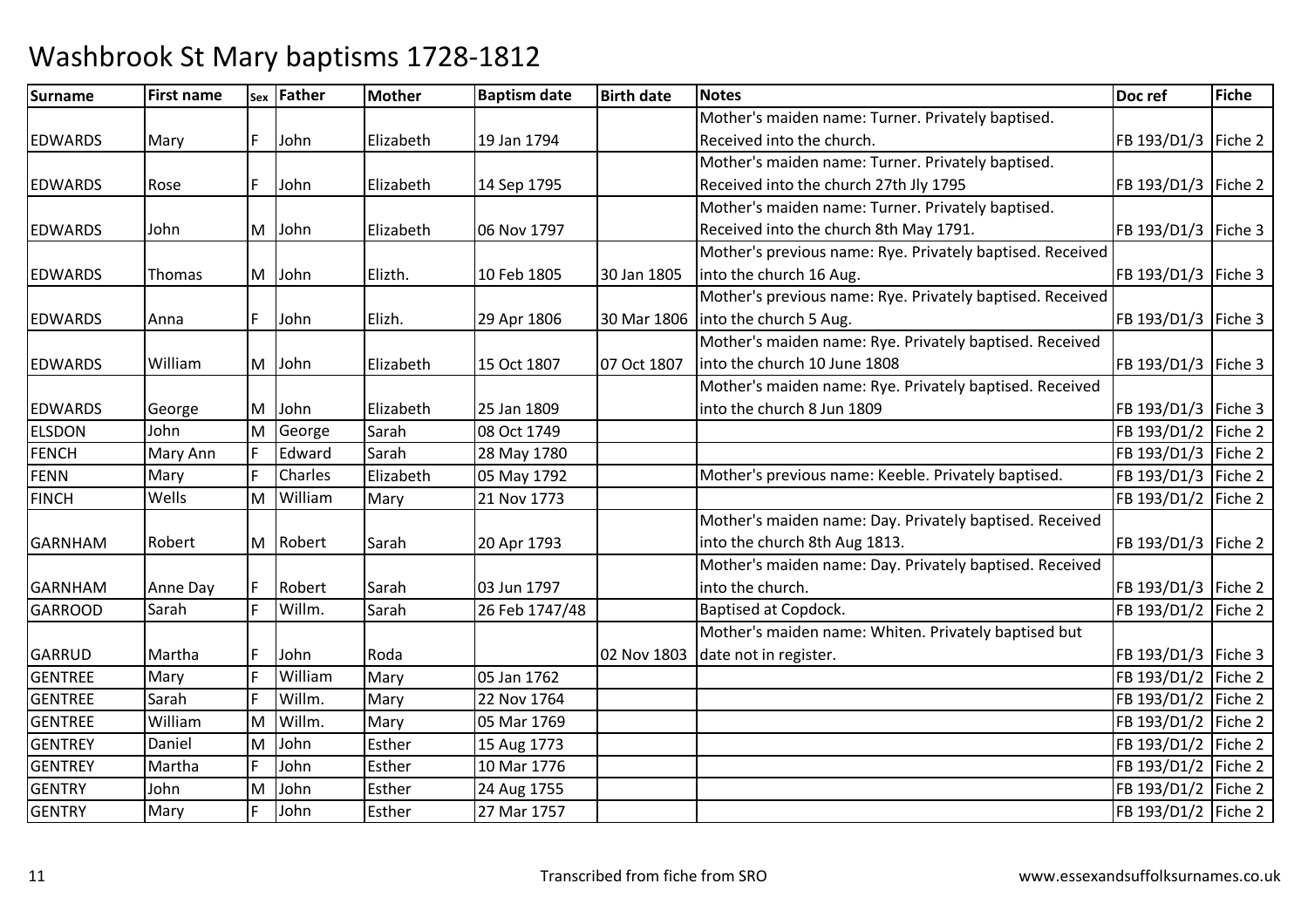| Surname         | <b>First name</b> | Sex | <b>Father</b> | <b>Mother</b> | <b>Baptism date</b> | <b>Birth date</b> | <b>Notes</b>                                                | Doc ref               | <b>Fiche</b> |
|-----------------|-------------------|-----|---------------|---------------|---------------------|-------------------|-------------------------------------------------------------|-----------------------|--------------|
| <b>GENTRY</b>   | Sarah             |     | John          | Esther        | 01 Oct 1769         |                   |                                                             | FB 193/D1/2           | Fiche 2      |
| <b>GENTRY</b>   | Lydia             | F   | John          | Esther        | 29 Mar 1772         |                   |                                                             | FB 193/D1/2           | Fiche 2      |
| <b>GENTRY</b>   | John              | M   | William       | Mary          | 05 Apr 1772         |                   |                                                             | FB 193/D1/2           | Fiche 2      |
| <b>GENTRY</b>   | Ann               |     | John          | Ester         | 26 Jul 1778         |                   |                                                             | FB 193/D1/3           | Fiche 2      |
| <b>GENTRY</b>   | James             |     | John          | Esther        | 13 May 1781         |                   |                                                             | FB 193/D1/3 Fiche 2   |              |
|                 | Margaret          |     |               |               |                     |                   | Illegitimate daughter of John Shorten & Christiana Gilbert. |                       |              |
| <b>GILBERT</b>  | Shorten           | F   | John          | Christiana    | 02 Dec 1800         |                   | Privately baptised.                                         | FB 193/D1/3 Fiche 3   |              |
| <b>GLAFIELD</b> | James             | M   | Jno           | Mary          | 26 Nov 1732         |                   |                                                             | FB 193/D1/2           | Fiche 2      |
| GLANFIELD       | Tho               | M   | Jno           | Mary          | 17 Oct 1731         |                   |                                                             | FB 193/D1/2           | Fiche 2      |
| <b>GLANFILL</b> | Robert            | M   | John          | Margaret      | 05 May 1734         |                   |                                                             | FB 193/D1/2           | Fiche 2      |
| <b>GLANVIL</b>  | William           | M   | John          | Mary          | 28 Feb 1728/29      |                   |                                                             | FB 193/D1/2           | Fiche 2      |
|                 |                   |     |               |               |                     |                   | Base born (presumably born before their marriage on 21      |                       |              |
| <b>GOODRICH</b> | Sarah             |     | Jno           | Sar.          | 26 Apr 1730         |                   | Oct 1729)                                                   | FB 193/D1/2   Fiche 2 |              |
| <b>GOODRICH</b> | Jno               | M   | Jno           | Sarah         | 02 Apr 1732         |                   | With 1731 entries                                           | FB 193/D1/2 Fiche 2   |              |
| <b>GOODRICH</b> | John              | M   | John          | Sarah         | 12 Aug 1733         |                   |                                                             | FB 193/D1/2   Fiche 2 |              |
| <b>GOODRICH</b> | James             | M   | John          | Sarah         | 26 Oct 1735         |                   |                                                             | FB 193/D1/2           | Fiche 2      |
| <b>GOODRICH</b> | Susan             |     | James         | Susan         | 14 Jul 1758         |                   |                                                             | FB 193/D1/2   Fiche 2 |              |
| <b>GOODRICH</b> | Ann               | E   | James         | Susan         | 22 Oct 1769         |                   |                                                             | FB 193/D1/2   Fiche 2 |              |
| <b>GOODRICH</b> | Robert            | lΜ  | James         | Susan         | 29 Nov 1771         |                   |                                                             | FB 193/D1/2           | Fiche 2      |
| <b>GOODRICH</b> | William           | M   | James         | Susan         | 25 Jul 1773         |                   |                                                             | FB 193/D1/2           | Fiche 2      |
| <b>GOSSET</b>   | Francis           |     | Francis       | Mary          | 23 Dec 1781         |                   |                                                             | FB 193/D1/3           | Fiche 2      |
|                 |                   |     |               |               |                     |                   | Mother's previous name: Cullington. Privately baptised.     |                       |              |
| <b>GRIMES</b>   | Robert            |     | M Wm.         | Elizh.        | 12 Jan 1800         |                   | Received into the church 12th Mar.                          | FB 193/D1/3   Fiche 3 |              |
|                 |                   |     |               |               |                     |                   | Mother's maiden name: Cullington. Privately baptised.       |                       |              |
| <b>GRIMES</b>   | John William      | ΙM  | William       | Elizabeth     | 08 Jun 1803         | 08 Jun 1803       | Received into the church 3 July 1803                        | FB 193/D1/3   Fiche 3 |              |
| <b>GRIMES</b>   | Jane              |     | William       | Elizabeth     | 02 Mar 1806         |                   | Mother's previous name: Cullington                          | FB 193/D1/3   Fiche 3 |              |
| <b>GRIMES</b>   | Mary Ann          | IF  | William       | Elizabeth     | 29 May 1808         |                   | 05 May 1808 Mother's maiden name: Cullington                | FB 193/D1/3   Fiche 3 |              |
|                 |                   |     |               |               |                     |                   | Mother's maiden name: Cullington. Privately baptised.       |                       |              |
| <b>GRIMES</b>   | Sophia            |     | William       | Elizabeth     | 28 Jan 1811         | 07 Jan 1811       | Received into the church 14 April.                          | FB 193/D1/3   Fiche 3 |              |
| <b>GRIMWADE</b> | Elizabeth         | E   | Thomas        | Sarah         | 09 Nov 1788         |                   | Mother's previous name: Woodward                            | FB 193/D1/3 Fiche 2   |              |
| <b>GRIMWADE</b> | William           |     | M Thomas      | Sarah         | 19 Sep 1790         |                   | Mother's previous name: Woodward                            | FB 193/D1/3 Fiche 2   |              |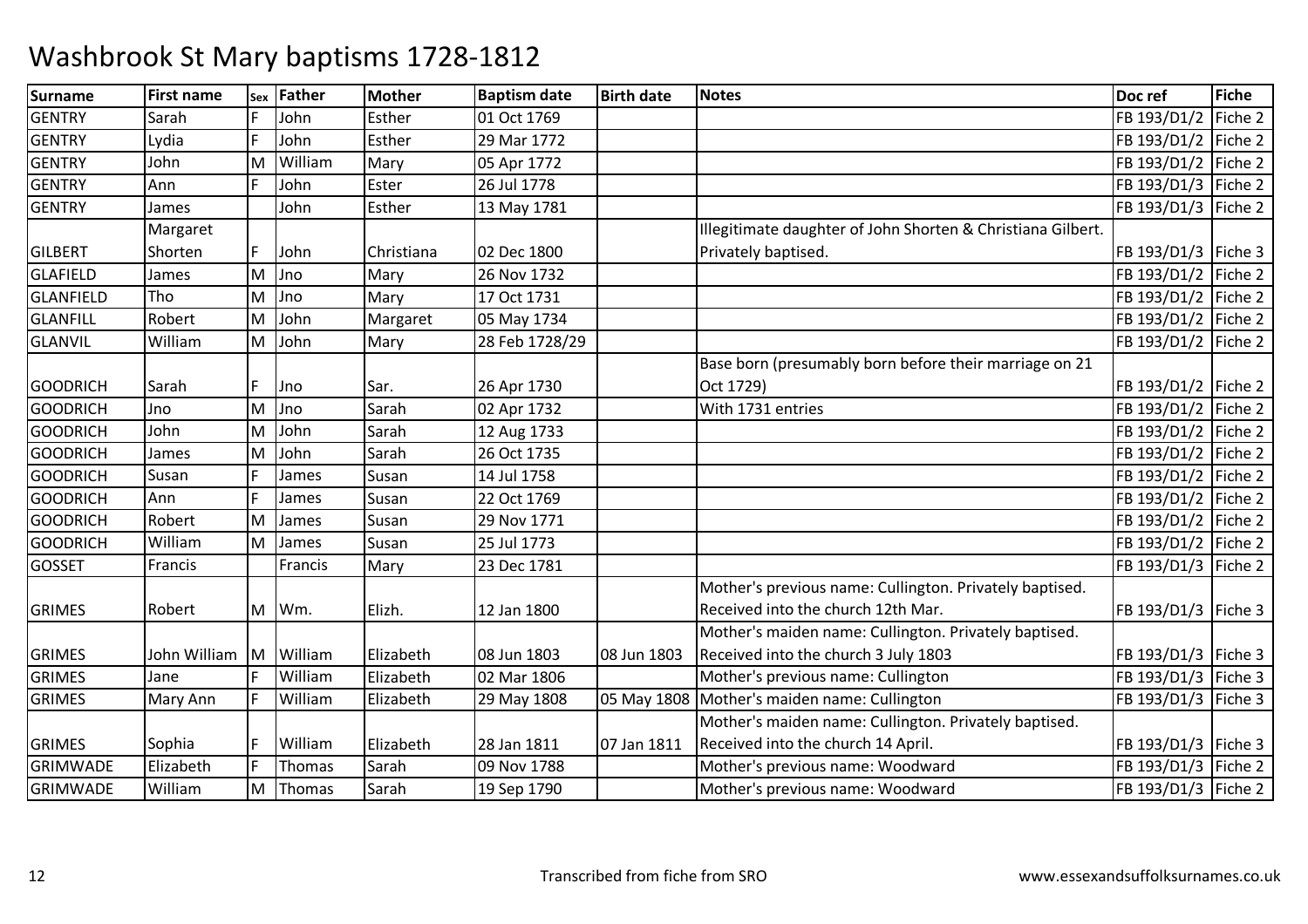| Surname          | <b>First name</b> | Sex | <b>Father</b> | <b>Mother</b> | <b>Baptism date</b> | <b>Birth date</b> | <b>Notes</b>                                                | Doc ref               | <b>Fiche</b> |
|------------------|-------------------|-----|---------------|---------------|---------------------|-------------------|-------------------------------------------------------------|-----------------------|--------------|
|                  |                   |     |               |               |                     |                   |                                                             |                       |              |
| <b>GRIMWADE</b>  | John              | ΙM  | Thomas        | Sarah         | 15 Apr 1792         |                   | Mother's previous name: Woodward. Privately baptised.       | FB 193/D1/3 Fiche 2   |              |
| <b>GRIMWOOD</b>  | Amy               |     | Tho.          | Sarah         | 26 Aug 1782         |                   | Amy and Lucy of                                             | FB 193/D1/3           | Fiche 2      |
| <b>GRIMWOOD</b>  | Lucy              |     | Tho.          | Sarah         | 26 Aug 1782         |                   | Amy and Lucy of                                             | FB 193/D1/3 Fiche 2   |              |
| <b>GRIMWOOD</b>  | Samuel            | M   | Thomas        | Sarah         | 04 Jun 1786         |                   |                                                             | FB 193/D1/3   Fiche 2 |              |
| <b>GRIMWOOD</b>  | Robert            | M   | Thomas        | Sarah         | 04 Jun 1786         |                   |                                                             | FB 193/D1/3 Fiche 2   |              |
| <b>GRIMWOOD</b>  | Thomas            | M   |               | Sarah         | 24 Mar 1799         |                   | Illegitimate                                                | FB 193/D1/3 Fiche 3   |              |
| <b>GRIMWOOD</b>  | Caroline          |     | Thomas        | Caroline      | 15 Mar 1801         |                   | Mother's previous name: Brown                               | FB 193/D1/3   Fiche 3 |              |
| <b>GRIMWOOD</b>  | Sarah             |     | Thomas        | Caroline      | 29 Apr 1804         | 31 Jan 1804       | Mother's previous name: Brown                               | FB 193/D1/3 Fiche 3   |              |
| <b>GRIMWOOD</b>  | Sarah             |     | Thomas        | Caroline      | 29 Apr 1804         | 31 Jan 1804       | Mother's previous name: Brown                               | FB 193/D1/3 Fiche 3   |              |
|                  |                   |     |               |               |                     |                   | Mother's previous name: Brown. Privately baptised.          |                       |              |
| <b>GRIMWOOD</b>  | Sarah             |     | Thomas        | Caroline      | 07 Feb 1807         | 05 Jan 1807       | Deceased.                                                   | FB 193/D1/3   Fiche 3 |              |
|                  |                   |     |               |               |                     |                   | Mother's maiden name: Brown. Privately baptised.            |                       |              |
| <b>GRIMWOOD</b>  | Sarah             |     | Thomas        | Caroline      | 24 Jan 1808         | 17 Jan 1808       | Recevied into the church 19 May 1811                        | FB 193/D1/3   Fiche 3 |              |
| <b>GRIMWOOD</b>  | Mary              |     | Robert        | Mary          | 10 Jul 1808         | 15 Jun 1808       | Mother's maiden name: Pead                                  | FB 193/D1/3 Fiche 3   |              |
| <b>GRIMWOOD</b>  | John              | M   | Thomas        | Caroline      | 19 May 1811         | 13 Jul 1810       | Mother's maiden name: Brown                                 | FB 193/D1/3 Fiche 3   |              |
| <b>GUTTRIDGE</b> | Edward            | M   | John          | Sarah         | 01 Mar 1737/38      |                   |                                                             | FB 193/D1/2 Fiche 2   |              |
| <b>HARBERD</b>   | John              |     | John          | Hanah         | 26 Aug 1781         |                   |                                                             | FB 193/D1/3           | Fiche 2      |
|                  |                   |     |               |               |                     |                   | Mother's previous name: Woods. Privately baptised.          |                       |              |
| <b>HARRIS</b>    | John Woods        | M   | Michael       | Deborah       | 01 Mar 1801         |                   | Brought to church.                                          | FB 193/D1/3   Fiche 3 |              |
|                  |                   |     |               |               |                     |                   | Mother's maiden name: Woods. Privately baptised. Date       |                       |              |
| <b>HARRIS</b>    | Mary              |     | Michael       | Deborah       |                     | 19 Mar 1803       | of baptism not in register.                                 | FB 193/D1/3   Fiche 3 |              |
|                  |                   |     |               |               |                     |                   | Mother's previous name: Smith. Privately baptised.          |                       |              |
| <b>HARVEY</b>    | Mary Ann          |     | Wm.           | Susanna       | 25 May 1801         |                   | Received into the church 21st June 1801.                    | FB 193/D1/3   Fiche 3 |              |
| <b>HEARSAM</b>   | Sarah             |     | John          | Sarah         | 16 Apr 1759         |                   |                                                             | FB 193/D1/2   Fiche 2 |              |
| <b>HEARSOM</b>   | Susanna           |     | George        | Hannah        | 06 Jul 1766         |                   |                                                             | FB 193/D1/2 Fiche 2   |              |
| <b>HEARSOM</b>   | Sarah             |     | George        | Hannah        | 23 Apr 1769         |                   |                                                             | FB 193/D1/2   Fiche 2 |              |
| HELLES?          | Mary              |     | Peter         | Mary          | 09 Apr 1756         |                   | Surname hard to read. Helles? Stelles?                      | FB 193/D1/2   Fiche 2 |              |
| <b>HENSOM</b>    | Geo.              | M   | Geo.          | Hannah        | 07 Sep 1760         |                   |                                                             | FB 193/D1/2   Fiche 2 |              |
| <b>HERD</b>      | Eliz.             |     | Thos.         | Susan         | 08 Feb 1740/41      |                   |                                                             | FB 193/D1/2   Fiche 2 |              |
|                  |                   |     |               |               |                     |                   | Parents' first names not in register. Unclear if surname is |                       |              |
| <b>HERD</b>      | Mary              |     |               |               | 24 Feb 1745/46      |                   | that of father or mother.                                   | FB 193/D1/2   Fiche 2 |              |
|                  |                   |     |               |               |                     |                   |                                                             |                       |              |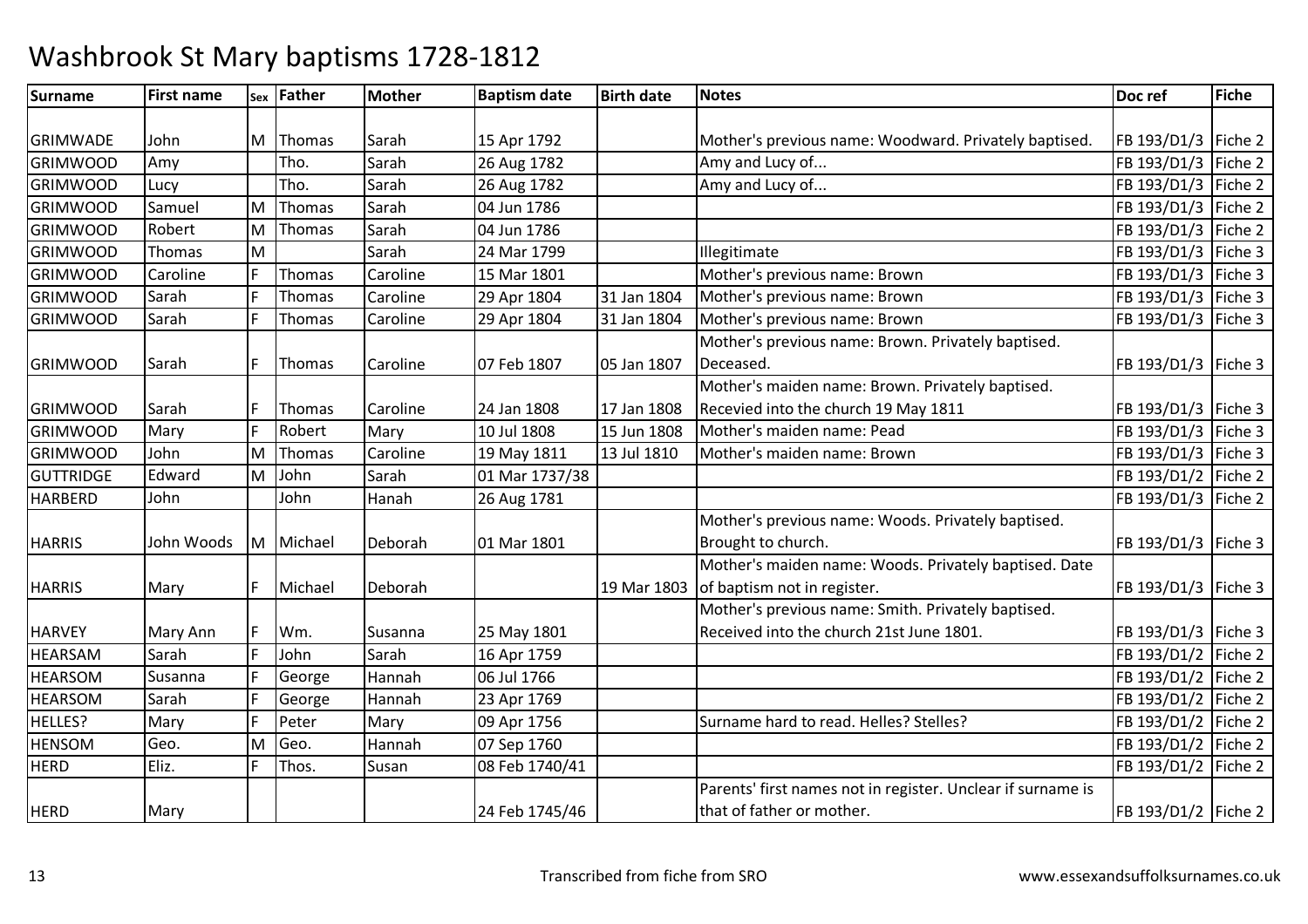| Surname         | <b>First name</b> |   | sex Father | <b>Mother</b> | <b>Baptism date</b> | <b>Birth date</b> | <b>Notes</b>                 | Doc ref               | <b>Fiche</b> |
|-----------------|-------------------|---|------------|---------------|---------------------|-------------------|------------------------------|-----------------------|--------------|
| <b>HERN</b>     | William           | M |            | Mary          | 25 Jan 1767         |                   | <b>Base child</b>            | FB 193/D1/2 Fiche 2   |              |
| <b>HERSOM</b>   | Hannah            |   | George     | Hannah        | 11 Jul 1762         |                   |                              | FB 193/D1/2 Fiche 2   |              |
| <b>HERSOM</b>   | Susan             |   | George     | Hannah        | 12 Feb 1764         |                   |                              | FB 193/D1/2 Fiche 2   |              |
| <b>HORNSBY</b>  | Ann               |   | Andrew     | Frances       | 04 Oct 1740         |                   |                              | FB 193/D1/2 Fiche 2   |              |
| <b>HUBBARD</b>  | Judith            |   | John       | Judith        | 09 Jun 1767         |                   |                              | FB 193/D1/2 Fiche 2   |              |
| <b>JACOBS</b>   | William           | M | Willm.     | Hannah        | 17 Aug 1755         |                   |                              | FB 193/D1/2 Fiche 2   |              |
| <b>JACOBS</b>   | Robt.             | M | William    | Hannah        | 25 Jun 1758         |                   |                              | FB 193/D1/2 Fiche 2   |              |
| <b>JACOBS</b>   | Hannah            |   | Wm.        | Hannah        | 13 Jan 1760         |                   |                              | FB 193/D1/2 Fiche 2   |              |
| <b>JACOBS</b>   | Ralph             | M | Willm.     | Hannah        | 07 Feb 1762         |                   |                              | FB 193/D1/2 Fiche 2   |              |
| <b>JACOBS</b>   | Elizabeth         |   | Willm.     | Hannah        | 17 Aug 1766         |                   |                              | FB 193/D1/2 Fiche 2   |              |
| JACOBS?         | Mary              |   | Willm.     | Hannah        | * * 1754            |                   | Date and surname very faded. | FB 193/D1/2 Fiche 2   |              |
| <b>JARDAN</b>   | Henry             | M | Henry      | Elizabeth     | 12 Nov 1773         |                   |                              | FB 193/D1/2 Fiche 2   |              |
| <b>JENNINGS</b> | Mary              |   | Thos.      | Mary          | 08 Oct 1749         |                   |                              | FB 193/D1/2   Fiche 2 |              |
| <b>JENNINGS</b> | Thomas            | M | Thomas     | Mary          | 10 Feb 1750/51      |                   |                              | FB 193/D1/2 Fiche 2   |              |
| <b>JENNINGS</b> | Robert            | M | Thomas     | Mary          | 03 May 1752         |                   |                              | FB 193/D1/2 Fiche 2   |              |
| <b>JENNINGS</b> | Lydia             |   | Thos.      | Mary          | $* * 1754$          |                   | Date very faded.             | FB 193/D1/2 Fiche 2   |              |
| <b>JENNINGS</b> | John              | м | Thos.      | Mary          | 18 Jan 1756         |                   |                              | FB 193/D1/2 Fiche 2   |              |
| <b>JENNINGS</b> | William           | M | Thos.      | Mary          | 08 Feb 1757         |                   |                              | FB 193/D1/2 Fiche 2   |              |
| <b>JENNINGS</b> | James             | M | Thomas     | Elizabeth     | 14 Nov 1762         |                   |                              | FB 193/D1/2 Fiche 2   |              |
| <b>JENNINGS</b> | Elizabeth         |   | Thos.      | Elizabeth     | 29 Jul 1764         |                   |                              | FB 193/D1/2 Fiche 2   |              |
| <b>JENNINGS</b> | Henry             | M | Thomas     | Elizth.       | 20 Jul 1766         |                   |                              | FB 193/D1/2 Fiche 2   |              |
| <b>JENNINGS</b> | Mary              |   | Thomas     | Elizabeth     | 29 Jul 1770         |                   |                              | FB 193/D1/2 Fiche 2   |              |
| <b>JENNINGS</b> | Joseph            | M | Thomas     | Elizabeth     | 30 Jun 1771         |                   |                              | FB 193/D1/2 Fiche 2   |              |
| <b>JENNINGS</b> | William           | M | William    | Sarah         | 10 Jun 1792         |                   | Mother's previous name: Bull | FB 193/D1/3 Fiche 2   |              |
| <b>JOHNSON</b>  | Jane              |   | James      | Martha        | 01 Sep 1771         |                   |                              | FB 193/D1/2 Fiche 2   |              |
| <b>KERRIDGE</b> | Catherine         |   | George     | Mary          | 14 Apr 1760         |                   |                              | FB 193/D1/2 Fiche 2   |              |
| <b>KERRIDGE</b> | Deborah           |   | George     | Mary          | 06 Nov 1762         |                   |                              | FB 193/D1/2 Fiche 2   |              |
| <b>KERRIDGE</b> | George            | M | George     | Mary          | 28 Jan 1765         |                   |                              | FB 193/D1/2 Fiche 2   |              |
| <b>LAMBERT</b>  | Ann               |   | Willm      | Ann           | 15 Jul 1733         |                   |                              | FB 193/D1/2 Fiche 2   |              |
| <b>LAMBERT</b>  | William           | M | William    | Eliz.         | 09 Sep 1770         |                   |                              | FB 193/D1/2   Fiche 2 |              |
| LAUS            | Henry             | M | Joseph     | Jane          | 22 Jan 1786         |                   |                              | FB 193/D1/3 Fiche 2   |              |
| LEWIS           | Edward            | M | Edward     | Anne          | $* * 1735$          |                   | Date faded - July or August? | FB 193/D1/2 Fiche 2   |              |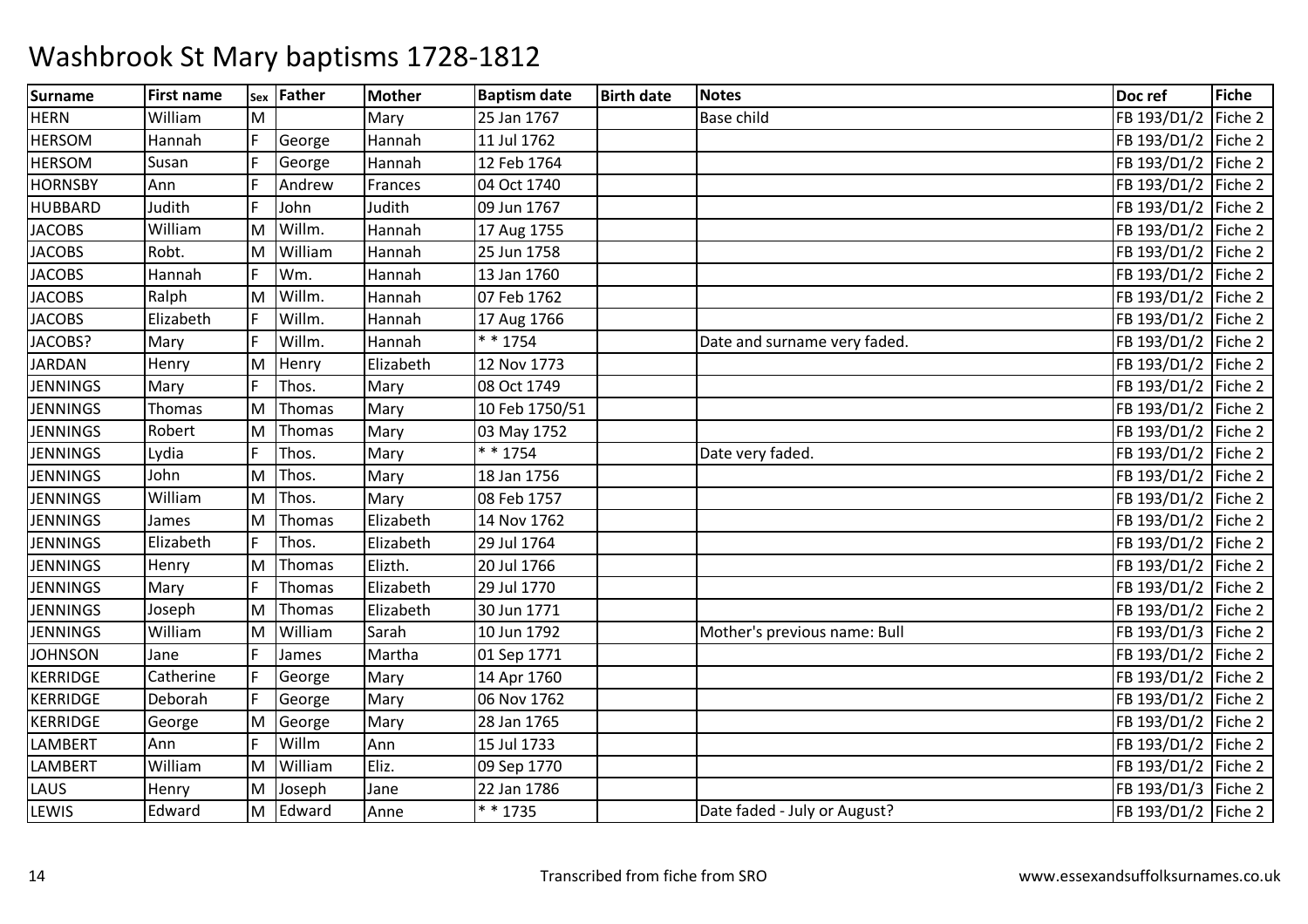| Surname         | <b>First name</b> | Sex | Father    | <b>Mother</b>  | <b>Baptism date</b> | <b>Birth date</b> | <b>Notes</b>                                               | Doc ref               | Fiche   |
|-----------------|-------------------|-----|-----------|----------------|---------------------|-------------------|------------------------------------------------------------|-----------------------|---------|
| <b>LEWIS</b>    | Anne              | E   | Edwd.     | Anne           | 15 Nov 1736         |                   |                                                            | FB 193/D1/2           | Fiche 2 |
|                 |                   |     |           |                |                     |                   | Mother's previous name: Twaits. Privately baptised.        |                       |         |
| <b>LEWIS</b>    | John              | M   | Abraham   | Bridget        | 02 Oct 1799         |                   | Received into the church 16th Dec 1799.                    | FB 193/D1/3   Fiche 3 |         |
| <b>LEWIS</b>    | Thomas            |     | M Abraham | Bridget        | 16 Aug 1801         |                   | Mother's previous name: Twaites                            | FB 193/D1/3           | Fiche 3 |
|                 |                   |     |           |                |                     |                   | Mother's maiden name: Twaits. Privately baptised.          |                       |         |
| <b>LEWIS</b>    | James             |     | M Abraham | <b>Bridget</b> | 08 Aug 1803         |                   | Received into the church 4 Sep 1803.                       | FB 193/D1/3   Fiche 3 |         |
|                 |                   |     |           |                |                     |                   | Mother's maiden name: Chisnall. Privately baptised.        |                       |         |
| <b>LLOYD</b>    | Samuel            | M   | John      | Elizabeth      | 29 Jul 1810         | 24 Jul 1810       | Received into the church 16 Dec.                           | FB 193/D1/3   Fiche 3 |         |
|                 |                   |     |           |                |                     |                   | At Cobdock (not clear if baptism or burial - and whether   |                       |         |
|                 |                   |     |           |                |                     |                   | they live at Copdock, or the baptism/burial happened       |                       |         |
| LOT             | John              | м   | Isaac     | Sarah          | 02 Jun 1734         |                   | there)                                                     | FB 193/D1/2   Fiche 2 |         |
| <b>LOT</b>      | James             | M   | Isaac     | Sarah          | 29 Aug 1736         |                   |                                                            | FB 193/D1/2           | Fiche 2 |
| LOT             | Robert            | M   | Isaac     | Sarah          | 27 Aug 1738         |                   |                                                            | FB 193/D1/2           | Fiche 2 |
| LOT             | Mary              | l ⊏ | Isaac     | Sarah          | 05 Jan 1744/45      |                   |                                                            | FB 193/D1/2           | Fiche 2 |
| LOT             | Ann               |     | James     | Ann            | 20 Apr 1769         |                   |                                                            | FB 193/D1/2 Fiche 2   |         |
| LOT             | John              | ΙM  | James     | Ann            | 16 May 1773         |                   |                                                            | FB 193/D1/2           | Fiche 2 |
| LOTT            | James             | M   | James     | Ann            | 09 Jun 1767         |                   |                                                            | FB 193/D1/2           | Fiche 2 |
|                 |                   |     |           |                |                     |                   | Privately (baptism appears again on 20th April, presumably |                       |         |
| LOTT            | Ann               |     | James     | Ann            | 05 Mar 1769         |                   | when received into the church).                            | FB 193/D1/2   Fiche 2 |         |
| <b>LOTT</b>     | Mary              | E   | James     | Ann            | 06 Jan 1771         |                   |                                                            | FB 193/D1/2           | Fiche 2 |
|                 | Sarah             |     |           |                |                     |                   |                                                            |                       |         |
| <b>LOTT</b>     | Sapphire          | F   | James     | Anne           | 25 Aug 1776         |                   |                                                            | FB 193/D1/3   Fiche 2 |         |
|                 |                   |     |           |                |                     |                   | Mother's maiden name: Lott. Privately baptised. Received   |                       |         |
| <b>LOTT</b>     | Mary Ann          |     | John      | Sarah          | 18 Nov 1810         | 15 Nov 1810       | into the church 16 Dec.                                    | FB 193/D1/3   Fiche 3 |         |
| MALTWELL        | Ann               |     | Edward    | Anna           | 17 Oct 1731         |                   |                                                            | FB 193/D1/2           | Fiche 2 |
| MALTWELL        | Mary              |     | Edw       | Ann            | 22 Apr 1733         |                   |                                                            | FB 193/D1/2   Fiche 2 |         |
| MALTWELL        | Alice             |     | Edward    | Anne           | 02 Mar 1734/35      |                   |                                                            | FB 193/D1/2 Fiche 2   |         |
| <b>MALTWELL</b> | Susanna           |     | Edward    | Mary           | * Mar 1736/7        |                   | Day of month faded.                                        | FB 193/D1/2           | Fiche 2 |
| MALTWELL        | Jonathan          | M   | Edwd.     | Ann            | 19 Aug 1739         |                   |                                                            | FB 193/D1/2           | Fiche 2 |
| <b>MANNING</b>  | Mary              |     | William   | Mary           | 15 Feb 1789         |                   | Mother's previous name: Stutters                           | FB 193/D1/3   Fiche 2 |         |
|                 |                   |     |           |                |                     |                   | Mother's maiden name: Stutters. Privately baptised.        |                       |         |
| <b>MANNING</b>  | William           |     | M William | Mary           | 15 Sep 1793         |                   | Received into the church 27th Oct 1793.                    | FB 193/D1/3   Fiche 2 |         |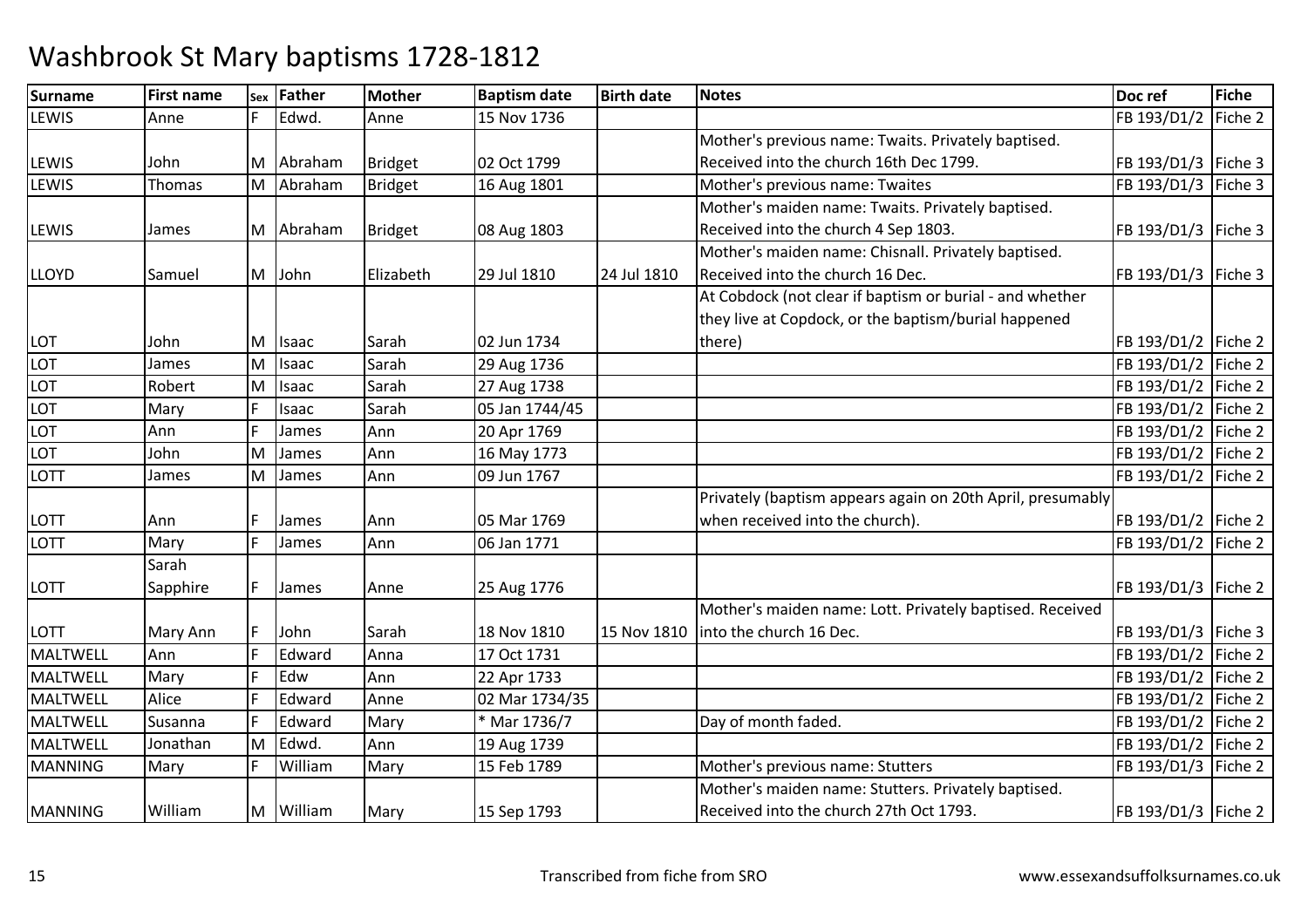| Surname        | <b>First name</b> |   | sex Father | <b>Mother</b> | <b>Baptism date</b> | <b>Birth date</b> | <b>Notes</b>                                                                  | Doc ref               | <b>Fiche</b> |
|----------------|-------------------|---|------------|---------------|---------------------|-------------------|-------------------------------------------------------------------------------|-----------------------|--------------|
|                |                   |   |            |               |                     |                   |                                                                               |                       |              |
| <b>MANNING</b> | Anne              |   | William    | Mary          | 27 Oct 1793         |                   | Mother's maiden name: Stutters. Received into the church. FB 193/D1/3 Fiche 2 |                       |              |
| <b>MARVEN</b>  | Jane              |   | John       | Jane          | 21 Dec 1735         |                   |                                                                               | FB 193/D1/2 Fiche 2   |              |
| <b>MARVEN</b>  | Elizabeth         |   | John       | Jane          | 15 Jul 1739         |                   |                                                                               | FB 193/D1/2   Fiche 2 |              |
| <b>MARVEN</b>  | Mary              |   | John       | Mary          | 20 Sep 1786         |                   |                                                                               | FB 193/D1/3 Fiche 2   |              |
| <b>MARVEN</b>  | John              | M | John       | Mary          | 28 Dec 1788         |                   | Mother's previous name: Cook                                                  | FB 193/D1/3 Fiche 2   |              |
| <b>MASON</b>   | William           | M | Jno?       | Ann           | 05 Apr 1730         |                   | Father's first name hard to read.                                             | FB 193/D1/2 Fiche 2   |              |
| <b>MASON</b>   | Ann               |   | Jno        | Ann           | 14 Jan 1732/33      |                   |                                                                               | FB 193/D1/2 Fiche 2   |              |
| <b>MASON</b>   | Thos.             | M | Thos.      | Mary          | 08 Oct 1738         |                   |                                                                               | FB 193/D1/2 Fiche 2   |              |
| <b>MASON</b>   | Mary              |   | Thos.      | Mary          | 20 Apr 1740         |                   |                                                                               | FB 193/D1/2           | Fiche 2      |
| <b>MASON</b>   | John              | M | Thomas     | Mary          | *Feb 1742/3         |                   | Day of month unclear.                                                         | FB 193/D1/2 Fiche 2   |              |
| <b>MASON</b>   | Robert            |   | M Thos.    | Mary          | 24 Feb 1744/45      |                   |                                                                               | FB 193/D1/2           | Fiche 2      |
|                |                   |   |            |               |                     |                   | Parents' first names not in register. Unclear if surname is                   |                       |              |
| <b>MASON</b>   | Elizabeth         |   |            |               | 19 Jul 1747         |                   | that of father or mother.                                                     | FB 193/D1/2   Fiche 2 |              |
| <b>MASON</b>   | Judith            | E | Thos.      | Mary          | 04 Apr 1750         |                   |                                                                               | FB 193/D1/2 Fiche 2   |              |
| <b>MASON</b>   | Catherine         |   | Thos.      | Mary          | 29 Apr 1753         |                   |                                                                               | FB 193/D1/2           | Fiche 2      |
| <b>MASON</b>   | Susannah          |   | Thos.      | Mary          | 23 Nov 1755         |                   |                                                                               | FB 193/D1/2 Fiche 2   |              |
| <b>MASON</b>   | Sarah             | Ŀ | Thos.      | Mary          | 13 Aug 1758         |                   |                                                                               | FB 193/D1/2           | Fiche 2      |
| <b>MASON</b>   | Lucy              |   |            | Elizth.       | 18 Sep 1768         |                   | <b>Base child</b>                                                             | FB 193/D1/2 Fiche 2   |              |
| <b>MASON</b>   | Susan             |   | Robert     | Susan         | 09 Apr 1769         |                   |                                                                               | FB 193/D1/2           | Fiche 2      |
| <b>MAY</b>     | Martha            |   | Francis    | Martha        | 26 Sep 1807         | 14 Sep 1807       | Mother's maiden name: Fallows. Privately baptized.                            | FB 193/D1/3           | Fiche 3      |
| <b>MAYHEW</b>  | Elizabeth         | Ŀ | James      | Elizth.       | 20 Feb 1762         |                   |                                                                               | FB 193/D1/2           | Fiche 2      |
| <b>MAYPOLE</b> | Mary              |   | Richd.     | Sarah         | 22 Jul 1739         |                   |                                                                               | FB 193/D1/2 Fiche 2   |              |
| <b>MEADOWS</b> | Elizabeth         |   | Joseph     | Judith        | 28 Feb 1730/31      |                   |                                                                               | FB 193/D1/2           | Fiche 2      |
| <b>MEADOWS</b> | Anne              |   | Joseph     | Sarah         | 25 Dec 1734         |                   |                                                                               | FB 193/D1/2 Fiche 2   |              |
| <b>MILLS</b>   | Elizabeth         |   | Willm.     | Elizth.       | 07 Feb 1762         |                   |                                                                               | FB 193/D1/2           | Fiche 2      |
| <b>MILLS</b>   | Mary              |   | William    | Elizth.       | 08 Jul 1764         |                   |                                                                               | FB 193/D1/2           | Fiche 2      |
| <b>NORMAN</b>  | Jeffery           | M | Cook       | Dinah         | 23 Jan 1785         |                   |                                                                               | FB 193/D1/3           | Fiche 2      |
| <b>NORMAN</b>  | Dinah             |   | Cook       | Dinah         | 23 Jan 1785         |                   |                                                                               | FB 193/D1/3           | Fiche 2      |
| <b>NORMAN</b>  | Elizabeth         | E | Cook       | Dinah         | 23 Jan 1785         |                   |                                                                               | FB 193/D1/3           | Fiche 2      |
| <b>OSBORNE</b> | Ann               |   |            | Ann           | 01 Aug 1756         |                   | Base born child                                                               | FB 193/D1/2           | Fiche 2      |
| <b>OSBORNE</b> | Mary              |   | Thomas     | Mary          | 17 Oct 1762         |                   |                                                                               | FB 193/D1/2   Fiche 2 |              |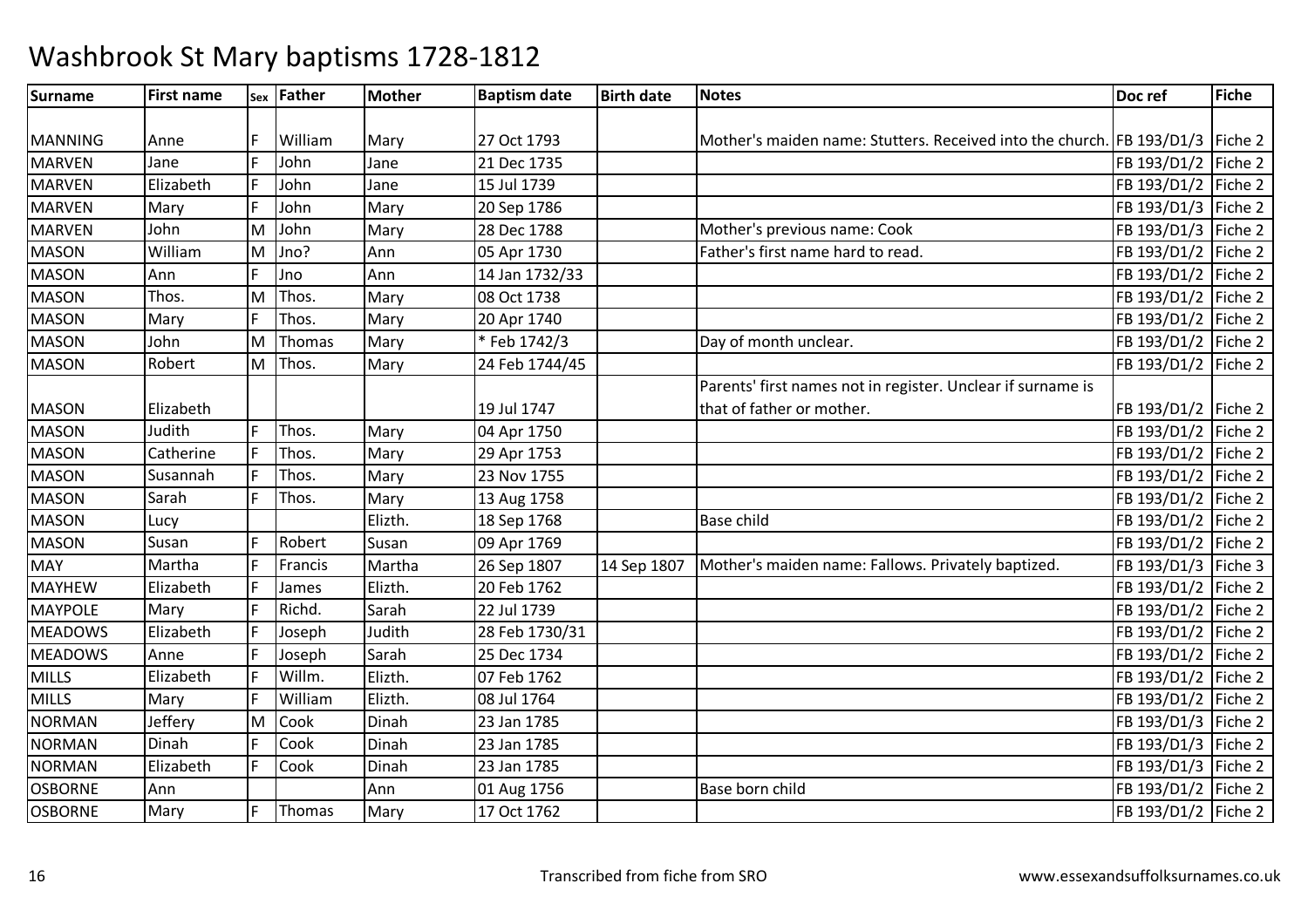| Surname        | <b>First name</b> | Sex | Father   | <b>Mother</b> | <b>Baptism date</b> | <b>Birth date</b> | <b>Notes</b>                                               | Doc ref               | Fiche   |
|----------------|-------------------|-----|----------|---------------|---------------------|-------------------|------------------------------------------------------------|-----------------------|---------|
| <b>OSBORNE</b> | Elizabeth         |     | Thos.    | Mary          | 05 Oct 1766         |                   |                                                            | FB 193/D1/2           | Fiche 2 |
| <b>OSBORNE</b> | John              | İМ  | Thomas   | Mary          | 01 Oct 1775         |                   |                                                            | FB 193/D1/2 Fiche 2   |         |
| <b>PARKER</b>  | Samuel            | M   | Samuel   | Mary          | 01 Nov 1736         |                   |                                                            | FB 193/D1/2 Fiche 2   |         |
| PEARD          | Susanna           |     | Thos.    | Susanna       | 16 Jul 1749         |                   |                                                            | FB 193/D1/2 Fiche 2   |         |
|                |                   |     |          |               |                     |                   | Mother's maiden name: Grimwood. Privately baptised.        |                       |         |
| PETTINGEL      | Harriet           |     | John     | Elizabeth     | 28 Oct 1810         | 15 Oct 1810       | Received into the church 11 Nov.                           | FB 193/D1/3   Fiche 3 |         |
| PILKINGTON     | Anne              |     |          | Elizabeth     | 19 Jul 1795         |                   | Illegitimte. Received into the church.                     | FB 193/D1/3 Fiche 2   |         |
| <b>PLUMB</b>   | Jemima            |     | Francis  | Deborah       | 24 Mar 1771         |                   |                                                            | FB 193/D1/2 Fiche 2   |         |
| <b>PLUMB</b>   | Lucy              |     | Francis  | Deborah       | 07 Mar 1773         |                   |                                                            | FB 193/D1/2   Fiche 2 |         |
|                |                   |     |          |               |                     |                   | Parents' names not in register. Unclear if surname is that |                       |         |
| <b>PLUMB</b>   | Rachel            |     |          |               | 14 Dec 1778         |                   | of mother or father.                                       | FB 193/D1/3 Fiche 2   |         |
| PLUMBE         | Thomas            | M   | Francis  | Deborah       | 21 May 1775         |                   |                                                            | FB 193/D1/2 Fiche 2   |         |
| PLUMBE         | John              | ΙM  | Francis  | Deborah       | 09 Feb 1777         |                   | Surname hard to read.                                      | FB 193/D1/3   Fiche 2 |         |
| <b>PODD</b>    | Major             | ΙM  | Shadrack | Mary          | 01 Jan 1775         |                   |                                                            | FB 193/D1/2 Fiche 2   |         |
| <b>PODD</b>    | Mary              |     | Shadrach | Mary          | 27 Jul 1777         |                   |                                                            | FB 193/D1/3 Fiche 2   |         |
| <b>PODD</b>    | John              | M   | Shadrach | Mary          | 05 Dec 1779         |                   |                                                            | FB 193/D1/3   Fiche 2 |         |
| PODD           | Ann               |     | Shadrack | Mary          | 13 Apr 1781         |                   |                                                            | FB 193/D1/3 Fiche 2   |         |
|                |                   |     |          |               |                     |                   | The date "13th June" is written beside this entry too.     |                       |         |
|                |                   |     |          |               |                     |                   | Perhaps the baptism on 27 April was private, and the child |                       |         |
| <b>PORTER</b>  | Elizabeth         |     | Robert   | Elizth.       | 27 Apr 1769         |                   | was received into the church in June?                      | FB 193/D1/2   Fiche 2 |         |
| <b>PORTER</b>  | Robt.             | M   | Robt.    | Elizabeth     | 03 Jul 1770         |                   |                                                            | FB 193/D1/2   Fiche 2 |         |
| <b>PORTER</b>  | Marven            | lм  | Robert   | Elizabeth     | 05 Aug 1771         |                   |                                                            | FB 193/D1/2   Fiche 2 |         |
| <b>PORTER</b>  | John              | lм  | Robert   | Elizabeth     | 09 Sep 1772         |                   |                                                            | FB 193/D1/2 Fiche 2   |         |
| <b>PORTER</b>  | Ann               |     | Robert   | Elizabeth     | 30 Apr 1774         |                   |                                                            | FB 193/D1/2 Fiche 2   |         |
| <b>PORTER</b>  | Sarah             |     | Robt.    | Elizth.       | 05 Apr 1776         |                   |                                                            | FB 193/D1/2 Fiche 2   |         |
| <b>PORTER</b>  | George            | M   | Robt.    | Elizth.       | 12 Jul 1778         |                   |                                                            | FB 193/D1/3 Fiche 2   |         |
| <b>PORTER</b>  | William           |     | Robt.    | Elizth.       | 28 Apr 1783         |                   |                                                            | FB 193/D1/3 Fiche 2   |         |
| <b>PORTER</b>  | Sarah             |     | Robert   | Elizabeth     | 06 May 1784         |                   |                                                            | FB 193/D1/3 Fiche 2   |         |
| <b>PORTER</b>  | Thomas            | M   | Robert   | Elizabeth     | 17 Jul 1791         |                   | Mother's previous name: Marven                             | FB 193/D1/3   Fiche 2 |         |
|                |                   |     |          |               |                     |                   | Mother's maiden name: Marven. Privately baptised.          |                       |         |
| <b>PORTER</b>  | Sarah             |     | Robert   | Elizabeth     | 30 Jun 1793         |                   | Received into the church 11th Sep 1793                     | FB 193/D1/3   Fiche 2 |         |
| <b>POTTER</b>  | John              | lм  | John     | Sarah         | 22 Jan 1808         | 24 Apr 1806       | Mother's maiden name: Burfield.                            | FB 193/D1/3 Fiche 3   |         |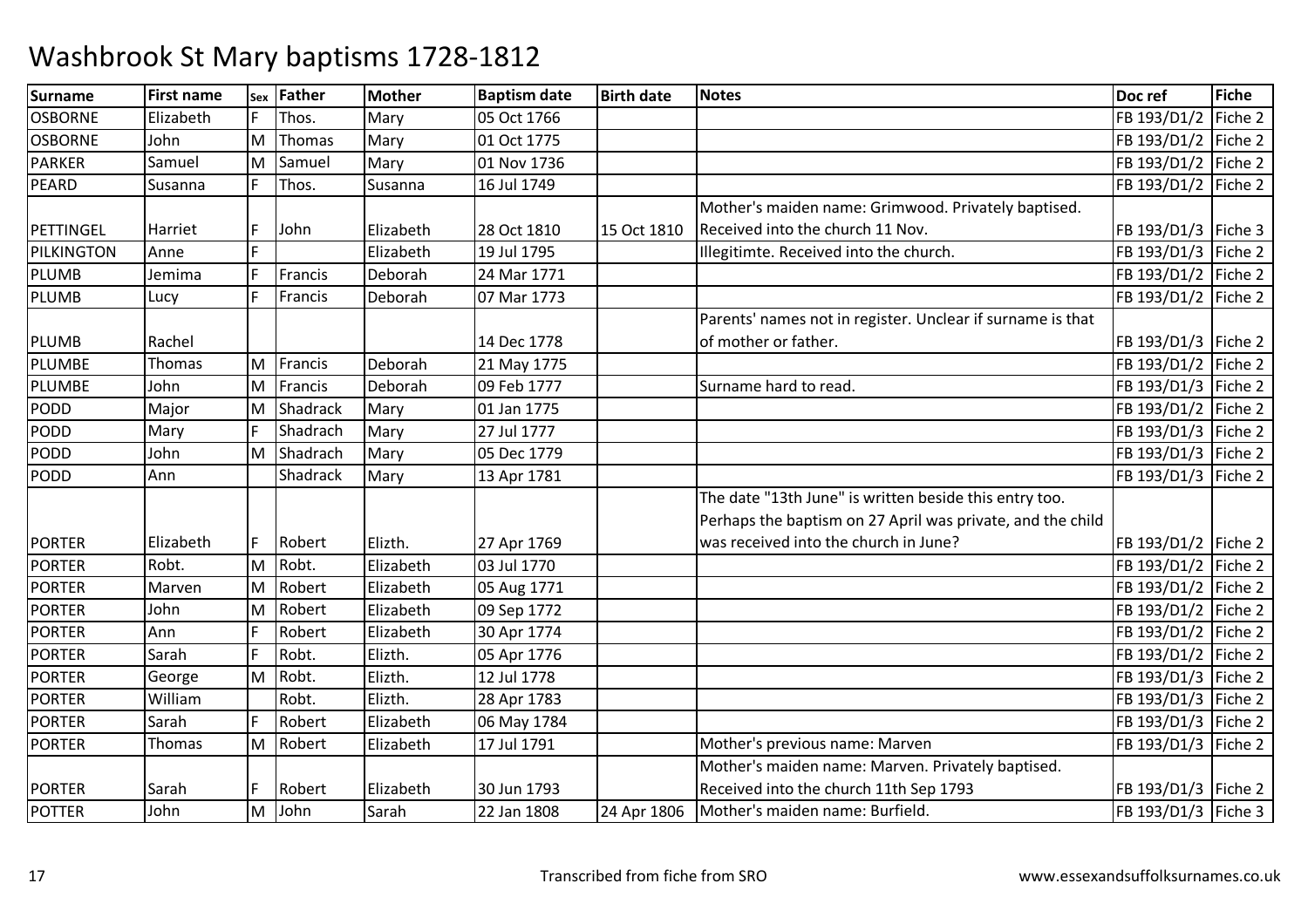| <b>Surname</b> | <b>First name</b> | Sex | <b>Father</b>       | Mother    | <b>Baptism date</b> | <b>Birth date</b> | <b>Notes</b>                                                | Doc ref               | Fiche   |
|----------------|-------------------|-----|---------------------|-----------|---------------------|-------------------|-------------------------------------------------------------|-----------------------|---------|
| POTTER         | Joseph            | M   | John                | Sarah     | 22 Jan 1808         | 25 Jul 1807       | Mother's maiden name: Burfield.                             | FB 193/D1/3           | Fiche 3 |
| <b>POTTER</b>  | <b>Barfield</b>   | M   | John                | Sarah     | 17 Dec 1809         | 18 Aug 1809       | Mother's maiden name: Barfield                              | FB 193/D1/3 Fiche 3   |         |
| <b>POTTER</b>  | Elizabeth         |     | John                | Sarah     | 28 Jun 1812         | 05 Sep 1811       | Mother's maiden name: Barfield                              | FB 193/D1/3   Fiche 3 |         |
|                | Elizabeth         |     |                     |           |                     |                   | Mother's maiden name: Cubitt. Privately baptised.           |                       |         |
| <b>PRIEST</b>  | Martha            |     | <b>Charles</b>      | Elizabeth | 08 Jul 1810         | 26 Jun 1810       | Received into the church 20 Oct 1812.                       | FB 193/D1/3   Fiche 3 |         |
|                | Charles           |     |                     |           |                     |                   | Mother's maiden name: Cubitt. Privately baptised.           |                       |         |
| <b>PRIEST</b>  | Robert            | M   | <b>Charles</b>      | Elizh.    | 10 Sep 1812         | 08 Sep 1812       | Received into the church 20 Oct.                            | FB 193/D1/3   Fiche 3 |         |
| <b>RANDS</b>   | Mary              |     | Samll.              | Mary      | 04 Apr 1742         |                   |                                                             | FB 193/D1/2 Fiche 2   |         |
| <b>RANDS</b>   | Amy               |     | Saml.               | Mary      | 27 May 1744         |                   |                                                             | FB 193/D1/2 Fiche 2   |         |
| <b>RANDS</b>   | Samuel            | M   | Samuel              | Mary      | 05 Oct 1746         |                   |                                                             | FB 193/D1/2 Fiche 2   |         |
| RANDSON        | Stephen           | M   | Stephen             | Mary      | 24 Jun 1743         |                   |                                                             | FB 193/D1/2   Fiche 2 |         |
| <b>RANSON</b>  | John              | M   | Stephen             | Mary      | 27 May 1744         |                   |                                                             | FB 193/D1/2 Fiche 2   |         |
|                |                   |     |                     |           |                     |                   | Parents' first names not in register. Unclear if surname is |                       |         |
| <b>RANSON</b>  | Eliz.             |     |                     |           | 09 Mar 1745/46      |                   | that of father or mother.                                   | FB 193/D1/2 Fiche 2   |         |
| RANSON         | ς                 | M   | Stephen             | Mary      | 25 Oct 1747         |                   | First name not in register.                                 | FB 193/D1/2   Fiche 2 |         |
|                |                   |     |                     |           |                     |                   |                                                             |                       |         |
| <b>RANSON</b>  | Christopher       | M   | Christopher Eliz.   |           | 09 Apr 1750         |                   |                                                             | FB 193/D1/2 Fiche 2   |         |
| <b>RANSON</b>  | Susan             |     | Stephen             | Mary      | $* * 1754$          |                   | Date very faded.                                            | FB 193/D1/2 Fiche 2   |         |
|                |                   |     |                     |           |                     |                   |                                                             |                       |         |
| <b>RANSON</b>  | William           |     | M Christopher Elis. |           | * Dec 1754          |                   | Date very faded.                                            | FB 193/D1/2 Fiche 2   |         |
|                |                   |     |                     |           |                     |                   |                                                             |                       |         |
| <b>RANSON</b>  | Mary              |     | Christopher Eliz.   |           | 26 Sep 1756         |                   |                                                             | FB 193/D1/2   Fiche 2 |         |
| <b>RANSON</b>  | Robert            | M   | Stephen             | Mary      | 05 Jun 1757         |                   |                                                             | FB 193/D1/2 Fiche 2   |         |
|                |                   |     |                     |           |                     |                   |                                                             |                       |         |
| <b>RANSON</b>  | James             |     | Christopher Eliz.   |           | 02 Jan 1758         |                   |                                                             | FB 193/D1/2 Fiche 2   |         |
| <b>RANSON</b>  | James             | M   | Stephen             | Mary      | * Apr 1759          |                   | Day of month not in register.                               | FB 193/D1/2 Fiche 2   |         |
|                |                   |     |                     |           |                     |                   |                                                             |                       |         |
| <b>RANSON</b>  | Rebekah           |     | Christopher Eliz.   |           | 02 Jun 1759         |                   |                                                             | FB 193/D1/2   Fiche 2 |         |
|                |                   |     |                     |           |                     |                   |                                                             |                       |         |
| <b>RANSON</b>  | Wm.               | M   | Christopher Eliz.   |           | 27 Jun 1760         |                   |                                                             | FB 193/D1/2   Fiche 2 |         |
| <b>RANSON</b>  | Hannah            |     | Stephen             | Mary      | 03 May 1761         |                   |                                                             | FB 193/D1/2 Fiche 2   |         |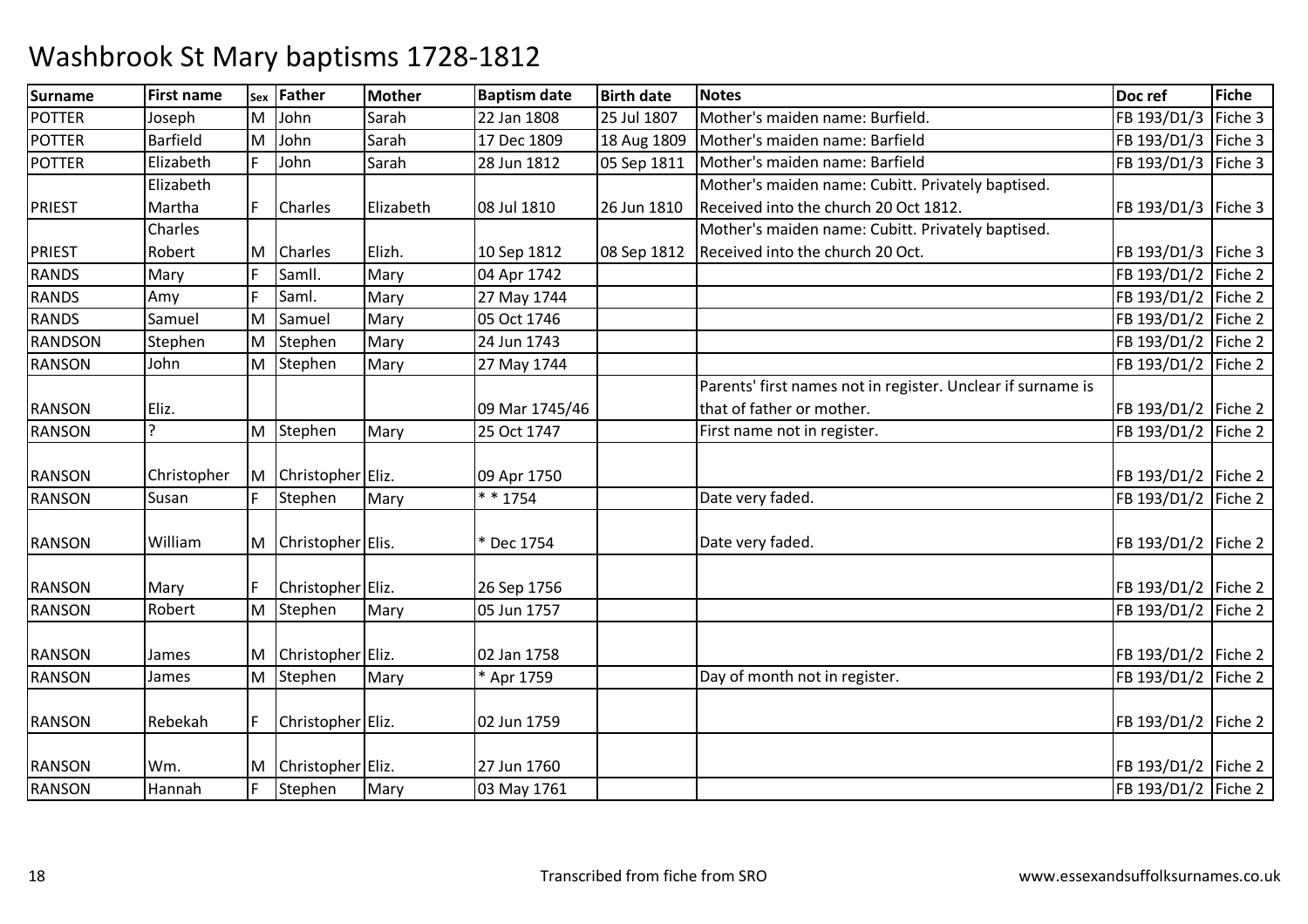| <b>Surname</b>   | <b>First name</b> |    | sex Father              | Mother    | <b>Baptism date</b> | <b>Birth date</b> | <b>Notes</b>                                               | Doc ref               | Fiche   |
|------------------|-------------------|----|-------------------------|-----------|---------------------|-------------------|------------------------------------------------------------|-----------------------|---------|
|                  |                   |    |                         |           |                     |                   |                                                            |                       |         |
| <b>RANSON</b>    | Thomas            |    | M Christopher Elizabeth |           | * Mar 1762          |                   | Day of month impossible to read.                           | FB 193/D1/2   Fiche 2 |         |
| <b>RANSON</b>    | Thomas            | M  | Stephen                 | Mary      | 05 Jun 1763         |                   |                                                            | FB 193/D1/2           | Fiche 2 |
| <b>RANSON</b>    | Ann               |    | Stephen                 | Mary      | 10 May 1764         |                   |                                                            | FB 193/D1/2 Fiche 2   |         |
| <b>RANSON</b>    | George            | M  | Stephen                 | Mary      | 02 Nov 1766         |                   |                                                            | FB 193/D1/2 Fiche 2   |         |
| RANSON           | Samuel            |    | M Stephen               | Mary      | 06 Mar 1772         |                   |                                                            | FB 193/D1/2   Fiche 2 |         |
|                  |                   |    |                         |           |                     |                   | Illegitimate. Privately baptised. Received into the church |                       |         |
| <b>RANSON</b>    | Mary              |    |                         | Amy       | 14 Apr 1797         |                   | 11th June 1797.                                            | FB 193/D1/3   Fiche 2 |         |
|                  |                   |    |                         |           |                     |                   | Mother's maiden name: Sparkes. Privately baptised.         |                       |         |
| <b>RANSON</b>    | Susan             |    | John                    | Susan     | 28 Jul 1811         | 14 Jul 1811       | Received into the church 27 Oct                            | FB 193/D1/3   Fiche 3 |         |
|                  |                   |    |                         |           |                     |                   | Mother's previous name: Mills. Privately baptised.         |                       |         |
| <b>RATLEY</b>    | Sarah             |    | Jonathan                | Elizabeth | 22 Jan 1792         |                   | Received into the church 29th May 1792                     | FB 193/D1/3   Fiche 2 |         |
| RICHER           | Sarah             |    | Griggs                  | Mary      | 06 Aug 1786         |                   |                                                            | FB 193/D1/3 Fiche 2   |         |
| <b>RICHER</b>    | Susannah          | E  | Griggs                  | Mary      | 06 Aug 1786         |                   |                                                            | FB 193/D1/3 Fiche 2   |         |
| RIDGING          | John              | M  | Wm.                     | Mary      | 05 Jan 1800         |                   | Mother's previous name: Ferrer                             | FB 193/D1/3 Fiche 3   |         |
| <b>ROBARDS</b>   | Eliz.             |    | John                    | Ann       | 10 Sep 1750         |                   |                                                            | FB 193/D1/2           | Fiche 2 |
| <b>ROBERTS</b>   | Sarah             |    | John                    | Ann       | 27 Mar 1743         |                   |                                                            | FB 193/D1/2 Fiche 2   |         |
| <b>ROBERTS</b>   | Mary              |    | John                    | Ann       | 07 Dec 1746         |                   |                                                            | FB 193/D1/2           | Fiche 2 |
| <b>ROBERTSON</b> | John              | lΜ | John                    | Ann       | 02 Sep 1739         |                   |                                                            | FB 193/D1/2           | Fiche 2 |
| ROUGHT           | Elizabeth         |    | Henry                   | Ann       | 14 Sep 1740         |                   |                                                            | FB 193/D1/2   Fiche 2 |         |
| ROUGHT           | Henry             | M  | Henry                   | Ann       | 07 Aug 1744         |                   | Henry and Ann, son and daughter of                         | FB 193/D1/2           | Fiche 2 |
| ROUGHT           | Ann               |    | Henry                   | Ann       | 07 Aug 1744         |                   | Henry and Ann, son and daughter of                         | FB 193/D1/2   Fiche 2 |         |
| ROUGHT           | Henry             | M  | Henry                   | Ann       | 25 Dec 1745         |                   |                                                            | FB 193/D1/2           | Fiche 2 |
| <b>ROUT</b>      | Sarah             |    | Henry                   | Ann       | 03 Oct 1742         |                   |                                                            | FB 193/D1/2           | Fiche 2 |
| ROUT             | Hannah            |    | Henry                   | Ann       | 20 May 1750         |                   |                                                            | FB 193/D1/2   Fiche 2 |         |
| ROUT             | Robert            | M  | Henry                   | Elizth.   | 12 Feb 1775         |                   |                                                            | FB 193/D1/2           | Fiche 2 |
| <b>ROUT</b>      | Thomas            | M  | Henry                   | Elizth.   | 13 Oct 1776         |                   |                                                            | FB 193/D1/3           | Fiche 2 |
| <b>ROUT</b>      | Elizth.           |    | Henry                   | Elizth.   | 04 Oct 1778         |                   |                                                            | FB 193/D1/3   Fiche 2 |         |
|                  |                   |    |                         |           |                     |                   | No date. Follows baptism on 8 Feb, and before baptism on   |                       |         |
| <b>ROUT</b>      | Willm.            |    | Henry                   | Elizth.   | * * 1782            |                   | 10 May.                                                    | FB 193/D1/3   Fiche 2 |         |
| <b>ROUT</b>      | Joseph            | M  | Henry                   | Elizabeth | 28 Jan 1787         |                   |                                                            | FB 193/D1/3   Fiche 2 |         |
| <b>ROUT</b>      | Susan             |    | Henry                   | Susan     | 01 Feb 1789         |                   | Mother's previous name: Mann                               | FB 193/D1/3   Fiche 2 |         |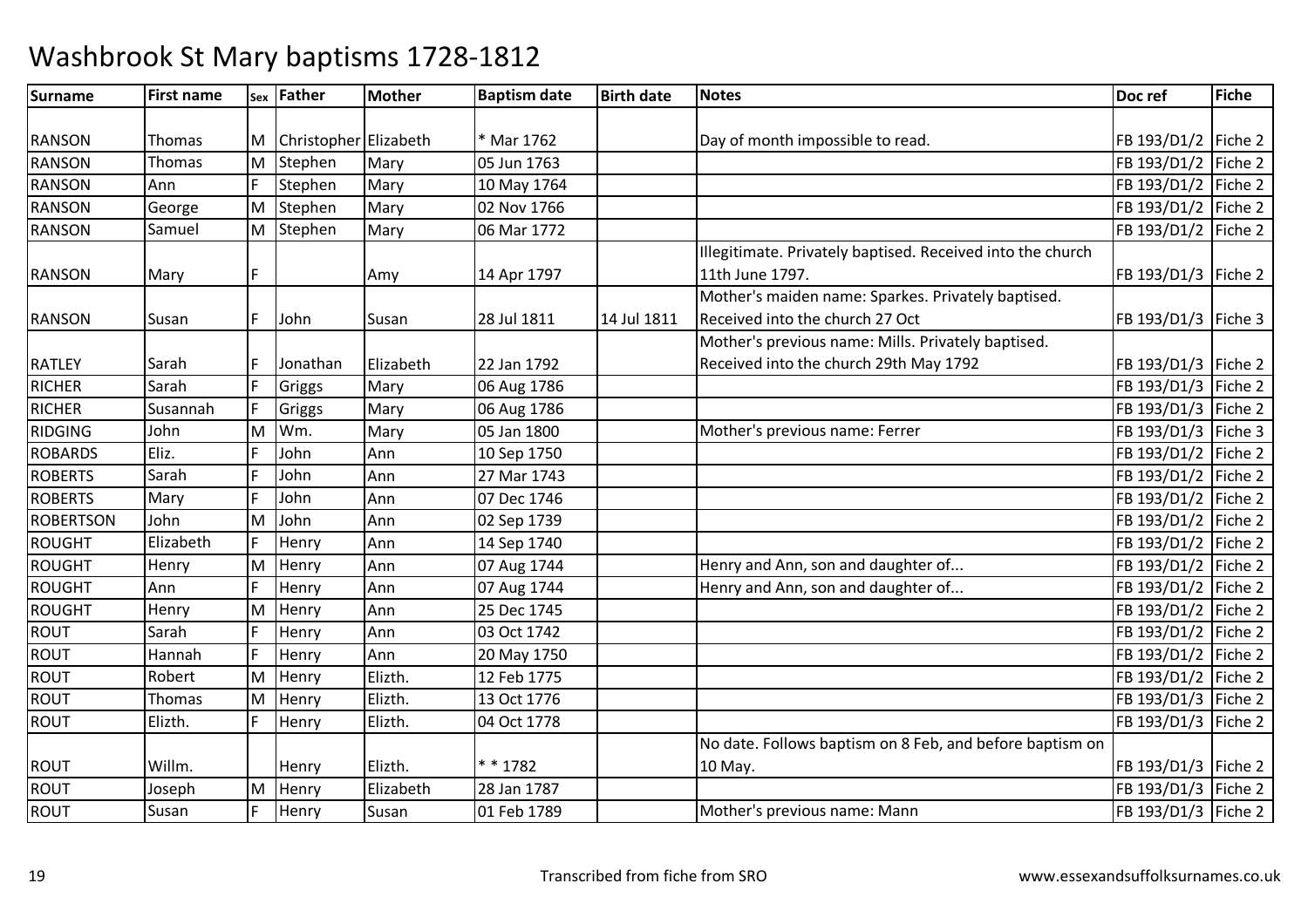| <b>Surname</b>  | <b>First name</b> | Sex | <b>Father</b> | <b>Mother</b> | <b>Baptism date</b> | <b>Birth date</b> | <b>Notes</b>                                                 | Doc ref               | Fiche   |
|-----------------|-------------------|-----|---------------|---------------|---------------------|-------------------|--------------------------------------------------------------|-----------------------|---------|
| ROUT            | Henry             | M   | Henry         | Susan         | 05 Jun 1791         |                   | Mother's previous name: Mann                                 | FB 193/D1/3           | Fiche 2 |
| <b>ROUT</b>     | Joshua            | M   | Henry         | Susan         | 12 Jan 1794         |                   | Mother's maiden name: Man                                    | FB 193/D1/3           | Fiche 2 |
| <b>RYCRAFT</b>  | Sarah             |     | Robt.         | Sarah         | 06 Jan 1754         |                   |                                                              | FB 193/D1/2           | Fiche 2 |
| <b>RYCRAFT</b>  | Robert            | M   | Robert        | Sarah         | 06 Jul 1755         |                   |                                                              | FB 193/D1/2           | Fiche 2 |
| <b>RYCRAFT</b>  | Mary              |     | Robert        | Sarah         | 18 Jul 1757         |                   |                                                              | FB 193/D1/2 Fiche 2   |         |
| <b>RYCRAFT</b>  | William           | M   | Robt.         | Sarah         | 22 May 1759         |                   |                                                              | FB 193/D1/2   Fiche 2 |         |
| <b>RYCRAFT</b>  | John              | M   | Robert        | Sarah         | 01 Mar 1761         |                   |                                                              | FB 193/D1/2           | Fiche 2 |
| <b>RYCRAFT</b>  | Robert            | M   | Robert        | Sarah         | 29 Nov 1767         |                   |                                                              | FB 193/D1/2           | Fiche 2 |
| <b>RYCRAFT</b>  | Ann               |     | William       | Sarah         | 10 Sep 1786         |                   |                                                              | FB 193/D1/3 Fiche 2   |         |
|                 | William           |     | William       |               |                     |                   | Mother's maiden name: Day. Privately baptised. Received      |                       |         |
| SARJENT         | Banyard           | М   | Banyard       | Frances       | 21 Mar 1812         | 20 Mar 1812       | into the church 19 Apr.                                      | FB 193/D1/3   Fiche 3 |         |
| <b>SERGEANT</b> | Robert            | M   | Robt.         | Dinah         | 21 Mar 1779         |                   |                                                              | FB 193/D1/3           | Fiche 2 |
| <b>SERGEANT</b> | Dinah             |     | Robert        | Dinah         | 29 Feb 1784         |                   |                                                              | FB 193/D1/3 Fiche 2   |         |
|                 |                   |     |               |               |                     |                   | Diana wife of Robert Serjeant (note that Robert is *not*     |                       |         |
| <b>SERJEANT</b> | Diana             |     | Robert        |               | 29 Jan 1797         |                   | her father). Received into the church.                       | FB 193/D1/3   Fiche 2 |         |
| <b>SEXTON</b>   | Samuel            | M   | Samuell       | Eliz          | 02 Apr 1732         |                   | With 1731 entries                                            | FB 193/D1/2           | Fiche 2 |
| <b>SEXTON</b>   | Samuel            | M   | Samuel        | Eliz          | 12 Jul 1734         |                   | Very faded - not clear if baptism or burial.                 | FB 193/D1/2 Fiche 2   |         |
|                 |                   |     |               |               |                     |                   | Mother's maiden name: Hearsum. Privately baptised.           |                       |         |
| <b>SEXTON</b>   | William           | М   | William       | Sarah         | 15 Jan 1794         |                   | Received into the church 16th Feb 1794.                      | FB 193/D1/3   Fiche 2 |         |
| SHARMAN         | John              | M   | John          | Ann           | 07 May 1774         |                   |                                                              | FB 193/D1/2           | Fiche 2 |
| SHARMAN         | Philip            | M   | John          | Anne          | 02 Apr 1775         |                   |                                                              | FB 193/D1/2 Fiche 2   |         |
| SHARMAN         | Philip            | M   | John          | Anne          | 28 Apr 1776         |                   |                                                              | FB 193/D1/2           | Fiche 2 |
| SHARMAN         | John              | M   | John          | Anne          | 17 Aug 1777         |                   |                                                              | FB 193/D1/3           | Fiche 2 |
| SHARMAN         | Elizabeth         |     | John          | Ann           | 28 May 1780         |                   |                                                              | FB 193/D1/3           | Fiche 2 |
| SHARMAN         | Thomas            | M   | John          | Elizabeth     | 27 Oct 1799         |                   | Mother's previous name: Laud                                 | FB 193/D1/3   Fiche 3 |         |
|                 |                   |     |               |               |                     |                   | Illegitimate. Privately baptised. Received into the church 5 |                       |         |
| SHARMAN         | John              | M   |               | Elizabeth     | 07 Aug 1806         | 05 Aug 1806       | Oct.                                                         | FB 193/D1/3   Fiche 3 |         |
|                 |                   |     |               |               |                     |                   |                                                              |                       |         |
|                 |                   |     |               |               |                     |                   | Mother's maiden name: Manning. Privately baptised.           |                       |         |
| <b>SHEPHERD</b> | Margt.            |     | Phillip       | Elizabeth     | 29 Dec 1802         | 29 Dec 1802       | Received into the church 30 Jan 1803. Entry crossed out.     | FB 193/D1/3   Fiche 3 |         |
| SHERMAN         | Philip            | M   | Henry         | Eliz.         | 28 Jan 1753         |                   |                                                              | FB 193/D1/2           | Fiche 2 |
| SHERMAN         | Elizabeth         |     | Heny.         | Eliz.         | 06 Apr 1758         |                   |                                                              | FB 193/D1/2   Fiche 2 |         |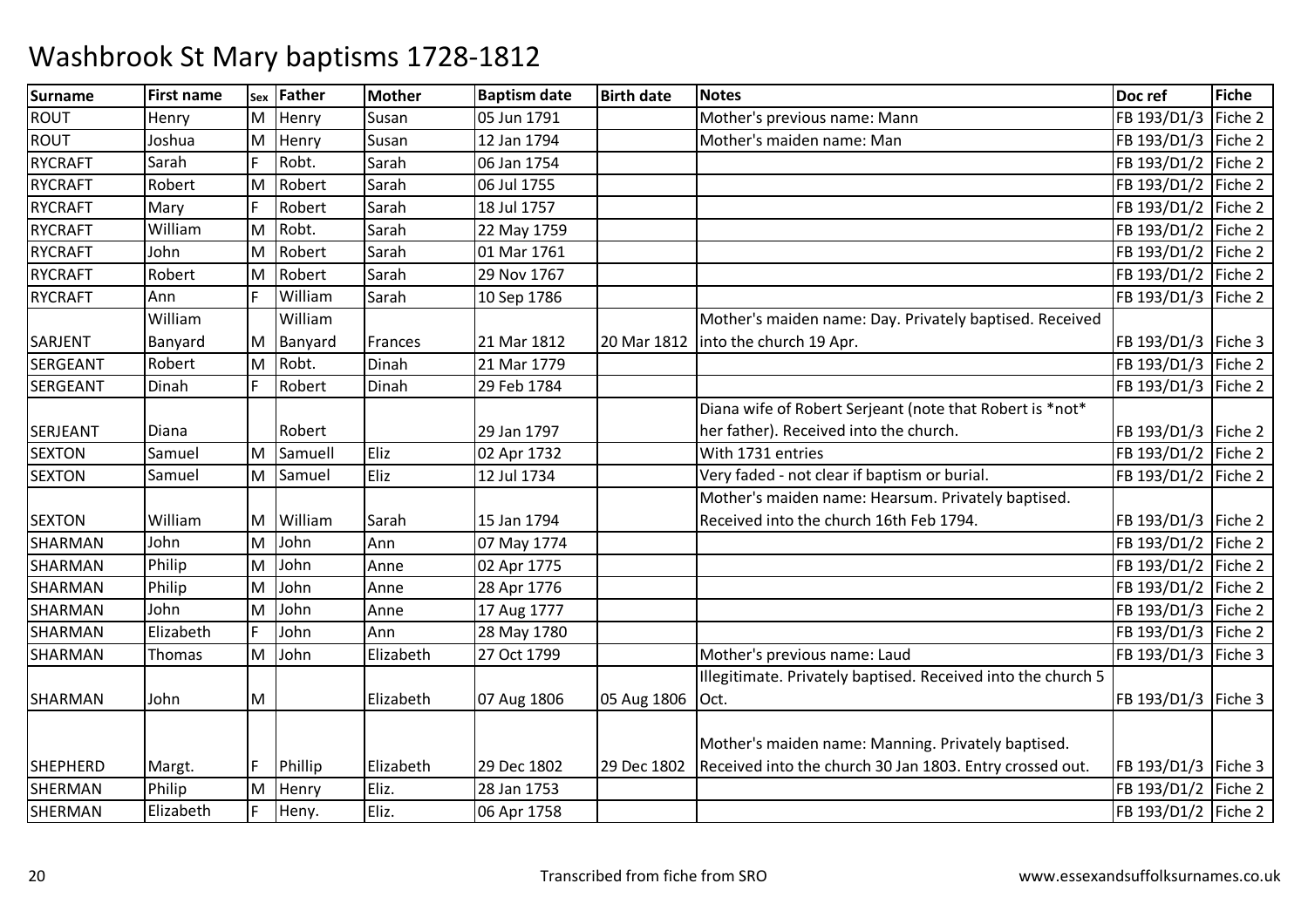| Elizth.<br>Sarah<br>Henry<br>20 Feb 1763<br>FB 193/D1/2<br>Fiche 2<br>Elizth.<br>Henry<br>25 May 1766<br>FB 193/D1/2 Fiche 2<br>Anne<br>Elizabeth<br>Sarah<br>27 May 1781<br>FB 193/D1/3   Fiche 2<br>Mother's maiden name: Lord. Privately baptised. Received<br>Elizabeth<br>into the church 22nd June 1794<br>FB 193/D1/3   Fiche 2<br>Robert<br>John<br>11 May 1794<br>M<br>Elizabeth<br>F<br>John<br>Mother's maiden name: Lord<br>FB 193/D1/3 Fiche 2<br>Elizabeth<br>21 Aug 1796<br>Mother's maiden name: Lord. No date, but follows 1801<br>$* * 1801$<br>baptisms. "Was named but is since dead."<br>Elizabeth<br>FB 193/D1/3   Fiche 3<br>M John<br>James<br>Mother's previous name: Lord. Privately baptised.<br>Received into the church 3 Feb 1804.<br>Elizth.<br>FB 193/D1/3   Fiche 3<br>M John<br>25 Sep 1803<br>21 Sep 1803<br>James<br>Mother's maiden name: Fears. Privately baptised.<br>Received into the church 21st Sep 1794<br>Thomas<br>M Thomas<br>15 Sep 1794<br>FB 193/D1/3   Fiche 2<br>Margaret<br>Illegitimate daughter of John Shorten & Christiana Gilbert.<br>Margaret<br>Privately baptised.<br>John<br>FB 193/D1/3   Fiche 3<br>Shorten<br>Christiana<br>02 Dec 1800 | <b>Surname</b> | <b>First name</b> | Sex | <b>Father</b> | <b>Mother</b> | <b>Baptism date</b> | <b>Birth date</b> | <b>Notes</b> | Doc ref | <b>Fiche</b> |
|----------------------------------------------------------------------------------------------------------------------------------------------------------------------------------------------------------------------------------------------------------------------------------------------------------------------------------------------------------------------------------------------------------------------------------------------------------------------------------------------------------------------------------------------------------------------------------------------------------------------------------------------------------------------------------------------------------------------------------------------------------------------------------------------------------------------------------------------------------------------------------------------------------------------------------------------------------------------------------------------------------------------------------------------------------------------------------------------------------------------------------------------------------------------------------------------------------|----------------|-------------------|-----|---------------|---------------|---------------------|-------------------|--------------|---------|--------------|
|                                                                                                                                                                                                                                                                                                                                                                                                                                                                                                                                                                                                                                                                                                                                                                                                                                                                                                                                                                                                                                                                                                                                                                                                          | <b>SHERMAN</b> |                   |     |               |               |                     |                   |              |         |              |
|                                                                                                                                                                                                                                                                                                                                                                                                                                                                                                                                                                                                                                                                                                                                                                                                                                                                                                                                                                                                                                                                                                                                                                                                          | <b>SHERMAN</b> |                   |     |               |               |                     |                   |              |         |              |
|                                                                                                                                                                                                                                                                                                                                                                                                                                                                                                                                                                                                                                                                                                                                                                                                                                                                                                                                                                                                                                                                                                                                                                                                          | <b>SHERMAN</b> |                   |     |               |               |                     |                   |              |         |              |
|                                                                                                                                                                                                                                                                                                                                                                                                                                                                                                                                                                                                                                                                                                                                                                                                                                                                                                                                                                                                                                                                                                                                                                                                          |                |                   |     |               |               |                     |                   |              |         |              |
|                                                                                                                                                                                                                                                                                                                                                                                                                                                                                                                                                                                                                                                                                                                                                                                                                                                                                                                                                                                                                                                                                                                                                                                                          | SHERMAN        |                   |     |               |               |                     |                   |              |         |              |
|                                                                                                                                                                                                                                                                                                                                                                                                                                                                                                                                                                                                                                                                                                                                                                                                                                                                                                                                                                                                                                                                                                                                                                                                          | <b>SHERMAN</b> |                   |     |               |               |                     |                   |              |         |              |
|                                                                                                                                                                                                                                                                                                                                                                                                                                                                                                                                                                                                                                                                                                                                                                                                                                                                                                                                                                                                                                                                                                                                                                                                          |                |                   |     |               |               |                     |                   |              |         |              |
|                                                                                                                                                                                                                                                                                                                                                                                                                                                                                                                                                                                                                                                                                                                                                                                                                                                                                                                                                                                                                                                                                                                                                                                                          | SHERMAN        |                   |     |               |               |                     |                   |              |         |              |
|                                                                                                                                                                                                                                                                                                                                                                                                                                                                                                                                                                                                                                                                                                                                                                                                                                                                                                                                                                                                                                                                                                                                                                                                          |                |                   |     |               |               |                     |                   |              |         |              |
|                                                                                                                                                                                                                                                                                                                                                                                                                                                                                                                                                                                                                                                                                                                                                                                                                                                                                                                                                                                                                                                                                                                                                                                                          | SHERMAN        |                   |     |               |               |                     |                   |              |         |              |
|                                                                                                                                                                                                                                                                                                                                                                                                                                                                                                                                                                                                                                                                                                                                                                                                                                                                                                                                                                                                                                                                                                                                                                                                          |                |                   |     |               |               |                     |                   |              |         |              |
|                                                                                                                                                                                                                                                                                                                                                                                                                                                                                                                                                                                                                                                                                                                                                                                                                                                                                                                                                                                                                                                                                                                                                                                                          | <b>SHORTEN</b> |                   |     |               |               |                     |                   |              |         |              |
|                                                                                                                                                                                                                                                                                                                                                                                                                                                                                                                                                                                                                                                                                                                                                                                                                                                                                                                                                                                                                                                                                                                                                                                                          |                |                   |     |               |               |                     |                   |              |         |              |
|                                                                                                                                                                                                                                                                                                                                                                                                                                                                                                                                                                                                                                                                                                                                                                                                                                                                                                                                                                                                                                                                                                                                                                                                          | <b>SHORTEN</b> |                   |     |               |               |                     |                   |              |         |              |
| Mother's previous name: Ward (her first name is given as                                                                                                                                                                                                                                                                                                                                                                                                                                                                                                                                                                                                                                                                                                                                                                                                                                                                                                                                                                                                                                                                                                                                                 |                |                   |     |               |               |                     |                   |              |         |              |
| Bridge, not Bridget). Privately baptised. Received into the                                                                                                                                                                                                                                                                                                                                                                                                                                                                                                                                                                                                                                                                                                                                                                                                                                                                                                                                                                                                                                                                                                                                              |                |                   |     |               |               |                     |                   |              |         |              |
| church 25 Jan 1807.<br>13 Dec 1806<br>FB 193/D1/3   Fiche 3<br>John<br><b>Bridge</b><br>27 Dec 1806<br>Eliza                                                                                                                                                                                                                                                                                                                                                                                                                                                                                                                                                                                                                                                                                                                                                                                                                                                                                                                                                                                                                                                                                             | <b>SHORTEN</b> |                   |     |               |               |                     |                   |              |         |              |
|                                                                                                                                                                                                                                                                                                                                                                                                                                                                                                                                                                                                                                                                                                                                                                                                                                                                                                                                                                                                                                                                                                                                                                                                          |                |                   |     |               |               |                     |                   |              |         |              |
| Wm.<br>Mother's previous name given but hard to read: Carr?<br>Maria<br>Ann<br>12 Jun 1800<br>FB 193/D1/3   Fiche 3                                                                                                                                                                                                                                                                                                                                                                                                                                                                                                                                                                                                                                                                                                                                                                                                                                                                                                                                                                                                                                                                                      | <b>SHULVER</b> |                   |     |               |               |                     |                   |              |         |              |
|                                                                                                                                                                                                                                                                                                                                                                                                                                                                                                                                                                                                                                                                                                                                                                                                                                                                                                                                                                                                                                                                                                                                                                                                          |                |                   |     |               |               |                     |                   |              |         |              |
| Mother's maiden name: Carr. Privately baptised. Date of                                                                                                                                                                                                                                                                                                                                                                                                                                                                                                                                                                                                                                                                                                                                                                                                                                                                                                                                                                                                                                                                                                                                                  |                |                   |     |               |               |                     |                   |              |         |              |
| birth given in register but not date of baptism.<br>William<br>Maria<br>24 Mar 1803<br>FB 193/D1/3   Fiche 3<br>Ann                                                                                                                                                                                                                                                                                                                                                                                                                                                                                                                                                                                                                                                                                                                                                                                                                                                                                                                                                                                                                                                                                      | <b>SHULVER</b> |                   |     |               |               |                     |                   |              |         |              |
| Mother's previous name: Carr. Privately baptised.                                                                                                                                                                                                                                                                                                                                                                                                                                                                                                                                                                                                                                                                                                                                                                                                                                                                                                                                                                                                                                                                                                                                                        |                |                   |     |               |               |                     |                   |              |         |              |
| Received into the church 10 July 1814.<br>Elizabeth<br>Wm.<br>FB 193/D1/3   Fiche 3<br>08 Jul 1804<br>Ann                                                                                                                                                                                                                                                                                                                                                                                                                                                                                                                                                                                                                                                                                                                                                                                                                                                                                                                                                                                                                                                                                                | <b>SHULVER</b> |                   |     |               |               |                     |                   |              |         |              |
| Mother's previous name: Carr. Privately baptised.                                                                                                                                                                                                                                                                                                                                                                                                                                                                                                                                                                                                                                                                                                                                                                                                                                                                                                                                                                                                                                                                                                                                                        |                |                   |     |               |               |                     |                   |              |         |              |
| Received into the church 10 July 1814.<br>Elizabeth<br>Wm.<br>08 Jul 1804<br>FB 193/D1/3   Fiche 3<br>Ann                                                                                                                                                                                                                                                                                                                                                                                                                                                                                                                                                                                                                                                                                                                                                                                                                                                                                                                                                                                                                                                                                                | <b>SHULVER</b> |                   |     |               |               |                     |                   |              |         |              |
| Sarah<br>Wm.<br>Mother's previous name: Carr. Privately baptised.<br>Ann<br>27 Oct 1805<br>FB 193/D1/3   Fiche 3                                                                                                                                                                                                                                                                                                                                                                                                                                                                                                                                                                                                                                                                                                                                                                                                                                                                                                                                                                                                                                                                                         | <b>SHULVER</b> |                   |     |               |               |                     |                   |              |         |              |
| Ricd.<br>Elisa.<br>05 Jun 1748<br>FB 193/D1/2   Fiche 2<br>Jane                                                                                                                                                                                                                                                                                                                                                                                                                                                                                                                                                                                                                                                                                                                                                                                                                                                                                                                                                                                                                                                                                                                                          | <b>SIMPSON</b> |                   |     |               |               |                     |                   |              |         |              |
| FB 193/D1/2 Fiche 2<br>Mary<br>James<br>Mary<br>09 Jan 1743/44                                                                                                                                                                                                                                                                                                                                                                                                                                                                                                                                                                                                                                                                                                                                                                                                                                                                                                                                                                                                                                                                                                                                           | <b>SKELTON</b> |                   |     |               |               |                     |                   |              |         |              |
| $* * 1735$<br>Edward<br>Judith<br>Date faded - July or August?<br>FB 193/D1/2 Fiche 2<br>M<br>Richard                                                                                                                                                                                                                                                                                                                                                                                                                                                                                                                                                                                                                                                                                                                                                                                                                                                                                                                                                                                                                                                                                                    | <b>SMITH</b>   |                   |     |               |               |                     |                   |              |         |              |
| Richard<br>Richd.<br>Day of month faded.<br>Judith<br>* Mar 1736/7<br>FB 193/D1/2   Fiche 2<br>M                                                                                                                                                                                                                                                                                                                                                                                                                                                                                                                                                                                                                                                                                                                                                                                                                                                                                                                                                                                                                                                                                                         | <b>SMITH</b>   |                   |     |               |               |                     |                   |              |         |              |
| Richd.<br>Judith<br>FB 193/D1/2   Fiche 2<br>23 Apr 1738<br>Mary                                                                                                                                                                                                                                                                                                                                                                                                                                                                                                                                                                                                                                                                                                                                                                                                                                                                                                                                                                                                                                                                                                                                         | <b>SMITH</b>   |                   |     |               |               |                     |                   |              |         |              |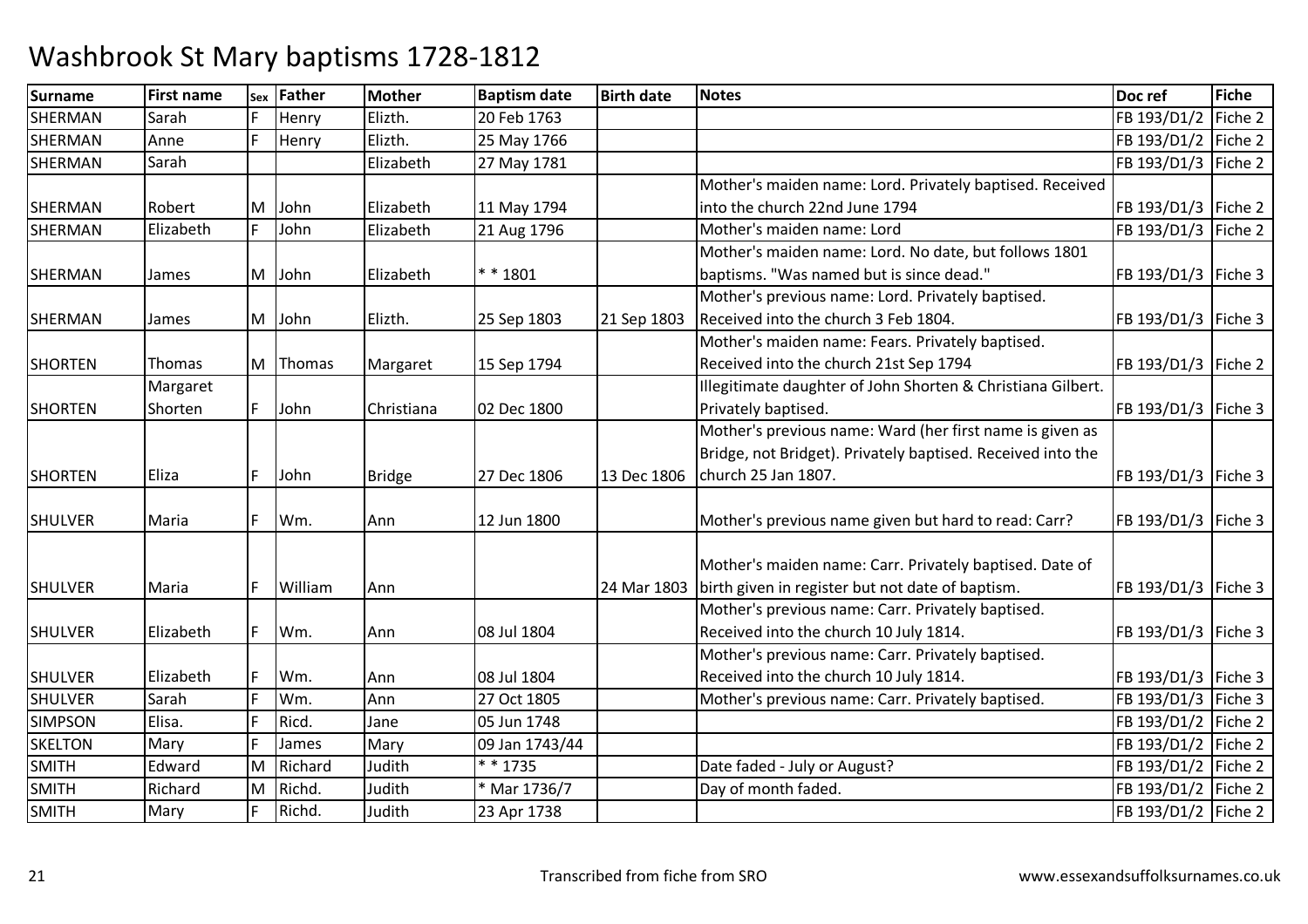| <b>Surname</b> | <b>First name</b> | Sex | <b>Father</b> | <b>Mother</b> | <b>Baptism date</b> | <b>Birth date</b> | <b>Notes</b>                                                   | Doc ref               | Fiche   |
|----------------|-------------------|-----|---------------|---------------|---------------------|-------------------|----------------------------------------------------------------|-----------------------|---------|
| <b>SMITH</b>   | Sarah             |     | Richd.        | Judith        | 14 Oct 1739         |                   |                                                                | FB 193/D1/2           | Fiche 2 |
| <b>SMITH</b>   | Joseph            | M   | Richd.        | Judith        | 08 Feb 1740/41      |                   |                                                                | FB 193/D1/2 Fiche 2   |         |
| <b>SMITH</b>   | Mary              |     | Sml?          | Mary          | 04 Jun 1741         |                   | Father's first name hard to read.                              | FB 193/D1/2   Fiche 2 |         |
| <b>SMITH</b>   | Sarah             |     | Philip        | Mary          | 07 Nov 1742         |                   |                                                                | FB 193/D1/2   Fiche 2 |         |
| <b>SMITH</b>   | Mary              |     | Richd.        | Judith        | * Jan 1742/3        |                   | Day of month unclear.                                          | FB 193/D1/2   Fiche 2 |         |
| <b>SMITH</b>   | Judith            |     | Richd.        | Judith        | 21 Oct 1744         |                   |                                                                | FB 193/D1/2 Fiche 2   |         |
|                |                   |     |               |               |                     |                   | Parents' first names not in register. Unclear if surname is    |                       |         |
| <b>SMITH</b>   | Robert            |     |               |               | 23 Feb 1745/46      |                   | that of father or mother.                                      | FB 193/D1/2   Fiche 2 |         |
| <b>SMITH</b>   | Martha            |     | Richd.        | Judith        | 21 Feb 1747/48      |                   | <b>Baptised at Chatsham</b>                                    | FB 193/D1/2 Fiche 2   |         |
| SMITH          | Susan             |     | Richd.        | Mary          | 27 Oct 1751         |                   |                                                                | FB 193/D1/2 Fiche 2   |         |
| <b>SMITH</b>   | William           | M   | Richd.        | Mary          | 17 Feb 1754         |                   |                                                                | FB 193/D1/2 Fiche 2   |         |
| <b>SMITH</b>   | Elizth.           |     | Richd.        | Elizth.       | 04 May 1756         |                   |                                                                | FB 193/D1/2 Fiche 2   |         |
| <b>SMITH</b>   | Sarah             |     | James         | Sarah         | 03 Aug 1800         |                   | Mother's previous name: Godbolt                                | FB 193/D1/3   Fiche 3 |         |
| <b>SMITH</b>   | Robert            | Iм  | Robert        | Elizabeth     | 18 Oct 1801         |                   | Mother's previous name: Cole.                                  | FB 193/D1/3   Fiche 3 |         |
|                |                   |     |               |               |                     |                   |                                                                |                       |         |
|                |                   |     |               |               |                     |                   | Mother's maiden name: Godbold. Privately baptised (date        |                       |         |
| <b>SMITH</b>   | William           | ΙM  | James         | Elizabeth     |                     |                   | 12 May 1803   not given). Received into the church 3 July 1803 | FB 193/D1/3   Fiche 3 |         |
| <b>SMITH</b>   | Susanna           | F   | Robert        | Elizth.       | 25 Mar 1804         | 19 Mar 1804       | Mother's previous name: Cole. Privately baptised.              | FB 193/D1/3 Fiche 3   |         |
| <b>SMITH</b>   | <b>Susanna</b>    |     | Robert        | Elizth.       | 25 Mar 1804         | 19 Mar 1804       | Mother's previous name: Cole. Privately baptised.              | FB 193/D1/3   Fiche 3 |         |
|                |                   |     |               |               |                     |                   | Mother's previous name: Godbold. Privately baptised.           |                       |         |
| <b>SMITH</b>   | Robert            | M   | James         | Sarah         | 22 Sep 1805         |                   | Received into the church 13 Oct 1805                           | FB 193/D1/3   Fiche 3 |         |
| <b>SMITH</b>   | John              | M   | Robert        | Elizabeth     | 10 Aug 1806         | 13 Jul 1806       | Mother's previous name: Cole.                                  | FB 193/D1/3   Fiche 3 |         |
|                |                   |     |               |               |                     |                   | Mother's maiden name: Gorble. Publickly baptized at            |                       |         |
| <b>SMITH</b>   | Benjamin          |     | M James       | Sarah         | 23 Aug 1807         | 04 Aug 1807       | Copdock church.                                                | FB 193/D1/3   Fiche 3 |         |
|                |                   |     |               |               |                     |                   | Mother's maiden name: Cole. Privately baptised. Received       |                       |         |
| <b>SMITH</b>   | William           |     | M Robert      | Elizabeth     | 17 Jan 1808         | 14 Jan 1808       | into the church 21 Feb.                                        | FB 193/D1/3   Fiche 3 |         |
|                |                   |     |               |               |                     |                   | Mother's maiden name: Gorble. Privately baptised.              |                       |         |
| <b>SMITH</b>   | <b>Mary Anne</b>  |     | James         | Sarah         | 05 Feb 1809         | 26 Jan 1809       | Received into the church 5 March.                              | FB 193/D1/3   Fiche 3 |         |
| <b>SMITH</b>   | Samuel            | M   | Robert        | Elizabeth     | 24 Dec 1809         | 22 Nov 1809       | Mother's maiden name: Cole                                     | FB 193/D1/3   Fiche 3 |         |
|                |                   |     |               |               |                     |                   | Mother's maiden name: Gorble. Privately baptised.              |                       |         |
| <b>SMITH</b>   | John              |     | M James       | Sarah         | 27 Jan 1811         | 23 Jan 1811       | Received into the church 24 Feb.                               | FB 193/D1/3   Fiche 3 |         |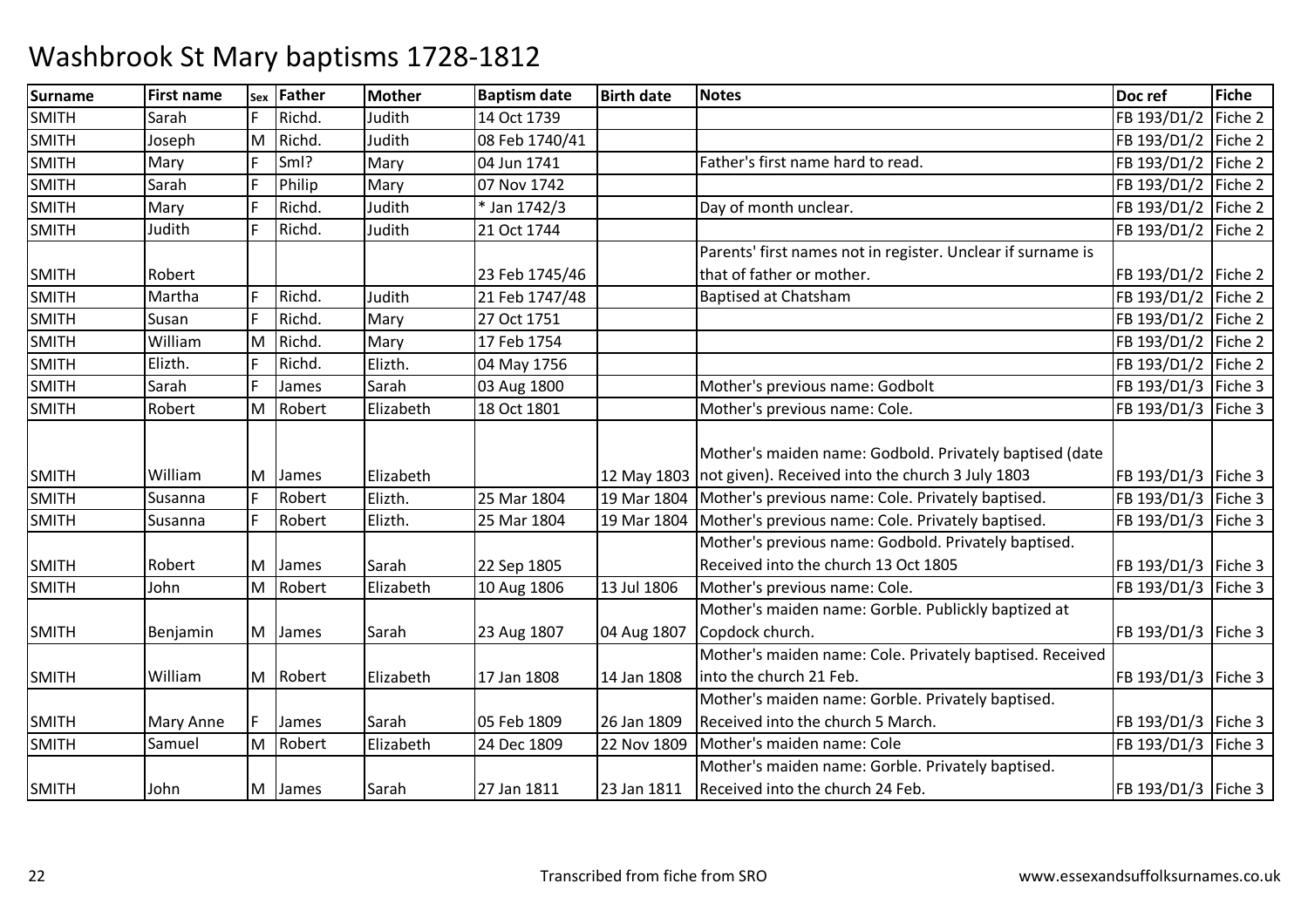| <b>Surname</b> | <b>First name</b> |   | sex Father        | <b>Mother</b> | <b>Baptism date</b> | <b>Birth date</b> | <b>Notes</b>                                             | Doc ref               | Fiche |
|----------------|-------------------|---|-------------------|---------------|---------------------|-------------------|----------------------------------------------------------|-----------------------|-------|
|                |                   |   |                   |               |                     |                   | Mother's maiden name: Cole. Privately baptised. Received |                       |       |
| <b>SMITH</b>   | James             |   | M Robert          | Elizabeth     | 12 Apr 1812         | 10 Apr 1812       | into the church 17 May                                   | FB 193/D1/3   Fiche 3 |       |
| <b>SMYTH</b>   | Sarah             |   | Robt.             | Elizh.        | 15 Sep 1799         |                   | Mother's previous name: Cole                             | FB 193/D1/3   Fiche 3 |       |
|                |                   |   |                   |               |                     |                   | Mother's maiden name: Twaites. Privately baptised.       |                       |       |
| SOUTHGATE      | Mary              |   | Edward            | Elizabeth     | 16 Sep 1809         | 07 Sep 1809       | Received into the church 24 Dec.                         | FB 193/D1/3   Fiche 3 |       |
| SPALL          | Robt.             | M | Thos.             | Anne          | 11 Dec 1774         |                   |                                                          | FB 193/D1/2 Fiche 2   |       |
| <b>SPALL</b>   | Sarah             |   | Thomas            | Anne          | 29 Dec 1776         |                   | Under 1777 baptisms but presumably 1776.                 | FB 193/D1/3 Fiche 2   |       |
| <b>SPARKES</b> | Alice             |   | Willm.            | Mary          | 16 Dec 1781         |                   |                                                          | FB 193/D1/3 Fiche 2   |       |
| <b>SPARKES</b> | Sarah             |   | John              | Mary          | 15 Mar 1801         |                   | Mother's previous name: Powell                           | FB 193/D1/3 Fiche 3   |       |
| <b>SPARKES</b> | Ann               |   | John              | Mary          | 20 Oct 1805         |                   | Mother's previous name: Powell                           | FB 193/D1/3 Fiche 3   |       |
|                | William           |   |                   |               |                     |                   | Natural son of Elizabeth Sparkes, spinster. Privately    |                       |       |
| <b>SPARKES</b> | Grimwood          | M |                   | Elizabeth     | 22 Sep 1811         | 20 Sep 1811       | baptised. Received into the church 27 Oct.               | FB 193/D1/3   Fiche 3 |       |
|                |                   |   |                   |               |                     |                   | Mother's maiden name: Powell. Privately baptised.        |                       |       |
|                |                   |   |                   |               |                     |                   | Received into the church 27 Oct (A splendid name which   |                       |       |
| <b>SPARKES</b> | Happy             |   | John              | Mary          | 29 Sep 1811         | 27 Sep 1811       | certainly made this transcriber happy!)                  | FB 193/D1/3   Fiche 3 |       |
|                |                   |   |                   |               |                     |                   |                                                          |                       |       |
| <b>SPARKS</b>  | Susan             |   | John Mouls Mary   |               | 28 Dec 1788         |                   | Mother's previous name: Powel                            | FB 193/D1/3 Fiche 2   |       |
|                |                   |   |                   |               |                     |                   |                                                          |                       |       |
| <b>SPARKS</b>  | Elizabeth         |   | John Mouls Mary   |               | 11 Jul 1790         |                   | Mother's previous name: Powel                            | FB 193/D1/3   Fiche 2 |       |
|                |                   |   |                   |               |                     |                   |                                                          |                       |       |
| <b>SPARKS</b>  | John              |   | M John Mouls Mary |               | 15 Jan 1792         |                   | Mother's previous name: Powel                            | FB 193/D1/3   Fiche 2 |       |
|                |                   |   |                   |               |                     |                   |                                                          |                       |       |
| <b>SPARKS</b>  | James             |   | M John Mouls Mary |               | 09 Jan 1794         |                   | Mother's maiden name: Powell. Privately baptised.        | FB 193/D1/3   Fiche 2 |       |
|                |                   |   |                   |               |                     |                   |                                                          |                       |       |
| <b>SPARKS</b>  | Mary              |   | John Mouls Mary   |               | 22 Mar 1795         |                   | Mother's maiden name: Powell                             | FB 193/D1/3   Fiche 2 |       |
|                |                   |   |                   |               |                     |                   | Mother's maiden name: Powel. Privately baptised. Date of |                       |       |
| <b>SPARKS</b>  | John              |   | M John            | Mary          |                     | 15 Feb 1803       | baptism not in register.                                 | FB 193/D1/3   Fiche 3 |       |
|                |                   |   |                   |               |                     |                   | Mother's maiden name: Powell. Privately baptised.        |                       |       |
| <b>SPARKS</b>  | Martha            |   | John              | Mary          | 29 Aug 1807         | 24 Aug 1807       | Received into the church 27th Sep 1807                   | FB 193/D1/3   Fiche 3 |       |
|                |                   |   |                   |               |                     |                   | Mother's maiden name: Powell. Privately baptised.        |                       |       |
| <b>SPARKS</b>  | Hannah            |   | John              | Mary          | 09 Apr 1809         | 31 Mar 1809       | Received into the church 30 Apr 1809.                    | FB 193/D1/3   Fiche 3 |       |
| SPOALE         | James             | M | Thomas            | Ann           | 21 Jul 1771         |                   |                                                          | FB 193/D1/2 Fiche 2   |       |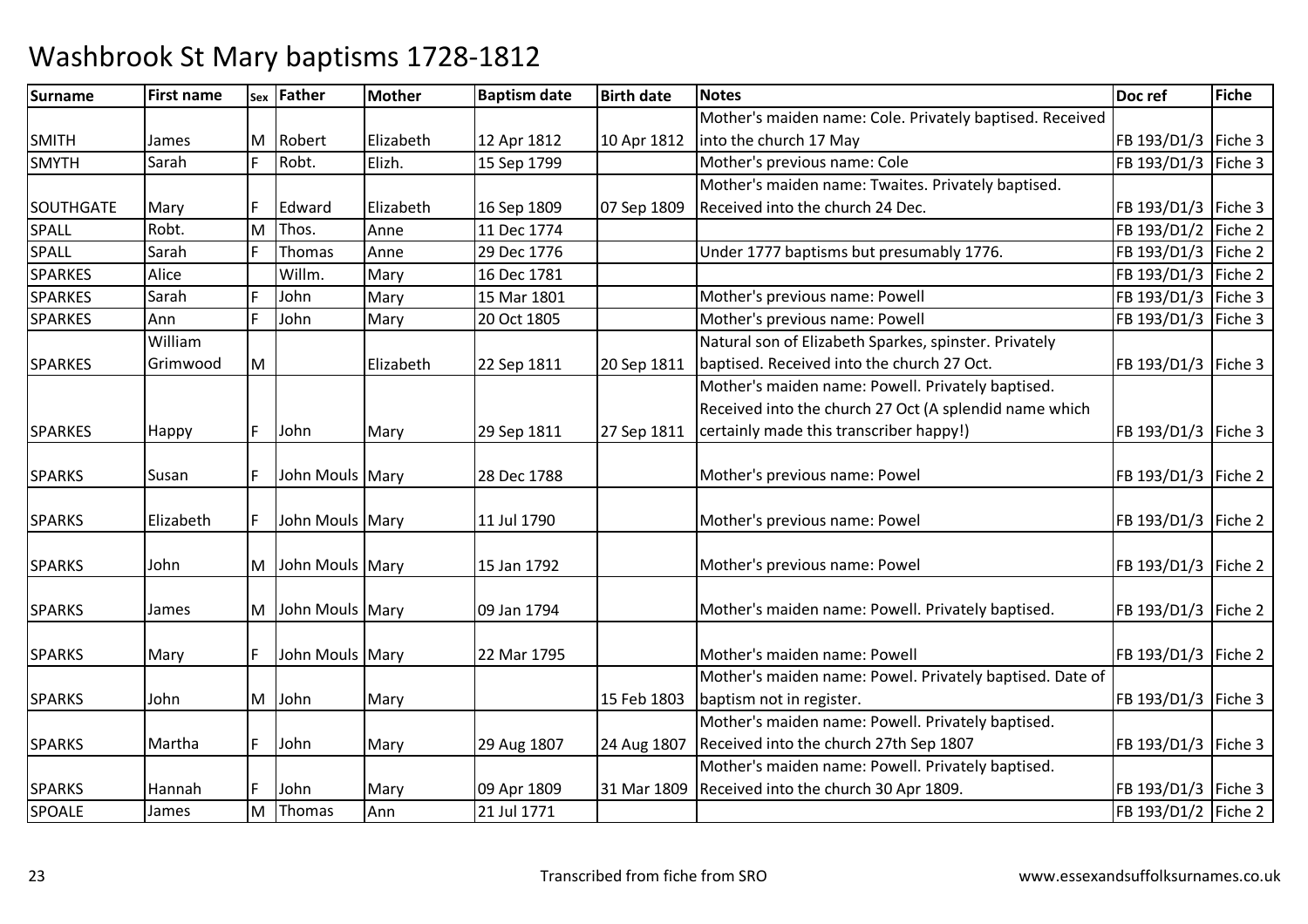| Surname        | <b>First name</b> | Sex | Father         | <b>Mother</b> | <b>Baptism date</b> | <b>Birth date</b> | <b>Notes</b>                                        | Doc ref               | Fiche   |
|----------------|-------------------|-----|----------------|---------------|---------------------|-------------------|-----------------------------------------------------|-----------------------|---------|
| <b>SPORLE</b>  | Samuel            | M   | Thomas         | Anne          | 30 Sep 1735         |                   | Unclear if baptism or burial.                       | FB 193/D1/2           | Fiche 2 |
| <b>SPORLE</b>  | James             | M   | Thomas         | Ann           | *Feb 1753           |                   | Day of month unclear - possibly 7th.                | FB 193/D1/2 Fiche 2   |         |
| <b>SPORLE</b>  | William           | M   | Tho.           | Ann           | * Mar 1755          |                   | Date very faded.                                    | FB 193/D1/2 Fiche 2   |         |
| <b>SPORLE</b>  | Mary              |     | Thos.          | Ann           | 03 Oct 1756         |                   |                                                     | FB 193/D1/2           | Fiche 2 |
| <b>SPORLE</b>  | Ann               |     | Thos.          | Ann           | 16 Jul 1758         |                   |                                                     | FB 193/D1/2 Fiche 2   |         |
| <b>SPORLE</b>  | John              | M   | Thos.          | Ann           | 13 Jan 1760         |                   |                                                     | FB 193/D1/2 Fiche 2   |         |
| <b>SPORLE</b>  | Elizabeth         |     | Thomas         | Ann           | 08 Oct 1761         |                   |                                                     | FB 193/D1/2 Fiche 2   |         |
| <b>SPORLE</b>  | Thomas            | M   | Thomas         | Ann           | 13 Feb 1763         |                   |                                                     | FB 193/D1/2           | Fiche 2 |
| <b>SPORLE</b>  | Samuel            | M   | Thos.          | Ann           | 26 May 1765         |                   |                                                     | FB 193/D1/2 Fiche 2   |         |
| <b>SPORLE</b>  | Charles           | M   | Thos.          | Anne          | 19 Apr 1767         |                   |                                                     | FB 193/D1/2 Fiche 2   |         |
| <b>SPORLE</b>  | Mary              |     | Thos.          | Ann           | 24 Aug 1768         |                   |                                                     | FB 193/D1/2           | Fiche 2 |
|                | Edward            |     |                |               |                     |                   |                                                     |                       |         |
| <b>SPORLE</b>  | Pinchbeck         | M   |                | Elizth.       | 09 Apr 1769         |                   | <b>Base born</b>                                    | FB 193/D1/2   Fiche 2 |         |
| <b>SPORLE</b>  | Charles           | M   | Thomas         | Anne          | 15 Oct 1769         |                   |                                                     | FB 193/D1/2 Fiche 2   |         |
| STELLES?       | Mary              |     | Peter          | Mary          | 09 Apr 1756         |                   | Surname hard to read. Helles? Stelles?              | FB 193/D1/2 Fiche 2   |         |
| <b>STEWARD</b> | Elizabeth         |     | Charles        | Elizth.       | 26 May 1765         |                   |                                                     | FB 193/D1/2           | Fiche 2 |
| <b>STEWARD</b> | John              | M   | Charles        | Elizth.       | 03 May 1767         |                   |                                                     | FB 193/D1/2 Fiche 2   |         |
| <b>STEWARD</b> | Joseph            | M   | <b>Charles</b> | Elizth.       | 18 Dec 1768         |                   |                                                     | FB 193/D1/2           | Fiche 2 |
| <b>STEWARD</b> | Edward            | M   | Charles        | Elizabeth     | 12 Jul 1772         |                   |                                                     | FB 193/D1/2           | Fiche 2 |
| <b>STEWARD</b> | David             | м   | <b>Charles</b> | Elizabeth     | 03 Jul 1774         |                   |                                                     | FB 193/D1/2           | Fiche 2 |
| <b>STEWARD</b> | Luke              | M   | Charles        | Elizth.       | 21 Jul 1776         |                   |                                                     | FB 193/D1/2           | Fiche 2 |
|                |                   |     |                |               |                     |                   |                                                     |                       |         |
| <b>STUTTER</b> | Henry             | M   | Thomas         | Sarah         | 06 Apr 1794         |                   | Mother's maiden name: Stannard. Privately baptised. | FB 193/D1/3   Fiche 2 |         |
| <b>TABOR</b>   | Charles           | M   | John           | Lucy          | 06 Jun 1801         |                   | Mother's previous name: Easty. Privately baptised.  | FB 193/D1/3 Fiche 3   |         |
| <b>TALBART</b> | Benjamin          | M   | Willm.         | Susan         | 07 Dec 1755         |                   |                                                     | FB 193/D1/2 Fiche 2   |         |
| <b>TALMACH</b> | Sarah             |     | John           | Hannah        | 06 Nov 1743         |                   |                                                     | FB 193/D1/2 Fiche 2   |         |
| <b>THWAITE</b> | Robert            | M   | James          | Judith        | 22 Feb 1778         |                   |                                                     | FB 193/D1/3           | Fiche 2 |
| <b>TOLMASH</b> | William           | M   | John           | Susanna       | 15 May 1737         |                   |                                                     | FB 193/D1/2 Fiche 2   |         |
| <b>TURNER</b>  | Sarah             |     | William        | Sarah         | 01 Oct 1738         |                   |                                                     | FB 193/D1/2 Fiche 2   |         |
| <b>TURNER</b>  | Willm.            | M   | Willm.         | Sarah         | 13 Apr 1740         |                   |                                                     | FB 193/D1/2 Fiche 2   |         |
| <b>TURNER</b>  | John              | M   | John           | Sarah         | 21 Mar 1741/42      |                   |                                                     | FB 193/D1/2           | Fiche 2 |
| <b>TURNER</b>  | Eliz.             |     | Eliz.?         | Sarah         | 09 Oct 1743         |                   | Father's name entered as Eliz.                      | FB 193/D1/2 Fiche 2   |         |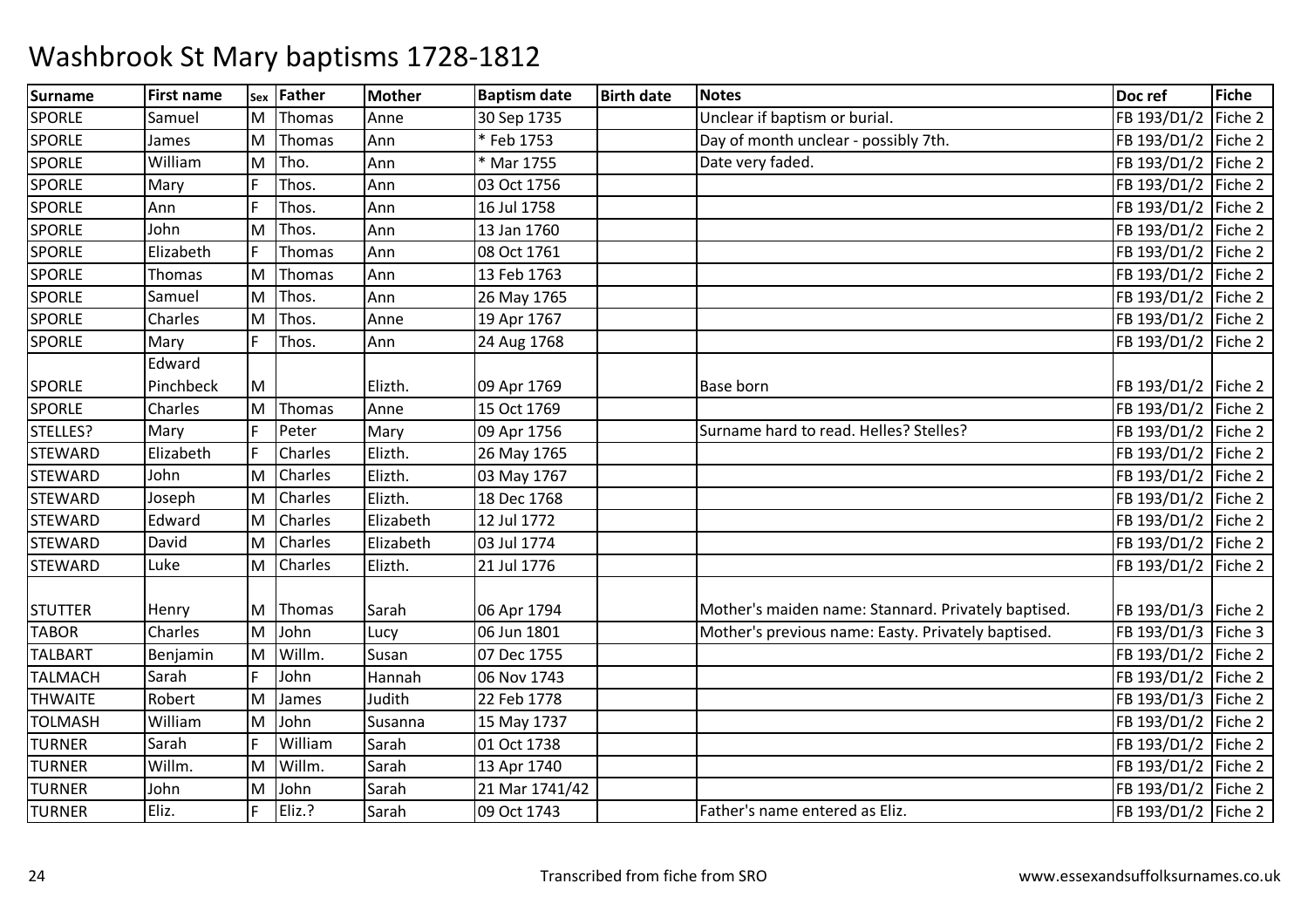| Surname        | <b>First name</b> | Sex | Father | <b>Mother</b> | <b>Baptism date</b> | <b>Birth date</b> | <b>Notes</b>                                                | Doc ref               | <b>Fiche</b> |
|----------------|-------------------|-----|--------|---------------|---------------------|-------------------|-------------------------------------------------------------|-----------------------|--------------|
| <b>TURNER</b>  | Mary              |     | Willm. | Sarah         | 03 Mar 1744/45      |                   |                                                             | FB 193/D1/2           | Fiche 2      |
| <b>TURNER</b>  | James             | ΙM  | Willm. | Sarah         | 19 Apr 1747         |                   |                                                             | FB 193/D1/2 Fiche 2   |              |
| <b>TURNER</b>  | Susan             |     | Willm. | Sarah         | 03 Apr 1748         |                   |                                                             | FB 193/D1/2 Fiche 2   |              |
| <b>TURNER</b>  | James             | M   | Wm.    | Sarah         | 28 Jun 1749         |                   |                                                             | FB 193/D1/2           | Fiche 2      |
| <b>TURNER</b>  | Susannah          |     | Wm.    | Mary          | 22 Jan 1751/52      |                   |                                                             | FB 193/D1/2 Fiche 2   |              |
| <b>TURNER</b>  | Samuel            | ΙM  | Will.  | Sarah         | * Jan 1755          |                   | Date very faded.                                            | FB 193/D1/2   Fiche 2 |              |
| <b>TWAITE</b>  | John              | M   | James  | Sarah         | 16 Jun 1799         |                   | Mother's previous name: Daldry. Privately baptised.         | FB 193/D1/3 Fiche 3   |              |
| <b>TWAITE</b>  | Sarah             |     | James  | Sarah         | 25 Apr 1800         |                   | Mother's previous name: Daldry. Privately baptised.         | FB 193/D1/3 Fiche 3   |              |
| <b>TWAITES</b> | John              | M   | James  | Sarah         | 20 Mar 1801         |                   | Privately baptised                                          | FB 193/D1/3 Fiche 3   |              |
| <b>TWAITS</b>  | Mary              |     | John   | Mary          | 04 Nov 1739         |                   |                                                             | FB 193/D1/2 Fiche 2   |              |
| <b>TWAITS</b>  | Susannah          |     | James  | Susan         | 07 Oct 1744         |                   |                                                             | FB 193/D1/2           | Fiche 2      |
|                |                   |     |        |               |                     |                   | Parents' first names not in register. Unclear if surname is |                       |              |
| <b>TWAITS</b>  | James             |     |        |               | 28 Mar 1746         |                   | that of father or mother.                                   | FB 193/D1/2   Fiche 2 |              |
| <b>TWAITS</b>  | Robt.             | M   | James  | Susan         | 07 Apr 1751         |                   |                                                             | FB 193/D1/2 Fiche 2   |              |
| <b>TWAITS</b>  | Mary              |     | James  | Susan         | 06 Mar 1757         |                   |                                                             | FB 193/D1/2 Fiche 2   |              |
| <b>TWAITS</b>  | James             | M   | James  |               | 04 May 1770         |                   |                                                             | FB 193/D1/2 Fiche 2   |              |
| <b>TWAITS</b>  | William           | M   | James  | Judith        | 25 Nov 1771         |                   |                                                             | FB 193/D1/2 Fiche 2   |              |
| <b>TWAITS</b>  | John              | M   | James  | Judith        | 01 Mar 1774         |                   |                                                             | FB 193/D1/2   Fiche 2 |              |
| <b>TWAITS</b>  | <b>Bridget</b>    |     | James  | Judith        | 31 Mar 1776         |                   |                                                             | FB 193/D1/2           | Fiche 2      |
| <b>TWAITS</b>  | Mary              |     | James  | Judith        | 02 Dec 1779         |                   |                                                             | FB 193/D1/3 Fiche 2   |              |
|                |                   |     |        |               |                     |                   | Mother's maiden name: Daldry. Privately baptised.           |                       |              |
| <b>TWAITS</b>  | James             | M   | James  | Sarah         | 24 Feb 1793         |                   | Received into the church 21st May 1793.                     | FB 193/D1/3 Fiche 2   |              |
| <b>TWAITS</b>  | Sarah             |     | James  | Sarah         | 09 Nov 1794         |                   | Mother's maiden name: Daldry                                | FB 193/D1/3 Fiche 2   |              |
| <b>TWAITS</b>  | William           | M   | James  | Sarah         | 06 Mar 1796         |                   | Mother's maiden name: Daldry                                | FB 193/D1/3 Fiche 2   |              |
|                |                   |     |        |               |                     |                   | Mother's maiden name: Mattock. Privately baptised.          |                       |              |
| <b>TWAITS</b>  | Maria             |     | John   | Elizabeth     | 12 Dec 1796         |                   | Received into the church 19th Feb 1797                      | FB 193/D1/3   Fiche 2 |              |
| <b>TWAITS</b>  | John              | M   | John   | Elizabeth     | 25 Nov 1798         |                   | Mother's previous name: Mattocks                            | FB 193/D1/3 Fiche 3   |              |
|                |                   |     |        |               |                     |                   |                                                             |                       |              |
| <b>VESSEY</b>  | John William      | M   | Jesse  | Elizabeth     | 01 Sep 1811         | 20 Feb 1811       | Mother's maiden name: Gaskin.                               | FB 193/D1/3   Fiche 3 |              |
| <b>VINCE</b>   | Joseph            | ΙM  | Joseph |               | 11 Feb 1759         |                   |                                                             | FB 193/D1/2 Fiche 2   |              |
| <b>VINCE</b>   | John              | M   | Joseph | Sarah         | 16 Nov 1760         |                   |                                                             | FB 193/D1/2 Fiche 2   |              |
| <b>VINCE</b>   | Sarah             |     | Joseph | Sarah         | 07 Nov 1762         |                   |                                                             | FB 193/D1/2   Fiche 2 |              |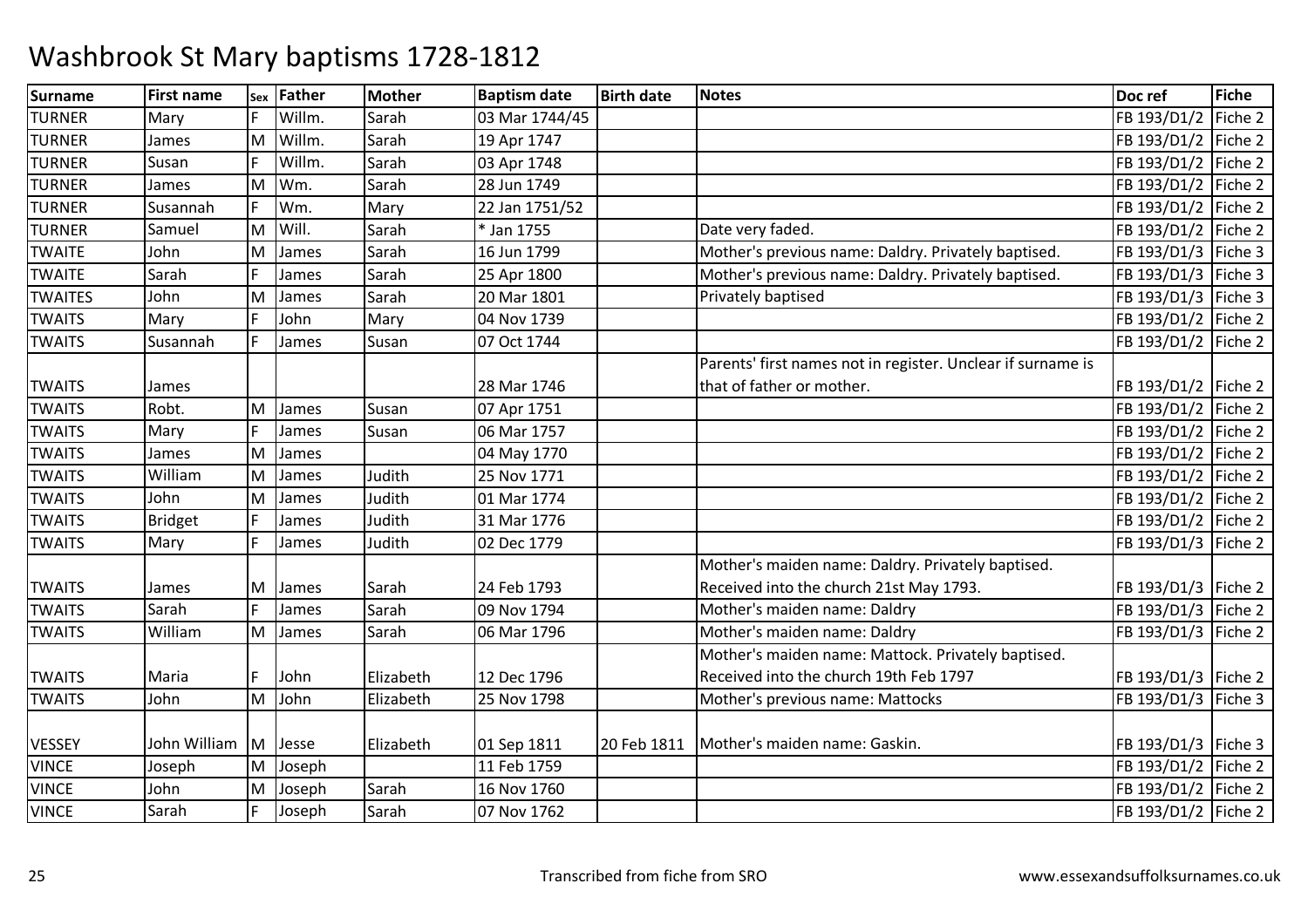| <b>Surname</b> | <b>First name</b> | Sex | Father | <b>Mother</b> | <b>Baptism date</b> | <b>Birth date</b> | <b>Notes</b>                                             | Doc ref               | <b>Fiche</b> |
|----------------|-------------------|-----|--------|---------------|---------------------|-------------------|----------------------------------------------------------|-----------------------|--------------|
| <b>VINCE</b>   | Mary              |     | Joseph | Sarah         | 22 Apr 1764         |                   |                                                          | FB 193/D1/2           | Fiche 2      |
| <b>VINCE</b>   | William           | M   | Joseph | Sarah         | 26 Jan 1766         |                   |                                                          | FB 193/D1/2   Fiche 2 |              |
| <b>VINCE</b>   | Elizabeth         |     | Joseph | Sarah         | 01 Oct 1769         |                   |                                                          | FB 193/D1/2 Fiche 2   |              |
| <b>WASP</b>    | James             | M   | Thos.  | Mary          | 16 Aug 1747         |                   |                                                          | FB 193/D1/2           | Fiche 2      |
| <b>WASP</b>    | Jonathan          | M   | Thos.  | Mary          | 17 Dec 1749         |                   |                                                          | FB 193/D1/2   Fiche 2 |              |
|                |                   |     |        |               |                     |                   | Mother's maiden name: Cramner. Privately baptised.       |                       |              |
| <b>WHALEY</b>  | James             | M   | James  | Margaret      | 16 Dec 1810         | 08 Dec 1810       | Received into the church 17 Feb 1811                     | FB 193/D1/3   Fiche 3 |              |
|                |                   |     |        |               |                     |                   | Mother's maiden name: Cranmer. Privately baptised.       |                       |              |
| <b>WHALEY</b>  | Mary              |     | James  | Margaret      | 11 Oct 1812         | 10 Oct 1812       | Received into the church 28 Mar 1812                     | FB 193/D1/3   Fiche 3 |              |
| <b>WHISTLE</b> | Richard           | M   | Jno    | Ruth          | 29 Dec 1728         |                   |                                                          | FB 193/D1/2 Fiche 2   |              |
| <b>WHISTLE</b> | Mary              |     | James  | Mary          | 12 Jan 1728/29      |                   |                                                          | FB 193/D1/2 Fiche 2   |              |
| <b>WHISTLE</b> | Eliz.             |     | John   | Ruth          | $* * 1735/6$        |                   | Date unclear - possibly March 1735/6.                    | FB 193/D1/2   Fiche 2 |              |
| WHISTLE?       | Ç                 | E   | James  | Mary          | $* * 1731$          |                   | Entry very faded. Not clear if it's a baptism or burial. | FB 193/D1/2 Fiche 2   |              |
|                |                   |     |        |               |                     |                   |                                                          |                       |              |
|                |                   |     |        |               |                     |                   | Mother's previous name hard to read: Damant? Privately   |                       |              |
| <b>WHITE</b>   | Ann               |     | Thomas | Ann           | 25 Oct 1806         | 03 Oct 1806       | baptised. Received into the church 3 Aug 1809            | FB 193/D1/3   Fiche 3 |              |
|                |                   |     |        |               |                     |                   | Mother's maiden name: Damant. Privately baptised.        |                       |              |
| <b>WHITE</b>   | Damant            | M   | Thomas | Ann           | 22 Apr 1808         | 31 Mar 1808       | Received into the church 3 Aug 1809.                     | FB 193/D1/3   Fiche 3 |              |
|                |                   |     |        |               |                     |                   | Mother's maiden name: Damant. Privately baptised.        |                       |              |
| <b>WHITE</b>   | Richard           | М   | Thomas | Ann           | 10 Apr 1809         | 27 Mar 1809       | Received into the church 3 Aug.                          | FB 193/D1/3   Fiche 3 |              |
| <b>WHITE</b>   | Charles           | M   | Thomas | Ann           | 09 Dec 1810         | 25 Nov 1810       | Mother's maiden name: Damant. Privately baptised.        | FB 193/D1/3 Fiche 3   |              |
| <b>WHITE</b>   | Eliza             |     | Thomas | Ann           | 11 Dec 1811         | 11 Dec 1811       | Mother's maiden name: Damant. Privately baptised.        | FB 193/D1/3 Fiche 3   |              |
|                |                   |     |        |               |                     |                   | Mother's maiden name: Blanden. Privately baptised.       |                       |              |
| <b>WHITING</b> | Robert            | м   | Robert | Elizabeth     | 29 Feb 1796         |                   | Received into the church 29th May 1796.                  | FB 193/D1/3   Fiche 2 |              |
| <b>WHITING</b> | Samuel            | M   | Robert | Sarah         | 15 Apr 1798         |                   |                                                          | FB 193/D1/3   Fiche 3 |              |
| <b>WHITON</b>  | Mary              |     | Simon  | Mary          | 11 Feb 1745/46      |                   | <b>Baptised at Copdock</b>                               | FB 193/D1/2 Fiche 2   |              |
| <b>WOODS</b>   | John              | M   | John   | Sarah         | 07 Jan 1750/51      |                   |                                                          | FB 193/D1/2           | Fiche 2      |
| <b>WOODS</b>   | James             | M   | John   | Sarah         | 22 Apr 1753         |                   |                                                          | FB 193/D1/2   Fiche 2 |              |
| <b>WOODS</b>   | Joseph            | M   | Henry  | Sarah         | * Dec 1754          |                   | Date very faded.                                         | FB 193/D1/2           | Fiche 2      |
| <b>WOODS</b>   | Mary              |     | John   | Sarah         | 20 Mar 1757         |                   |                                                          | FB 193/D1/2   Fiche 2 |              |
| <b>WOODS</b>   | William           | M   | Jno.   | Sarah         | 06 Jan 1760         |                   |                                                          | FB 193/D1/2           | Fiche 2      |
| <b>WOODS</b>   | Sarah             |     | John   | Sarah         | 15 Feb 1761         |                   |                                                          | FB 193/D1/2   Fiche 2 |              |